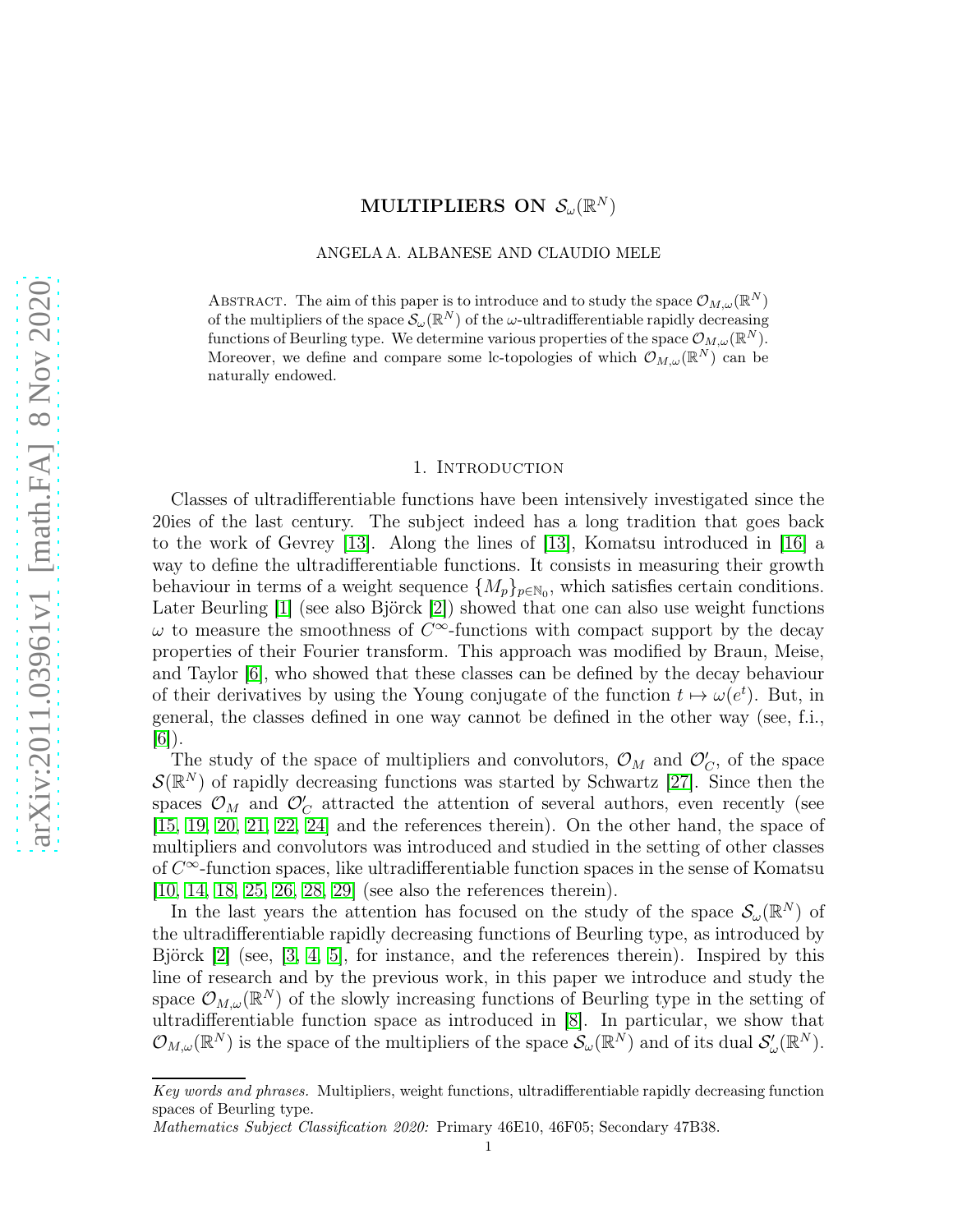We also define and compare some locally convex topologies (briefly, lc) of which  $\mathcal{O}_{M,\omega}(\mathbb{R}^N)$  can be naturally endowed.

The paper is organized as follows. Section 2 collects some known definitions and properties about the weight functions in the sense of Braun, Meise and Taylor [\[8\]](#page-29-6) and the space  $\mathcal{S}_{\omega}(\mathbb{R}^N)$ . Section 3 is devoted to the study of the space  $\mathcal{O}_{M,\omega}(\mathbb{R}^N)$  and of related topological properties. In Section 3 we also introduce the space  $\mathcal{O}_{C,\omega}(\mathbb{R}^N)$ of the very slowly increasing functions of Beurling type. In particular, we show the link between these spaces and their topological properties. In a forthcoming paper we prove, f.i., that  $\mathcal{O}'_{C,\omega}(\mathbb{R}^N)$  is the space of convolutors of  $\mathcal{S}'_{\omega}(\mathbb{R}^N)$  and the Fourier exchange between the spaces  $\mathcal{O}'_{C,\omega}(\mathbb{R}^N)$  and  $\mathcal{O}_{M,\omega}(\mathbb{R}^N)$ . In Section 4 we show that  $\mathcal{O}_{M,\omega}(\mathbb{R}^N)$  is the space of the multipliers of  $\mathcal{S}_{\omega}(\mathbb{R}^N)$ . Finally, in Section 5 we study and compare some lc-topologies of which  $\mathcal{O}_{M,\omega}(\mathbb{R}^N)$  can be endowed in a natural way.

# 2. WEIGHT FUNCTIONS AND THE SPACE  $\mathcal{S}_{\omega}(\mathbb{R}^{N})$

We begin with the definition of non-quasianalytic weight function in the sense of Braun-Meise-Taylor [\[8\]](#page-29-6) suitable for the Beurling case, i.e., we also consider the logarithm as a weight function.

<span id="page-1-1"></span>Definition 2.1. A non-quasianalytic weight function is a continuous increasing function  $\omega : [0, \infty) \to [0, \infty)$  satisfying the following properties:

- ( $\alpha$ ) there exists  $K \geq 1$  such that  $\omega(2t) \leq K(1 + \omega(t))$  for every  $t \geq 0$ ;
- ( $\beta$ )  $\int_1^\infty$  $\omega(t)$  $\frac{\omega(t)}{1+t^2} dt < \infty;$

(γ) there exist  $a \in \mathbb{R}$ ,  $b > 0$  such that  $\omega(t) \ge a + b \log(1+t)$ , for every  $t \ge 0$ ;

(δ)  $\varphi_{\omega}(t) = \omega \circ \exp(t)$  is a convex function.

Given a non-quasianalytic weight function  $\omega$ , we can extend it on  $\mathbb{C}^N$  by setting  $\omega(z) = \omega(|z|)$  for all  $z \in \mathbb{C}^N$ , where  $|\cdot|$  denotes the standard euclidean norm.

Remark 2.2. We now recall some known facts on weight functions that shall be useful in the following; the proofs can be found in the literature.

Let  $\omega$  be a non-quasianalytic weight function. Then the following properties are satisfied.

(1) Condition ( $\alpha$ ) implies for every  $t_1, t_2 \geq 0$  that

$$
\omega(t_1 + t_2) \le K(1 + \omega(t_1) + \omega(t_2)).
$$
\n(2.1)

Observe that this condition is weaker than subadditivity (i.e.,  $\omega(t_1 + t_2) \leq \omega(t_1) +$  $\omega(t_2)$ ). The weight functions satisfying ( $\alpha$ ) are not necessarily subadditive in general.

(2) Condition ( $\alpha$ ) implies that there exists  $L \geq 1$  such that for every  $t \geq 0$ 

<span id="page-1-0"></span>
$$
\omega(et) \le L(1 + \omega(t)).\tag{2.2}
$$

(3) By condition ( $\beta$ ) and the fact that  $\omega$  is an increasing function, we have that  $\omega(t) = o(t)$  as  $t \to \infty$ . This can be deduced by the fact that for every  $t > 0$  we have

$$
\frac{\omega(t)}{t} = \int_t^\infty \frac{\omega(t)}{s^2} ds \le \int_t^\infty \frac{\omega(s)}{s^2} ds.
$$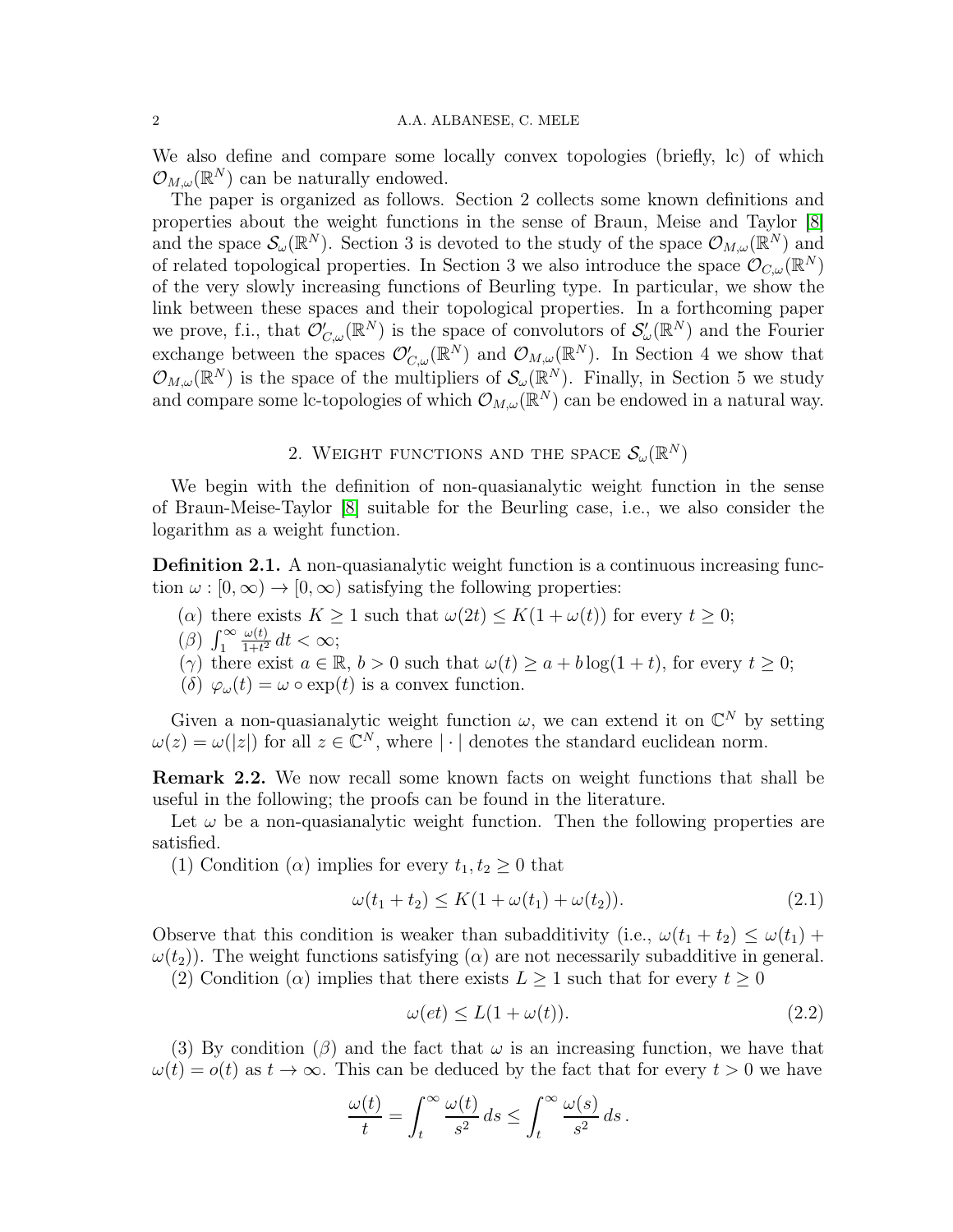Let  $\omega$  be a non-quasianalytic weight function. We define the Young conjugate  $\varphi^*_{\omega}$ of  $\varphi_{\omega}$  as the function  $\varphi_{\omega}^*: [0, \infty) \to [0, \infty)$  defined by

$$
\varphi_{\omega}^*(s) := \sup_{t \ge 0} \{ st - \varphi_{\omega}(t) \}, \quad s \ge 0.
$$
\n(2.3)

There is no loss of generality to assume that  $\omega$  vanishes on [0, 1]. So,  $\varphi^*_{\omega}$  has only nonnegative values. By Fenchel-Moreau Theorem (see, f.i., example [\[7\]](#page-29-7)), we have that  $\varphi_{\omega}^*$  is convex and increasing,  $\varphi_{\omega}^*(0) = 0$  and  $(\varphi_{\omega}^*)^* = \varphi_{\omega}$ . Further useful properties of  $\varphi_{\omega}^*$  are listed in the following lemma, see [\[8\]](#page-29-6).

<span id="page-2-0"></span>**Lemma 2.3.** Let  $\omega: [0, \infty) \to [0, \infty)$  be a non-quasianalytic weight function. Then the following properties are satisfied.

- $(1)$   $\lim_{t\to\infty} \frac{t}{\omega^*}$  $\frac{t}{\varphi_{\omega}^*(t)}=0.$
- $(2) \frac{\varphi_{\omega}^*(t)}{t}$  $t_t^{(t)}$  is an increasing function in  $(0,\infty)$ .
- (3) For every  $s, t \geq 0$  and  $\lambda > 0$

$$
2\lambda \varphi_{\omega}^* \left( \frac{s+t}{2\lambda} \right) \leq \lambda \varphi_{\omega}^* \left( \frac{s}{\lambda} \right) + \lambda \varphi_{\omega}^* \left( \frac{t}{\lambda} \right) \leq \lambda \varphi_{\omega}^* \left( \frac{s+t}{\lambda} \right). \tag{2.4}
$$

(4) For every  $t \geq 0$  and  $\lambda > 0$ 

<span id="page-2-3"></span>
$$
\lambda L \varphi_{\omega}^* \left( \frac{t}{\lambda L} \right) + t \le \lambda \varphi_{\omega}^* \left( \frac{t}{\lambda} \right) + \lambda L, \tag{2.5}
$$

where  $L \geq 1$  is the costant appearing in formula (2.[2\)](#page-1-0).

Remark 2.4. Lemma [2.3](#page-2-0) allows to list some properties that we will frequently use in the sequel.

(1) For every  $m, M \in \mathbb{N}$  with  $M \geq mL$ , where L is the constant appearing in formula [\(2](#page-1-0).2), and for every  $\alpha \in \mathbb{N}_0^N$ 

<span id="page-2-2"></span>
$$
2^{|\alpha|} \exp\left(M\varphi_{\omega}^*\left(\frac{|\alpha|}{M}\right)\right) \le C \exp\left(m\varphi_{\omega}^*\left(\frac{|\alpha|}{m}\right)\right),\tag{2.6}
$$

with  $C := e^{mL}$ .

(2) For every  $\alpha, \beta \in \mathbb{N}_0^N$  and  $m \in \mathbb{N}$ 

<span id="page-2-1"></span>
$$
2m\varphi_{\omega}^*\left(\frac{|\alpha+\beta|}{2m}\right) \le m\varphi_{\omega}^*\left(\frac{|\alpha|}{m}\right) + m\varphi_{\omega}^*\left(\frac{|\beta|}{m}\right) \le m\varphi_{\omega}^*\left(\frac{|\alpha+\beta|}{m}\right). \tag{2.7}
$$

We now introduce the ultradifferentiable function spaces and their duals of Beurling type in the sense of Braun, Meise and Taylor [\[8\]](#page-29-6).

**Definition 2.5.** Let  $\omega$  be a non-quasianalytic weight.

(a) For a compact subset K of  $\mathbb{R}^N$  and  $\lambda > 0$  define

$$
\mathcal{E}_{\omega,\lambda}(K) := \left\{ f \in C^{\infty}(K) \colon p_{K,\lambda}(f) := \sup_{x \in K} \sup_{\alpha \in \mathbb{N}_0^N} |\partial^{\alpha} f(x)| \exp \left( -\lambda \varphi_{\omega}^* \left( \frac{|\alpha|}{\lambda} \right) \right) < \infty \right\}.
$$

Then  $(\mathcal{E}_{\omega,\lambda}(K), p_{K,\lambda})$  is a Banach space.

(b) For an open subset  $\Omega$  of  $\mathbb{R}^N$  define

$$
\mathcal{E}_{\omega}(\Omega) := \{ f \in C^{\infty}(\Omega) \colon p_{K,m}(f) < \infty \ \forall K \Subset \Omega, \ m \in \mathbb{N} \}
$$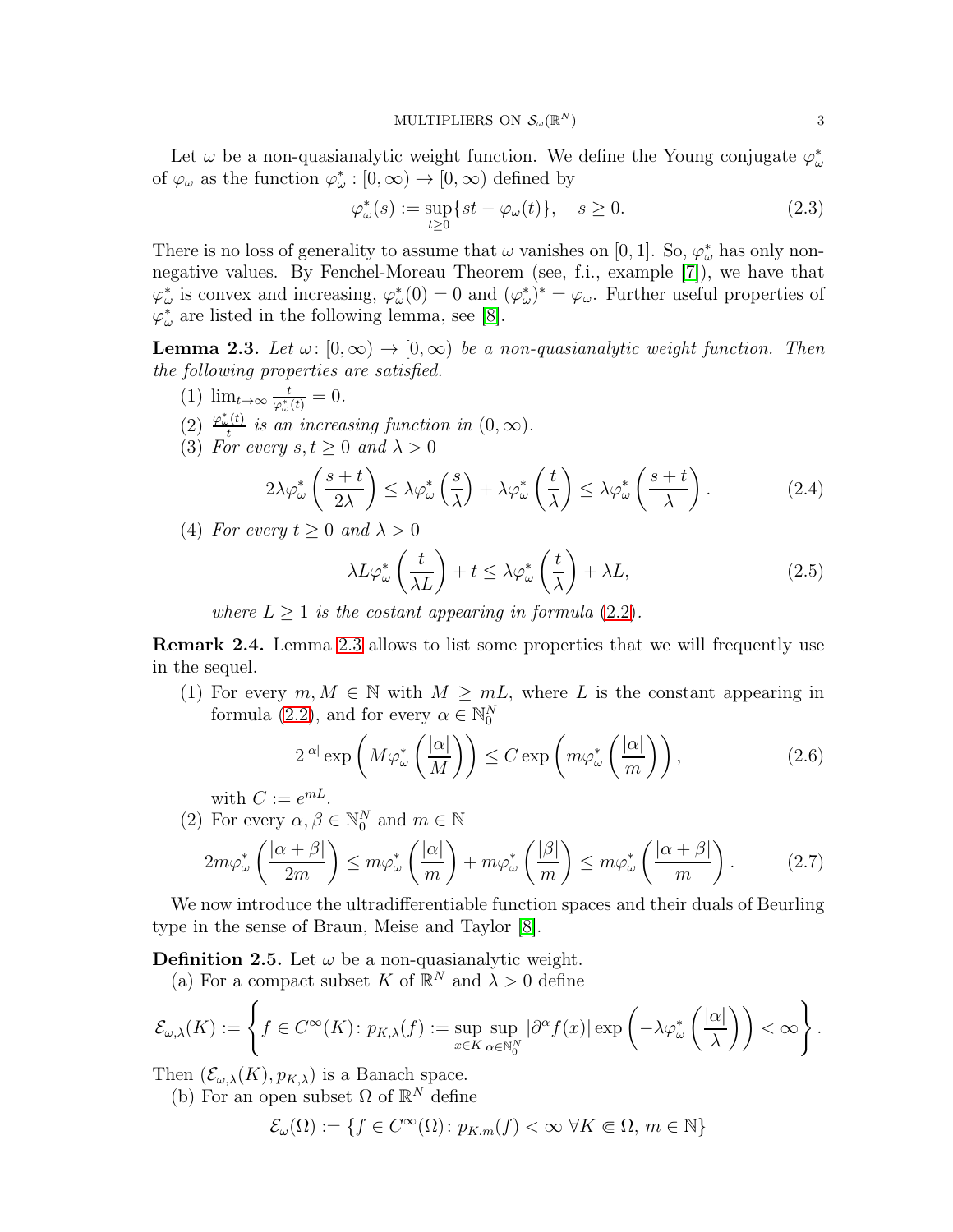and endow it with its natural Fréchet space topology, i.e., with the lc-topology generated by the system of seminorms  $\{p_{K,m}\}_{K\in\Omega,m\in\mathbb{N}}$ . The elements of  $\mathcal{E}_{\omega}(\Omega)$  are called ω-ultradifferentiable functions of Beurling type on  $\Omega$ . The dual  $\mathcal{E}'_{\omega}(\Omega)$  of  $\mathcal{E}_{\omega}(\Omega)$  is endowed with its strong topology.

(c) For a compact subset K of  $\mathbb{R}^N$  define

$$
\mathcal{D}_{\omega}(K) := \left\{ f \in \mathcal{E}_{\omega}(\mathbb{R}^N) \colon \operatorname{supp} f \subseteq K \right\}
$$

and endow it with the Fréchet space topology generated by the sequence  ${p_{K,m}}_{m\in\mathbb{N}}$ of norms. For an open subset  $\Omega$  of  $\mathbb{R}^N$  define

$$
\mathcal{D}_{\omega}(\Omega) := \text{ind}_{j \to \infty} \mathcal{D}_{\omega}(K_j),
$$

where  ${K_j}_{j \in \mathbb{N}}$  is any fundamental sequence of compact subsets of  $\Omega$ . The elements of  $\mathcal{D}_\omega(\Omega)$  are called *test functions of Beurling type* on  $\Omega$ . The dual  $\mathcal{D}'_\omega(\Omega)$  of  $\mathcal{D}_\omega(\Omega)$  is endowed with its strong topology. The elements of  $\mathcal{D}'_{\omega}(\Omega)$  are called  $\omega$ -ultradistributions of Beurling type on  $\Omega$ .

<span id="page-3-2"></span>**Remark 2.6.** Let  $\omega$  be a non-quasianalytic weight function. Then the following properties are satisfied.

(1) For every open subset  $\Omega$  of  $\mathbb{R}^N$  the space  $\mathcal{E}_{\omega}(\Omega)$  is a nuclear Fréchet space, see [\[8,](#page-29-6) Proposition 4.9].

(2) For every compact subset K of  $\mathbb{R}^N$  we have  $\mathcal{D}_{\omega}(K) \neq \{0\}$  and  $\mathcal{D}_{\omega}(K)$  is a nuclear Fréchet space, see [\[8,](#page-29-6) Remark 3.2 (1) and Corollary 3.6(2)].

(3) For every open subset  $\Omega$  of  $\mathbb{R}^N$  the inclusion  $\mathcal{D}_{\omega}(\Omega) \hookrightarrow \mathcal{E}_{\omega}(\Omega)$  is continuous with dense range, see [\[8,](#page-29-6) Proposition 4.7 (1)].

We consider the following notation for the Fourier transform of a function  $f \in$  $L^1(\mathbb{R}^N)$ :

$$
\mathcal{F}(f)(\xi) = \hat{f}(\xi) := \int_{\mathbb{R}^N} f(x)e^{-ix\xi} dx, \quad \xi \in \mathbb{R}^N,
$$

with standard extensions to more general spaces of functions or distributions. We introduce the space of weighted rapidly decreasing functions of Beurling type as defined in [\[2,](#page-29-1) Definition 1.8.1].

<span id="page-3-1"></span>**Definition 2.7.** Let  $\omega$  be a non-quasianalytic weight function. We denote by  $\mathcal{S}_{\omega}(\mathbb{R}^N)$ the set of all functions  $f \in L^1(\mathbb{R}^N)$  such that  $f, \hat{f} \in C^\infty(\mathbb{R}^N)$  and for each  $\lambda > 0$  and  $\alpha \in \mathbb{N}_0^N$  we have

<span id="page-3-0"></span>
$$
\|\exp(\lambda\omega)\partial^{\alpha}f\|_{\infty} < \infty \text{ and } \|\exp(\lambda\omega)\partial^{\alpha}\hat{f}\|_{\infty} < \infty.
$$
 (2.8)

The elements of  $\mathcal{S}_{\omega}(\mathbb{R}^N)$  are called  $\omega$ -ultradifferentiable rapidly decreasing functions of Beurling type.

The space  $\mathcal{S}_{\omega}(\mathbb{R}^N)$  is a Fréchet space with respect to the lc-topology generated by the sequence of norms

$$
\|\exp(n\omega)\partial^{\alpha} f\|_{\infty} + \|\exp(n\omega)\partial^{\alpha} \hat{f}\|_{\infty}, \quad f \in \mathcal{S}_{\omega}(\mathbb{R}^{N}), \ n \in \mathbb{N}.
$$

We denote by  $\mathcal{S}'_\omega(\mathbb{R}^N)$  the dual of  $\mathcal{S}_\omega(\mathbb{R}^N)$  endowed with its strong topology.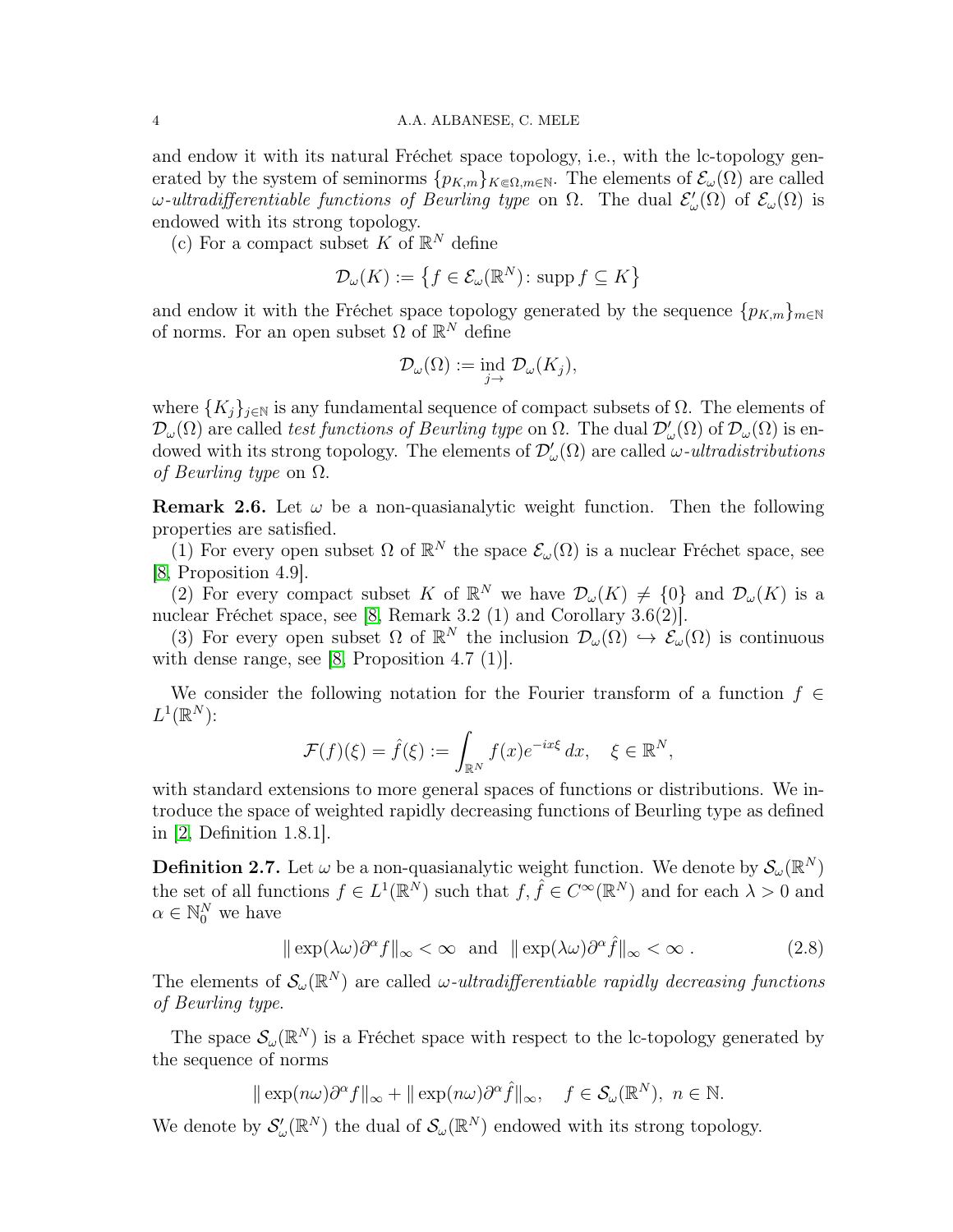**Remark 2.8.** Let  $\omega$  be a non-quasianalytic weight function. Then the following properties are satisfied.

(1) The condition ( $\gamma$ ) of Definition [2.1](#page-1-1) implies that  $\mathcal{S}_{\omega}(\mathbb{R}^N) \subseteq \mathcal{S}(\mathbb{R}^N)$  with continuous inclusion. Accordingly, we can rewrite the definition of  $\mathcal{S}_{\omega}(\mathbb{R}^N)$  as the set of all the rapidly decreasing functions that satisfy the condition [\(2](#page-3-0).8) in Definition [2.7.](#page-3-1)

(2) The Fourier transform  $\mathcal{F}: \mathcal{S}_{\omega}(\mathbb{R}^N) \to \mathcal{S}_{\omega}(\mathbb{R}^N)$  is a continuous isomorphism, that can be extended in the usual way to  $\mathcal{S}'_{\omega}(\mathbb{R}^N)$ , see [\[2,](#page-29-1) Proposition 1.8.2].

(3) The space  $\mathcal{S}_{\omega}(\mathbb{R}^N)$  is closed under convolution, under multiplication, translation and modulation, where the translation and modulation operators are defined by  $\tau_y f(x) := f(x - y)$  and  $M_t f(x) := e^{itx} f(x)$ , respectively, where  $t, x, y \in \mathbb{R}^N$ , see [\[2,](#page-29-1) Propositions 1.8.3 and 18.5].

(4) The inclusion  $\mathcal{D}_{\omega}(\mathbb{R}^N) \hookrightarrow \mathcal{S}_{\omega}(\mathbb{R}^N) \hookrightarrow \mathcal{E}_{\omega}(\mathbb{R}^N)$  are continuous with dense range, see [\[8,](#page-29-6) Proposition 4.7.(1)] and [\[2,](#page-29-1) Propositions 1.8.6 and 1.8.7]. Therefore,  $\mathcal{E}'_{\omega}(\mathbb{R}^N) \subset$  $\mathcal{S}'_{\omega}(\mathbb{R}^N) \subset \mathcal{D}'_{\omega}(\mathbb{R}^N).$ 

(5) The space  $S_{\omega}(\mathbb{R}^N)$  is a nuclear Fréchet space, see [\[5,](#page-29-5) Theorem 3.3].

The space  $\mathcal{S}_{\omega}(\mathbb{R}^N)$  is a Fréchet space with different equivalent systems of seminorms. Indeed, the following result holds (see [\[4,](#page-29-4) Theorem 4.8] and [\[3,](#page-29-3) Theorems 2.6]).

<span id="page-4-0"></span>**Proposition 2.9.** Let  $\omega$  be a non-quasianalytic weight function and consider  $f \in$  $\mathcal{S}(\mathbb{R}^N)$ . Then  $f \in \mathcal{S}_{\omega}(\mathbb{R}^N)$  if and only if one of the following conditions is satisfied.

- (1) (i)  $\forall \lambda > 0, \ \alpha \in \mathbb{N}_0^N, \ 1 \leq p \leq \infty \ \exists C_{\alpha,\lambda,p} > 0 \ \text{such that } ||\exp(\lambda \omega) \partial^{\alpha} f||_p \leq$  $C_{\alpha \lambda n}$ , and
	- (ii)  $\forall \lambda > 0, \ \alpha \in \mathbb{N}_0^N, \ 1 \leq p \leq \infty \ \exists C_{\alpha,\lambda,p} > 0 \ \text{such that } || \exp(\lambda \omega) \partial^{\alpha} \hat{f} ||_p \leq$  $C_{\alpha,\lambda,p}.$
- (2) (i)  $\forall \lambda > 0, 1 \leq p \leq \infty \exists C_{\lambda,p} > 0$  such that  $\|\exp(\lambda \omega)f\|_p \leq C_{\lambda,p}$ , and (ii)  $\forall \lambda > 0, \ 1 \leq p \leq \infty \ \exists C_{\lambda, p} > 0 \ \text{such that } || \exp(\lambda \omega) \hat{f} ||_p \leq C_{\lambda, p}.$
- (3)  $\forall \lambda, \mu > 0, 1 \leq p \leq \infty \exists C_{\lambda,\mu,p} > 0$  such that

$$
\sup_{\alpha \in \mathbb{N}_0^N} \|\exp(\mu \omega) \partial^{\alpha} f\|_p \exp\left(-\lambda \varphi_{\omega}^* \left(\frac{|\alpha|}{\lambda}\right)\right) \le C_{\lambda, \mu, p}.
$$

**Remark 2.10.** We observe that the assumption  $f \in \mathcal{S}(\mathbb{R}^N)$  in Proposition [2.9](#page-4-0) can be replaced by the weaker assumption  $f \in C^{\infty}(\mathbb{R}^{N})$ . Indeed, the condition  $(\gamma)$  in Definition [2.1](#page-1-1) implies for every  $x \in \mathbb{R}^N$  and  $\alpha \in \mathbb{N}_0^N$  that

$$
|x^{\alpha}| \le \exp\left(-\frac{|\alpha|}{b}\right) \exp\left(\frac{|\alpha|}{b}\omega(x)\right),\,
$$

where b is the constant appearing in condition  $(\gamma)$ . Therefore, if one (and hence all) of the equivalent conditions  $(1) \div (3)$  of Proposition [2.9](#page-4-0) is satisfied, then for every  $\alpha, \beta \in \mathbb{N}_0^N$  and  $1 \leq p \leq \infty$  we have

$$
||x^{\alpha}\partial^{\beta}f||_{p} \le \exp\left(-\frac{|\alpha|}{b}\right) \left\| \exp\left(\frac{|\alpha|}{b}\omega\right)\partial^{\beta}f\right\|_{p} < \infty.
$$

Accordingly,  $f \in \mathcal{S}(\mathbb{R}^N)$ .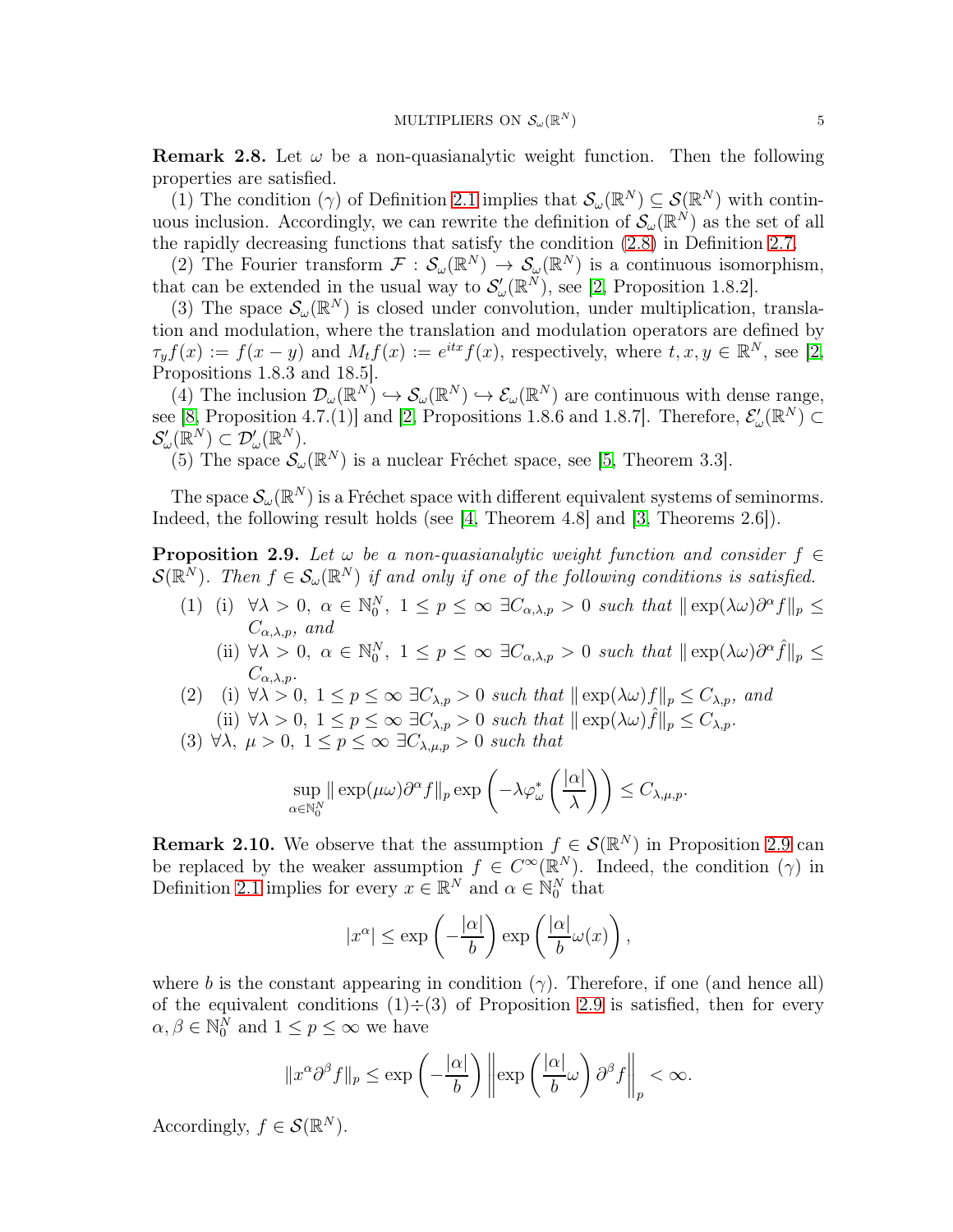## 6 A.A. ALBANESE, C. MELE

In the following, we will use this system of norms generating the Fréchet topology of  $\mathcal{S}_{\omega}(\mathbb{R}^N)$ :

$$
q_{\lambda,\mu}(f) := \sup_{\alpha \in \mathbb{N}_0^N} \sup_{x \in \mathbb{R}^N} \exp\left(-\lambda \varphi_{\omega}^*\left(\frac{|\alpha|}{\lambda}\right)\right) \exp(\mu \omega(x)) |\partial^{\alpha} f(x)|, \ \lambda, \mu > 0, \ f \in \mathcal{S}_{\omega}(\mathbb{R}^N).
$$

In particular, the Fréchet topology of  $\mathcal{S}_{\omega}(\mathbb{R}^N)$  is generated by the sequence of norms  ${q_{m,n}}_{m,n\in\mathbb{N}}$ .

3. THE SPACES 
$$
\mathcal{O}_{M,\omega}(\mathbb{R}^N)
$$
 and  $\mathcal{O}_{C,\omega}(\mathbb{R}^N)$ 

We first introduce the spaces  $\mathcal{O}_{M,\omega}(\mathbb{R}^N)$  and  $\mathcal{O}_{C,\omega}(\mathbb{R}^N)$  and then we collect some basic properties about them.

<span id="page-5-0"></span>**Definition 3.1.** Let  $\omega$  be a non-quasianalytic weight function.

(a) For  $m \in \mathbb{N}$  and  $n \in \mathbb{Z}$  we define the space  $\mathcal{O}_{n,\omega}^m(\mathbb{R}^N)$  as the set of all functions  $f \in C^{\infty}(\mathbb{R}^N)$  satisfying the following condition:

$$
r_{m,n}(f) := \sup_{\alpha \in \mathbb{N}_0^N} \sup_{x \in \mathbb{R}^N} |\partial^{\alpha} f(x)| \exp\left(-n\omega(x) - m\varphi_{\omega}^*\left(\frac{|\alpha|}{m}\right)\right) < \infty. \tag{3.1}
$$

(b) We denote by  $\mathcal{O}_{M,\omega}(\mathbb{R}^N)$  the set of all functions  $f \in C^{\infty}(\mathbb{R}^N)$  such that for each  $m \in \mathbb{N}$  there exist  $C > 0$  and  $n \in \mathbb{N}$  such that for every  $\alpha \in \mathbb{N}_0^N$  and  $x \in \mathbb{R}^N$  we have

<span id="page-5-1"></span>
$$
|\partial^{\alpha} f(x)| \le C \exp\left(n\omega(x) + m\varphi_{\omega}^*\left(\frac{|\alpha|}{m}\right)\right);
$$
\n(3.2)

or equivalently,

$$
\mathcal{O}_{M,\omega}(\mathbb{R}^N) := \bigcap_{m=1}^{\infty} \bigcup_{n=1}^{\infty} \mathcal{O}_{n,\omega}^m(\mathbb{R}^N). \tag{3.3}
$$

The elements of  $\mathcal{O}_{M,\omega}(\mathbb{R}^N)$  are called *slowly increasing functions of Beurling type.* 

(c) We denote by  $\mathcal{O}_{C,\omega}(\mathbb{R}^N)$  the set of all functions  $f \in C^{\infty}(\mathbb{R}^N)$  for which there exists  $n \in \mathbb{N}$  such that for every  $m \in \mathbb{N}$  there exists  $C > 0$  so that for every  $\alpha \in \mathbb{N}_0^N$ and  $x \in \mathbb{R}^N$  we have

$$
|\partial^{\alpha} f(x)| \le C \exp\left(n\omega(x) + m\varphi_{\omega}^*\left(\frac{|\alpha|}{m}\right)\right);
$$
\n(3.4)

or equivalently,

$$
\mathcal{O}_{C,\omega}(\mathbb{R}^N) := \bigcup_{n=1}^{\infty} \bigcap_{m=1}^{\infty} \mathcal{O}_{n,\omega}^m(\mathbb{R}^N).
$$
\n(3.5)

The elements of  $\mathcal{O}_{C,\omega}(\mathbb{R}^N)$  are called very slowly increasing functions of Beurling type.

<span id="page-5-2"></span>Remark 3.2. By Definition [3.1,](#page-5-0) we immediately obtain the following properties.

(1)  $\mathcal{D}_{\omega}(\mathbb{R}^N) \subseteq \mathcal{O}_{C,\omega}(\mathbb{R}^N)$  and  $\mathcal{D}_{\omega}(\mathbb{R}^N) \subseteq \mathcal{O}_{M,\omega}(\mathbb{R}^N)$ .

(2) For every  $\alpha \in \mathbb{N}_0^N$  the function  $x^{\alpha} \in \mathcal{O}_{M,\omega}(\mathbb{R}^N)$ . Indeed, fixed any  $\alpha \in \mathbb{N}_0^N$ , we have that  $\partial^{\beta} x^{\alpha} = \prod_{i=1}^{N} \alpha_i(\alpha_i - 1) \dots \dots (\alpha_i - \beta_i + 1) x_i^{\alpha_i - \beta_i}$  $\int_{i}^{\alpha_i-\beta_i}$  for  $\beta \leq \alpha$ , and that  $\partial^{\beta} x^{\alpha} = 0$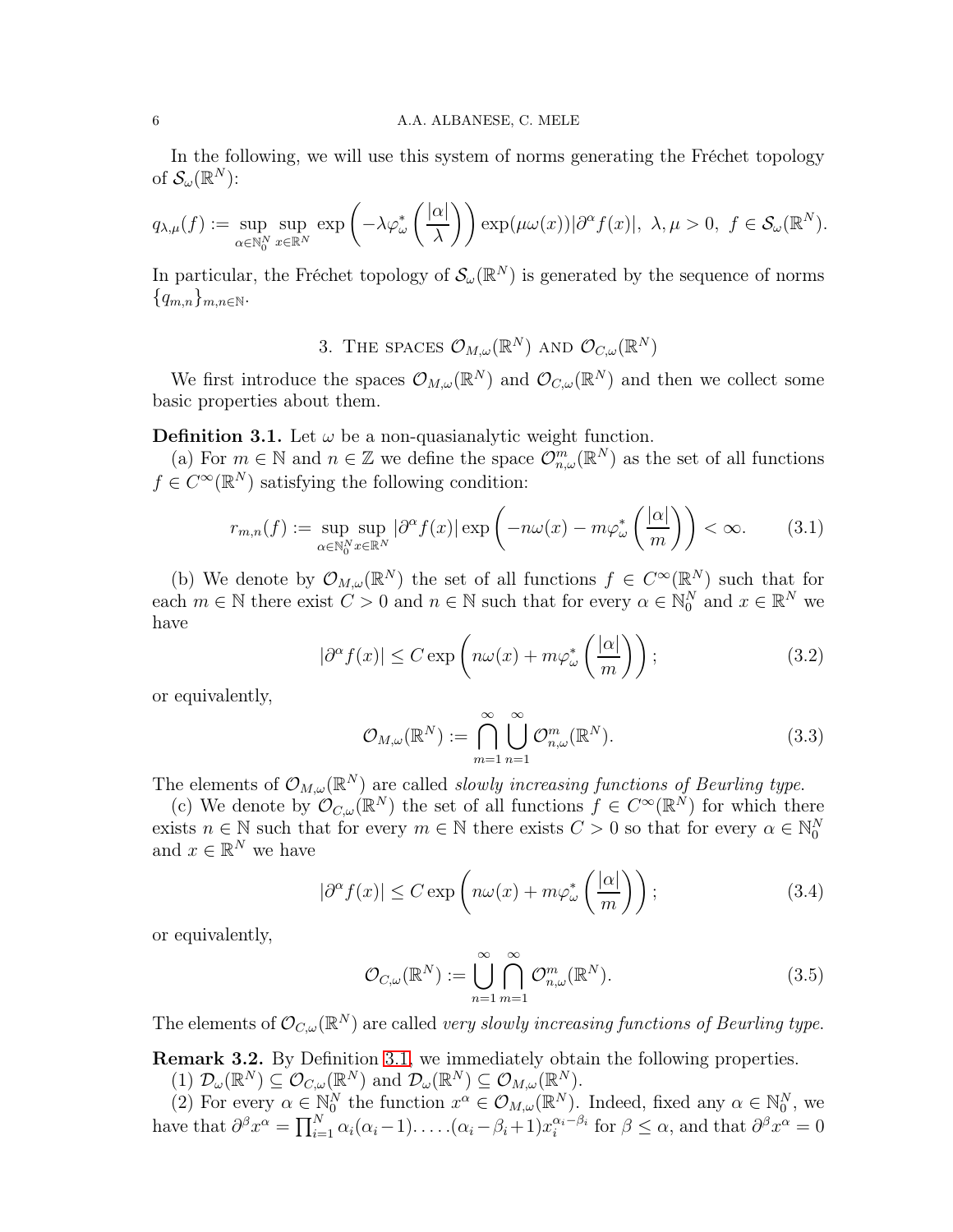for  $\beta > \alpha$ . Since condition  $(\gamma)$  implies that  $(1+t) \leq e^{-\frac{a}{b}}e^{\frac{1}{b}\omega(t)}$  for all  $t \geq 0$  and  $\omega$  is an increasing function on  $[0, \infty)$ , we have for every  $\beta \leq \alpha$  and  $x \in \mathbb{R}^N$  that

$$
|\partial^{\beta}x^{\alpha}| \leq \prod_{i=1}^{N} \alpha_i! e^{-\frac{a}{b}(\alpha_i - \beta_i)} e^{\frac{1}{b}\omega(|x_i|)} \leq \alpha! e^{-\frac{a}{b}|\alpha|} e^{\frac{|\alpha|}{b}\omega(x)}.
$$

Accordingly,  $x^{\alpha} \in \mathcal{O}_{M,\omega}(\mathbb{R}^N)$ .

(3) The function  $\log(1+|x|^2) \in \mathcal{O}_{C,\omega}(\mathbb{R}^N)$  and the proof follows as in the case (2) above.

We now give an useful characterization of the elements of the spaces  $\mathcal{O}_{M,\omega}(\mathbb{R}^N)$  and  $\mathcal{O}_{C,\omega}(\mathbb{R}^N).$ 

<span id="page-6-1"></span>**Proposition 3.3.** Let  $\omega$  be a non-quasianalytic weight function. Then the following properties are satified.

(1) A function  $f \in C^{\infty}(\mathbb{R}^N)$  is a slowly increasing function of Beurling type if and only if  $f \in \mathcal{E}_{\omega}(\mathbb{R}^N)$  and for each  $m \in \mathbb{N}$  there exist  $C, R > 0$  and  $n \in \mathbb{N}$ such that for every  $\alpha \in \mathbb{N}_0^N$  and  $x \in \mathbb{R}^N$  with  $|x| \geq R$  we have

<span id="page-6-0"></span>
$$
|\partial^{\alpha} f(x)| \le C \exp\left(n\omega(x) + m\varphi_{\omega}^*\left(\frac{|\alpha|}{m}\right)\right). \tag{3.6}
$$

(2) A function  $f \in C^{\infty}(\mathbb{R}^N)$  is a very slowly increasing function of Beurling type if and only if  $f \in \mathcal{E}_{\omega}(\mathbb{R}^N)$  and there exists  $n \in \mathbb{N}$  such that for every  $m \in \mathbb{N}$ there exist  $C, R > 0$  so that for every  $\alpha \in \mathbb{N}_0^N$  and  $x \in \mathbb{R}^N$  with  $|x| \ge R$  we have

$$
|\partial^{\alpha} f(x)| \le C \exp\left(n\omega(x) + m\varphi_{\omega}^*\left(\frac{|\alpha|}{m}\right)\right),\tag{3.7}
$$

Proof. (1) The necessity of the condition  $(3.6)$  is obvious. We need only to prove that  $f \in \mathcal{E}_{\omega}(\mathbb{R}^N)$ . So, fix a compact subset K of  $\mathbb{R}^N$ . Then for each  $m \in \mathbb{N}$  there exists  $n \in \mathbb{N}$  such that for every  $\alpha \in \mathbb{N}_0^N$  and  $x \in K$  we have

$$
|\partial^{\alpha} f(x)| \le r_{m,n}(f) \exp\left(n\omega(x) + m\varphi_{\omega}^*\left(\frac{|\alpha|}{m}\right)\right) \le D r_{m,n}(f) \exp\left(m\varphi_{\omega}^*\left(\frac{|\alpha|}{m}\right)\right),
$$

where  $D := \max_{y \in K} {\exp(n\omega(y))} < \infty$  is a constant depending only on n and K. Hence, it follows for every  $m \in \mathbb{N}$  that

$$
p_{K,m}(f) = \sup_{\alpha \in \mathbb{N}_0^N} \sup_{x \in K} |\partial^{\alpha} f(x)| \exp\left(-m\varphi_{\omega}^*\left(\frac{|\alpha|}{m}\right)\right) \le D \, r_{m,n}(f) < \infty.
$$

Since K is arbitrary, this implies that  $f \in \mathcal{E}_{\omega}(\mathbb{R}^N)$ .

We now prove the sufficiency of the condition.

Fix  $m \in \mathbb{N}$ . By assumption there exist  $C, R > 0$  and  $n \in \mathbb{N}$  such that the inequality [\(3](#page-6-0).6) is satisfied and  $f \in \mathcal{E}_{\omega}(\mathbb{R}^N)$ . Accordingly, we have

$$
K_1 := \sup_{\alpha \in \mathbb{N}_0^N} \sup_{|x| \le R} |\partial^{\alpha} f(x)| \exp \left( -m \varphi_{\omega}^* \left( \frac{|\alpha|}{m} \right) \right) < \infty.
$$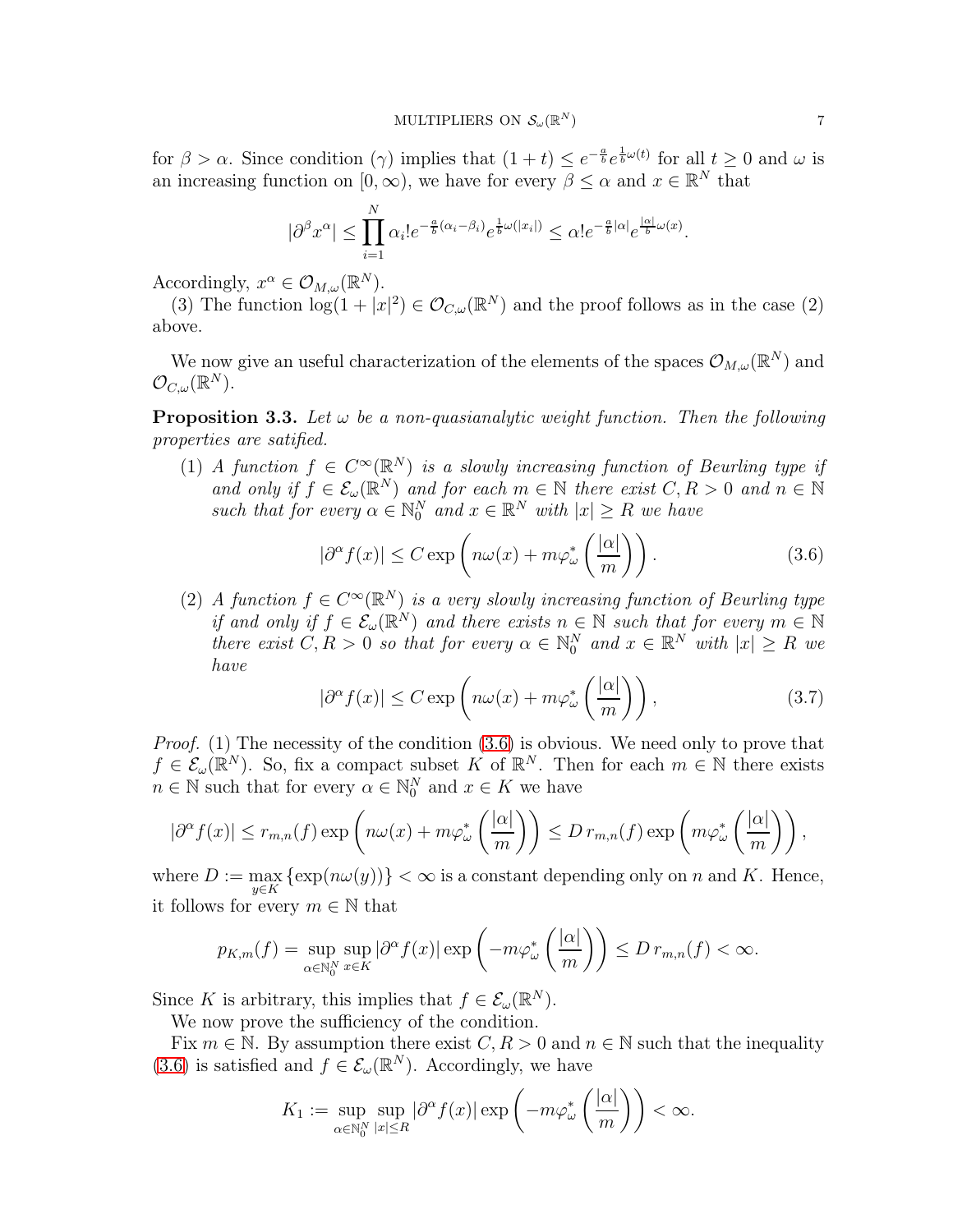### 8 A.A. ALBANESE, C. MELE

If we set  $K_2 := \min_{|x| \le R} \exp(n\omega(x)) \ge 1$ , then we obtain for every  $|x| \le R$  and  $\alpha \in \mathbb{N}_0^N$ that

$$
|\partial^{\alpha} f(x)| \leq K_1 \exp\left(m\varphi_{\omega}^*\left(\frac{|\alpha|}{m}\right)\right) = \frac{K_1}{K_2} K_2 \exp\left(m\varphi_{\omega}^*\left(\frac{|\alpha|}{m}\right)\right)
$$
  

$$
\leq \frac{K_1}{K_2} \exp(n\omega(x)) \exp\left(m\varphi_{\omega}^*\left(\frac{|\alpha|}{m}\right)\right).
$$

Therefore, setting  $C' := \max \left\{ \frac{K_1}{K_2} \right\}$  $\frac{K_1}{K_2}, C$ , the inequality (3.[2\)](#page-5-1) follows.

(2) follows by the same arguments for the proof of property (1) above.  $\Box$ 

We now establish some features concerning topological properties of the spaces introduced in Definition [3.1.](#page-5-0)

<span id="page-7-3"></span>**Proposition 3.4.** Let  $\omega$  be a non-quasianalytic weight function. Then the following properties are satisfied.

- (1) Let  $m \in \mathbb{N}$  and  $n \in \mathbb{Z}$ . Then  $(\mathcal{O}_{n,\omega}^m(\mathbb{R}^N), r_{m,n})$  is a Banach space.
- (2) For every  $n, n' \in \mathbb{Z}$  with  $n \leq n'$  and  $m \in \mathbb{N}$ , the inclusion

<span id="page-7-1"></span>
$$
(\mathcal{O}_{n,\omega}^m(\mathbb{R}^N),r_{m,n}) \hookrightarrow (\mathcal{O}_{n',\omega}^m(\mathbb{R}^N),r_{m,n'})
$$
\n(3.8)

is well-defined and continuous.

(3) For every  $n \in \mathbb{Z}$  and  $m, m' \in \mathbb{N}$  with  $m \leq m'$ , the inclusion

<span id="page-7-2"></span>
$$
(\mathcal{O}_{n,\omega}^{m'}(\mathbb{R}^N),r_{m',n}) \hookrightarrow (\mathcal{O}_{n,\omega}^{m}(\mathbb{R}^N),r_{m,n})
$$
\n(3.9)

is well-defined and continuous.

*Proof.* (1) Fix  $m \in \mathbb{N}$  and  $n \in \mathbb{Z}$ . It sufficies to show only the completeness. So, we fix a Cauchy sequence  $\{f_j\}_{j\in\mathbb{N}}$  in  $(\mathcal{O}_{n,\omega}^m(\mathbb{R}^N), r_{m,n})$  and observe that

<span id="page-7-0"></span>
$$
|\partial^{\alpha} f_j(x) - \partial^{\alpha} f_{j'}(x)| \le \exp\left(n\omega(x) + m\varphi_{\omega}^*\left(\frac{|\alpha|}{m}\right)\right) r_{m,n}(f_j - f_{j'}),\tag{3.10}
$$

for all  $j, j' \in \mathbb{N}, \alpha \in \mathbb{N}_0^N$  and  $x \in \mathbb{R}^N$ . Therefore, for any compact subset K of  $\mathbb{R}^N$ , we have

$$
\sup_{\beta \leq \alpha} \sup_{x \in K} |\partial^{\beta} f_j(x) - \partial^{\beta} f_{j'}(x)| \leq C_{K,\alpha} r_{m,n} (f_j - f_{j'}),
$$

for all  $j, j' \in \mathbb{N}$  and  $\alpha \in \mathbb{N}_0^N$ , where  $C_{K,\alpha} := \sup$ x∈K  $\exp(n\omega(x))$  sup  $\beta{\leq}\alpha$  $\exp\left(m\varphi_{\omega}^{*}\left(\frac{|\alpha|}{m}\right.\right.$  $\frac{|\alpha|}{m}\Big)\Big) <$ 

 $\infty$ . Since  $r_{m,n}(f_j - f_{j'})$  → 0 as  $j, j'$  →  $\infty$ , and  $C^{\infty}(\mathbb{R}^N)$  is a Fréchet space, it follows that  $\{f_j\}_{j\in\mathbb{N}}$  is also a Cauchy sequence in  $C^{\infty}(\mathbb{R}^N)$ . Accordingly, there exists  $f \in C^{\infty}(\mathbb{R}^N)$  such that  $f_j \to f$  in  $C^{\infty}(\mathbb{R}^N)$ , as  $j \to \infty$ . In particular,  $\partial^{\alpha} f_j \to \partial^{\alpha} f$ uniformly on compact subsets of  $\mathbb{R}^N$  for every  $\alpha \in \mathbb{N}_0^N$ .

Now, fix  $\epsilon > 0$ . Since  $\{f_j\}_{j\in\mathbb{N}}$  is a Cauchy sequence in  $(\mathcal{O}_{n,\omega}^m(\mathbb{R}^N), r_{m,n})$ , there exists  $j_0 \in \mathbb{N}$  such that  $r_{m,n}(f_j - f_{j'}) \leq \epsilon$  for all  $j, j' \geq j_0$ . It follows by (3.[10\)](#page-7-0) that for every  $j, j' \geq j_0, x \in \mathbb{R}^N$  and  $\alpha \in \mathbb{N}_0^N$  we have

$$
|\partial^{\alpha} f_j(x) - \partial^{\alpha} f_{j'}(x)| \leq \epsilon \exp\left(n\omega(x) + m\varphi_{\omega}^*\left(\frac{|\alpha|}{m}\right)\right).
$$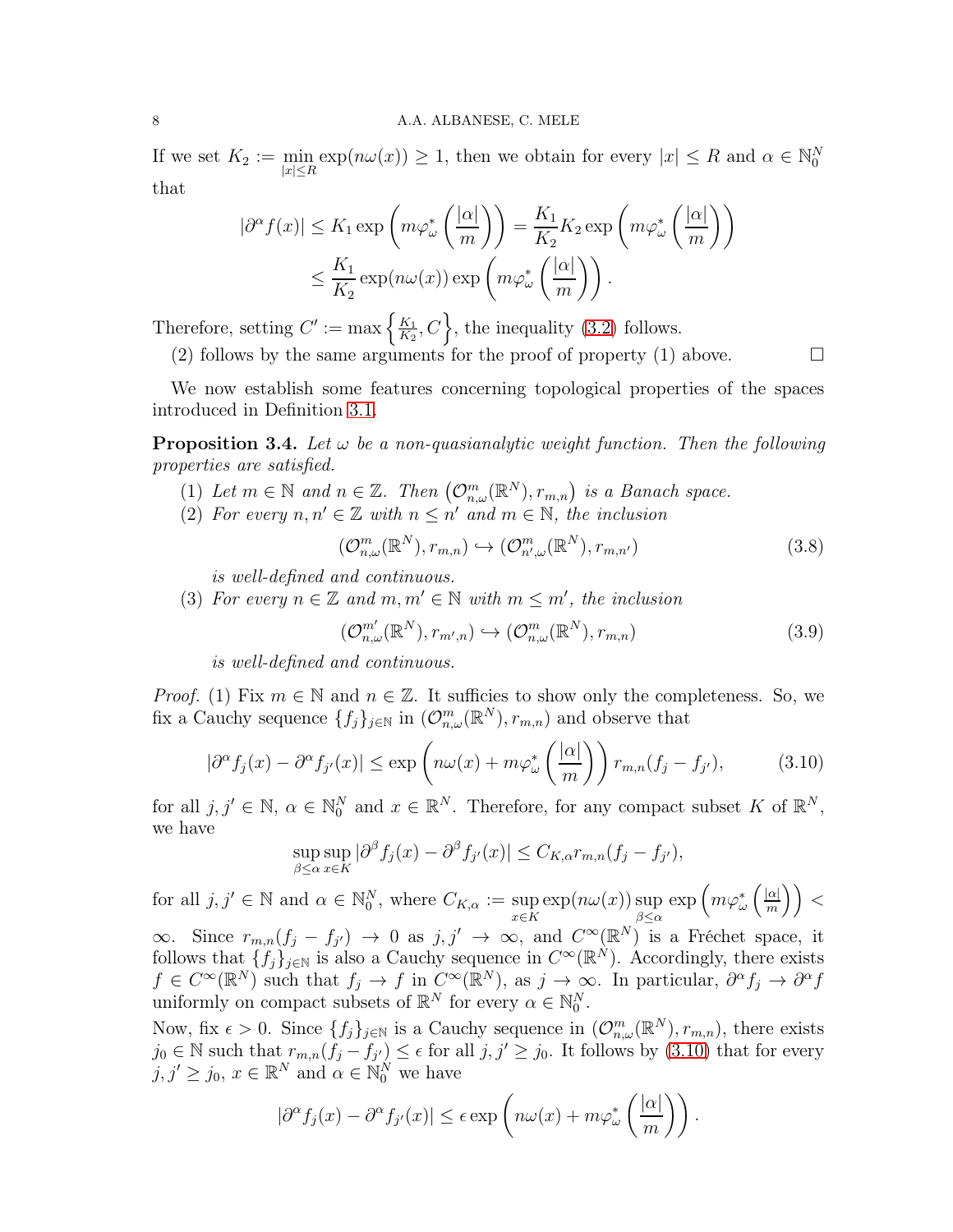Letting  $j' \to \infty$  in the inequality above, we obtain for every  $j \geq j_0, x \in \mathbb{R}^N$  and  $\alpha \in \mathbb{N}_0^N$  that

$$
|\partial^{\alpha} f_j(x) - \partial^{\alpha} f(x)| \le \epsilon \exp\left(n\omega(x) + m\varphi_{\omega}^*\left(\frac{|\alpha|}{m}\right)\right).
$$

Accordingly, we have

$$
r_{m,n}(f_j - f) \le \epsilon \quad \forall j \ge j_0, r_{m,n}(f) \le r_{m,n}(f - f_{j_0}) + r_{m,n}(f_{j_0}) \le \epsilon + r_{m,n}(f_{j_0}) < \infty.
$$

This means that  $f \in \mathcal{O}_{n,\omega}^m(\mathbb{R}^N)$  and that  $f_j \to f$  in  $(\mathcal{O}_{n,\omega}^m(\mathbb{R}^N), r_{m,n})$  for  $j \to \infty$ , as  $\epsilon > 0$  is arbitrary.

(2) Fix  $n, n' \in \mathbb{Z}$  with  $n \leq n'$  and  $m \in \mathbb{N}$ . Then for every  $f \in \mathcal{O}_{n,\omega}^m(\mathbb{R}^N)$ , we have

$$
r_{m,n'}(f) = \sup_{\alpha \in \mathbb{N}_0^N} \sup_{x \in \mathbb{R}^N} |\partial^{\alpha} f(x)| \exp\left(-n'\omega(x) - m\varphi_{\omega}^*\left(\frac{|\alpha|}{m}\right)\right)
$$
  

$$
\leq \sup_{\alpha \in \mathbb{N}_0^N} \sup_{x \in \mathbb{R}^N} |\partial^{\alpha} f(x)| \exp\left(-n\omega(x) - m\varphi_{\omega}^*\left(\frac{|\alpha|}{m}\right)\right) = r_{m,n}(f).
$$

Therefore, the inclusion in [\(3](#page-7-1).8) is well-defined and continuous.

(3) Fix  $m, m' \in \mathbb{N}$  with  $m \leq m'$  and  $n \in \mathbb{Z}$ . Since  $\varphi_{\omega}^*(t)/t$  is an increasing function in  $(0, \infty)$  (see Lemma [2.3\(](#page-2-0)2)), for every  $f \in \mathcal{O}_{n,\omega}^{m'}(\mathbb{R}^N)$  we have

$$
r_{m,n}(f) = \sup_{\alpha \in \mathbb{N}_0^N} \sup_{x \in \mathbb{R}^N} |\partial^{\alpha} f(x)| \exp\left(-n\omega(x) - m\varphi_{\omega}^*\left(\frac{|\alpha|}{m}\right)\right)
$$
  

$$
\leq \sup_{\alpha \in \mathbb{N}_0^N} \sup_{x \in \mathbb{R}^N} |\partial^{\alpha} f(x)| \exp\left(-n\omega(x) - m'\varphi_{\omega}^*\left(\frac{|\alpha|}{m'}\right)\right) = r_{m',n}(f).
$$

Therefore, the inclusion in  $(3.9)$  $(3.9)$  is well-defined and continuous.

Via Proposition [3.4\(](#page-7-3)1)-(2) we deduce that the sequence  $\{(\mathcal{O}_{n,\omega}^m(\mathbb{R}^N),r_{m,n})\}_{n\in\mathbb{N}}$  of Banach spaces forms for each  $m \in \mathbb{N}$  an inductive spectrum. The space  $\bigcup_{n=1}^{\infty} \mathcal{O}_{n,\omega}^m(\mathbb{R}^N)$ , endowed with the inductive topology defined by  $\{(\mathcal{O}_{n,\omega}^m(\mathbb{R}^N),r_{m,n})\}_{n\in\mathbb{N}}$ , is then an (LB)-space for each  $m \in \mathbb{N}$ . On the other hand, via Proposition [3.4\(](#page-7-3)1)-(3) we also deduce for every  $n \in \mathbb{N}$  that the sequence  $\{(\mathcal{O}_{n,\omega}^m(\mathbb{R}^N), r_{m,n})\}_{m \in \mathbb{N}}$  of Banach spaces forms a projective spectrum. So, for every  $n \in \mathbb{N}$  the space  $\bigcap_{m=1}^{\infty} \mathcal{O}_{n,\omega}^m(\mathbb{R}^N)$ , endowed with the projective topology defined by  $\{(\mathcal{O}_{n,\omega}^m(\mathbb{R}^N),r_{m,n})\}_{m\in\mathbb{N}}$ , is a Fréchet space. In the following we always suppose that the spaces  $\bigcup_{n=1}^{\infty} \mathcal{O}_{n,\omega}^m(\mathbb{R}^N)$  and  $\bigcap_{m=1}^{\infty} \mathcal{O}_{n,\omega}^m(\mathbb{R}^N)$  are equipped respectively with the (LB)-topology and Fréchet topology defined above. In particular, the spaces  $\bigcup_{n=1}^{\infty} \mathcal{O}_{n,\omega}^m(\mathbb{R}^N)$  and  $\bigcap_{m=1}^{\infty} \mathcal{O}_{n,\omega}^m(\mathbb{R}^N)$  satisfy the following properties.

<span id="page-8-0"></span>**Proposition 3.5.** Let  $\omega$  be a non-quasianalytic weight function and  $m \in \mathbb{N}$ . Then  $\bigcup_{n=1}^{\infty} \mathcal{O}_{n,\omega}^m(\mathbb{R}^N)$  is a complete (LB)-space.

*Proof.* In order to show the completeness of the space  $\bigcup_{n=1}^{\infty} \mathcal{O}_{n,\omega}^m(\mathbb{R}^N)$ , we first prove that the inclusion  $\bigcup_{n=1}^{\infty} \mathcal{O}_{n,\omega}^m(\mathbb{R}^N) \hookrightarrow C^{\infty}(\mathbb{R}^N)$  is continuous as follows.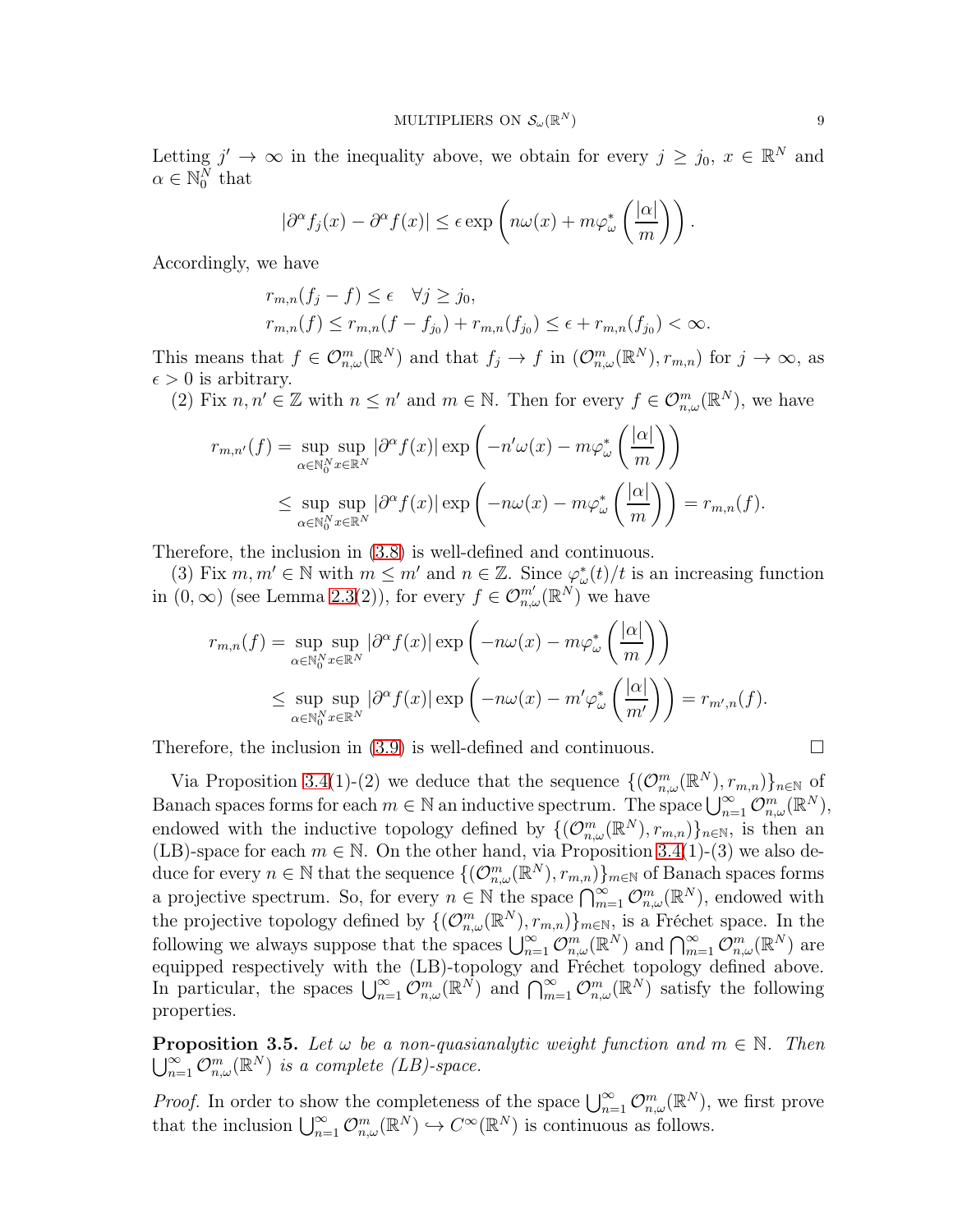Fix  $n \in \mathbb{N}$ . Then for every compact subset K of  $\mathbb{R}^N$  and  $\alpha \in \mathbb{N}_0^N$  we have

$$
\sup_{x \in K} \sup_{\beta \le \alpha} |\partial^{\beta} f(x)| =
$$
  
= 
$$
\sup_{x \in K} \sup_{\beta \le \alpha} |\partial^{\beta} f(x)| \exp \left( -n\omega(x) - m\varphi_{\omega}^{*} \left( \frac{|\beta|}{m} \right) \right) \exp \left( n\omega(x) + m\varphi_{\omega}^{*} \left( \frac{|\beta|}{m} \right) \right)
$$
  

$$
\le C_{K,\alpha} r_{m,n}(f)
$$

for each  $f \in \mathcal{O}_{n,\omega}^m(\mathbb{R}^N)$ , where  $C_{K,\alpha} := \sup_{x \in K} \sup_{\beta \leq \alpha} \exp \left( n \omega(x) + m \varphi_{\omega}^* \left( \frac{|\beta|}{m} \right) \right)$  $\frac{|\beta|}{m}\bigg)\bigg)$  <  $\infty$  is a positive constant depending on K and  $\alpha$ . This means that the inclusion  $(\mathcal{O}_{n,\omega}^m(\mathbb{R}^N),r_{m,n})\hookrightarrow C^{\infty}(\mathbb{R}^N)$  is continuous. Since  $n\in\mathbb{N}$  is arbitrary and  $\bigcup_{n=1}^{\infty}\mathcal{O}_{n,\omega}^m(\mathbb{R}^N)$ is an (LB)-space, the inclusion  $\bigcup_{n=1}^{\infty} \mathcal{O}_{n,\omega}^m(\mathbb{R}^N) \hookrightarrow C^{\infty}(\mathbb{R}^N)$  is continuous too. Therefore, there exists a Hausdorff lc-topology  $\tau$  on  $\bigcup_{n=1}^{\infty} \mathcal{O}_{n,\omega}^m(\mathbb{R}^N)$  with the property that the closed unit ball of each  $\mathcal{O}_{n,\omega}^m(\mathbb{R}^N)$  is relatively  $\tau$ -compact. But, the closed unit ball of each  $\mathcal{O}_{n,\omega}^m(\mathbb{R}^N)$  is also  $\tau$ -compact. Indeed, let  $n \in \mathbb{N}$  and let  $\{f_j\}_{j\in\mathbb{N}} \subseteq \{g \in$  $\mathcal{O}_{n,\omega}^m(\mathbb{R}^N)$ :  $r_{m,n}(g) \leq 1$   $\}$   $\tau$ -convergent to some  $f \in C^{\infty}(\mathbb{R}^N)$ . Then for every  $x \in \mathbb{R}^N$ ,  $j \in \mathbb{N}$  and  $\alpha \in \mathbb{N}_0^N$  we have

<span id="page-9-0"></span>
$$
|\partial^{\alpha} f_j(x)| \le \exp\left(n\omega(x) + m\varphi^*_{\omega}\left(\frac{|\alpha|}{m}\right)\right). \tag{3.11}
$$

Since  $f_j \to f$  in  $C^{\infty}(\mathbb{R}^N)$  as  $j \to \infty$  and hence  $\partial^{\alpha} f_j \to \partial^{\alpha} f$  pointwise on  $\mathbb{R}^N$  for each  $\alpha \in \mathbb{N}_0^N$ , it follows by letting  $j \to \infty$  in [\(3.11\)](#page-9-0) for every  $x \in \mathbb{R}^N$  and  $\alpha \in \mathbb{N}_0^N$  that

$$
|\partial^{\alpha} f(x)| \leq \exp\left(n\omega(x) + m\varphi_{\omega}^*\left(\frac{|\alpha|}{m}\right)\right).
$$

This implies that  $r_{m,n}(f) \leq 1$ . So,  $\{g \in \mathcal{O}_{n,\omega}^m(\mathbb{R}^N) : r_{m,n}(g) \leq 1\}$  is  $\tau$ -closed.

The result now follows by Mujica [\[23,](#page-30-16) Theorem 1].  $\Box$ 

<span id="page-9-2"></span>**Proposition 3.6.** Let  $\omega$  be a non-quasianalytic weight function. Then the following properties are satisfied.

(1) For every  $n, n' \in \mathbb{Z}$  with  $n \leq n'$ , the inclusion

<span id="page-9-1"></span>
$$
\bigcap_{m=1}^{\infty} \mathcal{O}_{n,\omega}^m(\mathbb{R}^N) \hookrightarrow \bigcap_{m=1}^{\infty} \mathcal{O}_{n',\omega}^m(\mathbb{R}^N)
$$
\n(3.12)

is well-defined and continuous.

(2) For every  $m, m' \in \mathbb{N}$  with  $m \leq m'$ , the inclusion

$$
\bigcup_{n=1}^{\infty} \mathcal{O}_{n,\omega}^{m'}(\mathbb{R}^N) \hookrightarrow \bigcup_{n=1}^{\infty} \mathcal{O}_{n,\omega}^m(\mathbb{R}^N)
$$
\n(3.13)

is well-defined and continuous.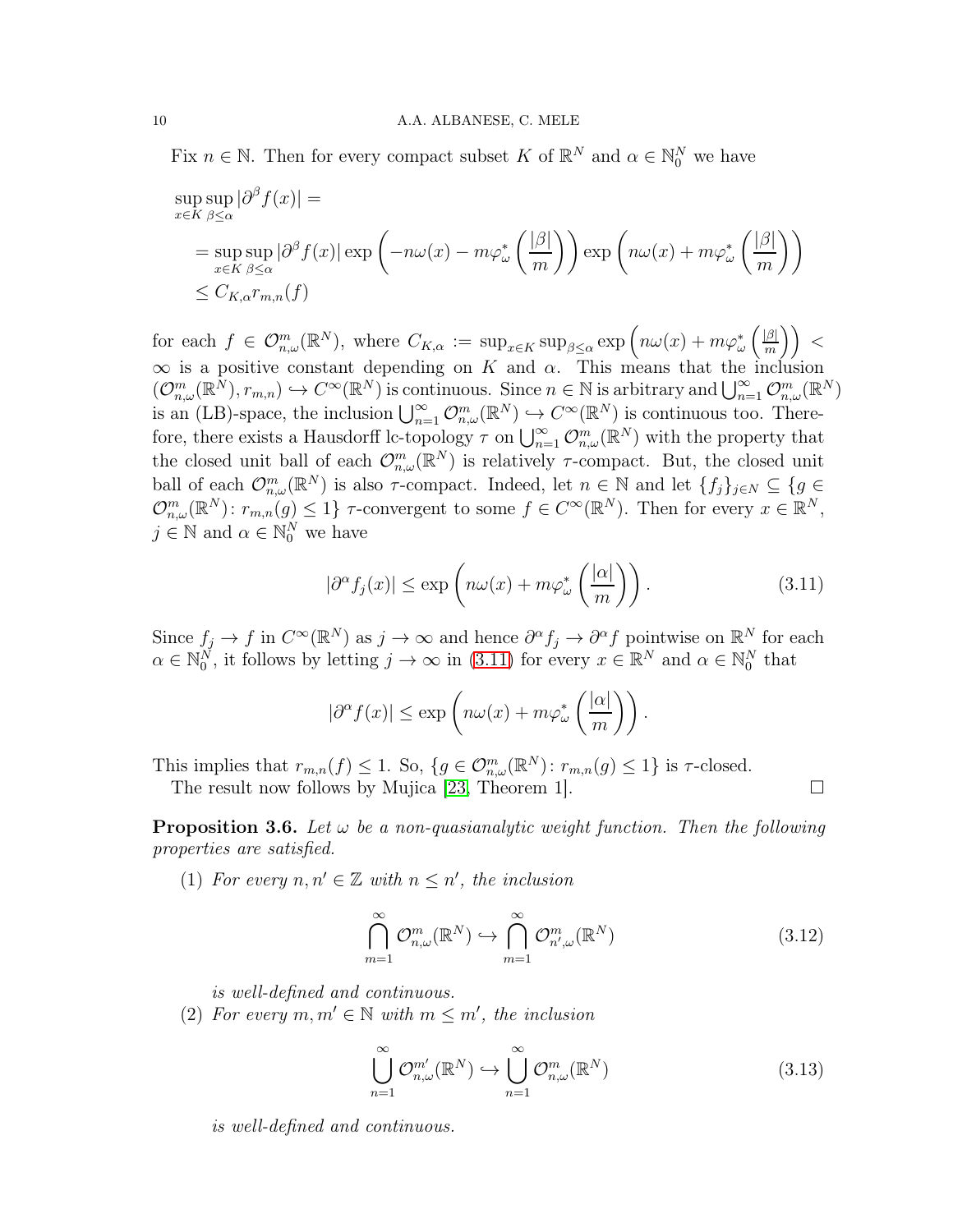*Proof.* (1) Fix  $n, n' \in \mathbb{Z}$  with  $n \leq n'$ . Then, for every  $h \in \mathbb{N}$  and  $f \in \bigcap_{m=1}^{\infty} \mathcal{O}_{n,\omega}^m(\mathbb{R}^N)$ , we have

$$
r_{h,n'}(f) = \sup_{\alpha \in \mathbb{N}_0^N} \sup_{x \in \mathbb{R}^N} |\partial^{\alpha} f(x)| \exp\left(-n'\omega(x) - h\varphi_{\omega}^*\left(\frac{|\alpha|}{h}\right)\right)
$$
  

$$
\leq \sup_{\alpha \in \mathbb{N}_0^N} \sup_{x \in \mathbb{R}^N} |\partial^{\alpha} f(x)| \exp\left(-n\omega(x) - h\varphi_{\omega}^*\left(\frac{|\alpha|}{h}\right)\right) = r_{h,n}(f).
$$

This means that the inclusion in (3.[12\)](#page-9-1) is well-defined and continuous.

(2) Fix  $m, m' \in \mathbb{N}$  with  $m \leq m'$  and  $h \in \mathbb{N}$ . Then by Proposition [3.4\(](#page-7-3)3) the inclusion  $(\mathcal{O}_{h,\omega}^{m'}(\mathbb{R}^N),r_{m',h}) \hookrightarrow (\mathcal{O}_{h,\omega}^{m}(\mathbb{R}^N),r_{m,h})$  is continuous. On the other hand, the inclusion  $(\mathcal{O}_{h,\omega}^m(\mathbb{R}^N),r_{m,h}) \hookrightarrow \bigcup_{n=1}^{\infty} \mathcal{O}_{n,\omega}^m(\mathbb{R}^N)$  is also continuous. Accordingly, the inclusion

$$
(\mathcal{O}_{h,\omega}^{m'}(\mathbb{R}^N),r_{m',h})\hookrightarrow \bigcup_{n=1}^{\infty}\mathcal{O}_{n,\omega}^m(\mathbb{R}^N)
$$

is continuous. Since  $h \in \mathbb{N}$  is arbitrary and  $\bigcup_{h=1}^{\infty} \mathcal{O}_{h,\omega}^{m'}(\mathbb{R}^N)$  is an (LB)-space, it follows that the inclusion

$$
\bigcup_{h=1}^{\infty} \mathcal{O}^{m'}_{h,\omega}(\mathbb{R}^N) \hookrightarrow \bigcup_{n=1}^{\infty} \mathcal{O}^m_{n,\omega}(\mathbb{R}^N)
$$

is continuous, i.e., the inclusion in  $(3.12)$  $(3.12)$  is well-defined and continuous.

Proposition [3.6\(](#page-9-2)1) yields that the sequence  $\{\bigcap_{m=1}^{\infty} \mathcal{O}_{n,\omega}^m(\mathbb{R}^N)\}_{n\in\mathbb{N}}$  of Fréchet spaces forms an inductive spectrum. So, we can endow the space  $\mathcal{O}_{C,\omega}(\mathbb{R}^N)$  with the inductive topology defined by  $\{\bigcap_{m=1}^{\infty} \mathcal{O}_{n,\omega}^m(\mathbb{R}^N)\}_{n\in\mathbb{N}}$ . Thereby,  $\mathcal{O}_{C,\omega}(\mathbb{R}^N)$ , equipped with such an inductive topology, is an (LF)-space. Proposition [3.6\(](#page-9-2)2) also yields that the sequence  $\{\bigcup_{n=1}^{\infty} \mathcal{O}_{n,\omega}^m(\mathbb{R}^N)\}_{m\in\mathbb{N}}$  of (LB)-spaces is a projective spectrum. So, we can endow the space  $\mathcal{O}_{M,\omega}(\mathbb{R}^N)$  with the projective topology defined by  $\{\bigcup_{n=1}^{\infty} \mathcal{O}_{n,\omega}^m(\mathbb{R}^N)\}_{m\in\mathbb{N}}$ . Thereby,  $\mathcal{O}_{M,\omega}(\mathbb{R}^N)$ , equipped with this projective topology, is a projective limit of (LB)-spaces. By Proposition [3.5,](#page-8-0) it is then a complete lcspace. In the following we always assume that the spaces  $\mathcal{O}_{C,\omega}(\mathbb{R}^N)$  and  $\mathcal{O}_{M,\omega}(\mathbb{R}^N)$ are endowed with the lc-topologies defined above.

**Remark 3.7.** We observe that, for fixed  $m \in \mathbb{N}$  and  $n \in \mathbb{N}$ , we have that

$$
q_{m,n}(f) = \sup_{\alpha \in \mathbb{N}_0^N} \sup_{x \in \mathbb{R}^N} \exp\left(-m\varphi_{\omega}^*\left(\frac{|\alpha|}{m}\right)\right) \exp(n\omega(x))|\partial^{\alpha}f(x)| = r_{m,-n}(f).
$$

for every  $f \in \mathcal{S}_{\omega}(\mathbb{R}^N)$ . Since  $\{q_{m,n}\}_{m,n\in\mathbb{N}}$  is a fundamental sequence of norms generating the Fréchet topology of  $\mathcal{S}_{\omega}(\mathbb{R}^N)$ , it follows that  $\mathcal{S}_{\omega}(\mathbb{R}^N) = \bigcap_{n=1}^{\infty} \bigcap_{m=1}^{\infty} \mathcal{O}_{-n,\omega}^m(\mathbb{R}^N)$ .

<span id="page-10-1"></span>**Theorem 3.8.** Let  $\omega$  be a non-quasianalytic weight function. Then the following properties are satisfied.

(1) The inclusion

<span id="page-10-0"></span>
$$
\mathcal{O}_{C,\omega}(\mathbb{R}^N) \hookrightarrow \mathcal{O}_{M,\omega}(\mathbb{R}^N) \tag{3.14}
$$

is well-defined and continuous.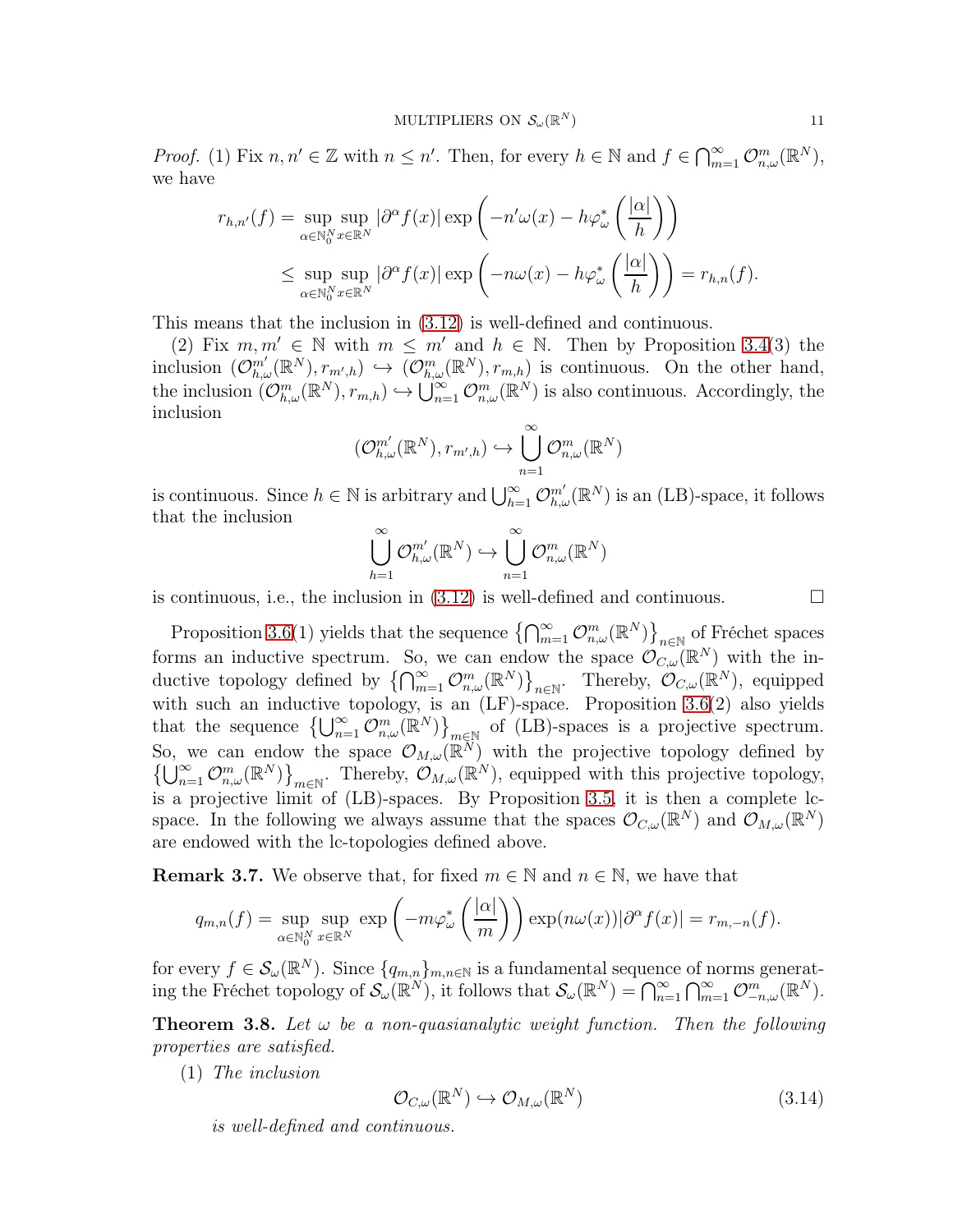(2) The inclusions

<span id="page-11-0"></span>
$$
\mathcal{S}_{\omega}(\mathbb{R}^N) \hookrightarrow \mathcal{O}_{C,\omega}(\mathbb{R}^N) \hookrightarrow \mathcal{E}_{\omega}(\mathbb{R}^N)
$$
\n(3.15)

are well-defined and continuous.

*Proof.* (1) Fix  $f \in \mathcal{O}_{C,\omega}(\mathbb{R}^N)$  and  $m \in \mathbb{N}$ . Then there exists  $n \in \mathbb{N}$  such that  $r_{m,n}(f) < \infty$  and so,  $f \in \mathcal{O}_{n,\omega}^m(\mathbb{R}^N) \subset \bigcup_{h=1}^{\infty} \mathcal{O}_{h,\omega}^m(\mathbb{R}^N)$ . Since  $m \in \mathbb{N}$  is arbitrary, we can conclude that  $f \in \mathcal{O}_{M,\omega}(\mathbb{R}^N)$ . We have so shown that the inclusion is well-defined. We now prove that such an inclusion is continuous as follows.

We first observe that for every  $m' \in \mathbb{N}$  and  $n, n' \in \mathbb{N}$  with  $n \leq n'$ , the inclusion

$$
\bigcap_{m=1}^\infty \mathcal{O}^m_{n,\omega}(\mathbb{R}^N) \hookrightarrow \mathcal{O}^{m'}_{n',\omega}(\mathbb{R}^N)
$$

is well-defined and continuous. Indeed, for every  $f \in \bigcap_{m=1}^{\infty} \mathcal{O}_{n,\omega}^m(\mathbb{R}^N)$  we have

$$
r_{m',n'}(f) = \sup_{\alpha \in \mathbb{N}_0^N} \sup_{x \in \mathbb{R}^N} |\partial^{\alpha} f(x)| \exp\left(-n'\omega(x) - m'\varphi_{\omega}^*\left(\frac{|\alpha|}{m'}\right)\right)
$$
  

$$
\leq \sup_{\alpha \in \mathbb{N}_0^N} \sup_{x \in \mathbb{R}^N} |\partial^{\alpha} f(x)| \exp\left(-n\omega(x) - m'\varphi_{\omega}^*\left(\frac{|\alpha|}{m'}\right)\right) = r_{m',n}(f).
$$

Since  $r_{m',n} \in \{r_{m,n}\}_{m\in\mathbb{N}}$  and  $\{r_{m,n}\}_{m\in\mathbb{N}}$  is a sequence of norms defyning the lc-topology of  $\bigcap_{m=1}^{\infty} \mathcal{O}_{n,\omega}^m(\mathbb{R}^N)$ , it follows that the inclusion  $\bigcap_{m=1}^{\infty} \mathcal{O}_{n,\omega}^m(\mathbb{R}^N) \hookrightarrow \mathcal{O}_{n',\omega}^{m'}(\mathbb{R}^N)$  is continuous. Taking into account that  $\bigcup_{h=1}^{\infty} \mathcal{O}_{h,\omega}^{m'}(\mathbb{R}^N)$  is an (LB)-space and so,  $\mathcal{O}_{n',\omega}^{m'}(\mathbb{R}^N) \hookrightarrow$  $\bigcup_{h=1}^{\infty} \mathcal{O}_{h,\omega}^{m'}(\mathbb{R}^N)$  continuously, we deduce for every  $m' \in \mathbb{N}$  and  $n \in \mathbb{N}$  that the inclusion

$$
\bigcap_{m=1}^{\infty} \mathcal{O}_{n,\omega}^m(\mathbb{R}^N) \hookrightarrow \bigcup_{h=1}^{\infty} \mathcal{O}_{h,\omega}^{m'}(\mathbb{R}^N)
$$

is well-defined and continuous. Since  $\mathcal{O}_{M,\omega}(\mathbb{R}^N) = \bigcap_{m'=1}^{\infty} \bigcup_{h=1}^{\infty} \mathcal{O}_{h,\omega}^{m'}(\mathbb{R}^N)$  is the projective limit of the sequence  $\left\{\bigcup_{h=1}^{\infty} \mathcal{O}_{h,\omega}^{m'}(\mathbb{R}^N)\right\}_{m'\in\mathbb{N}}$  of (LB)-spaces, it follows for every  $n \in \mathbb{N}$  that the inclusion

$$
\bigcap_{m=1}^{\infty} \mathcal{O}^m_{n,\omega}(\mathbb{R}^N) \hookrightarrow \mathcal{O}_{M,\omega}(\mathbb{R}^N)
$$

is well-defined and continuous. Finally, since  $\mathcal{O}_{C,\omega}(\mathbb{R}^N)$  is the inductive limit of the sequence  $\{\bigcap_{m=1}^{\infty}\mathcal{O}_{n,\omega}^m(\mathbb{R}^N)\}_{n\in\mathbb{N}}$  of Fréchet space, it follows that the inclusion

$$
\mathcal{O}_{C,\omega}(\mathbb{R}^N)\hookrightarrow \mathcal{O}_{M,\omega}(\mathbb{R}^N)
$$

is continuous.

(2) We first show that the inclusion  $\mathcal{O}_{C,\omega}(\mathbb{R}^N) \hookrightarrow \mathcal{E}_{\omega}(\mathbb{R}^N)$  is continuous. So, fix  $f \in \mathcal{O}_{C,\omega}(\mathbb{R}^N)$  and  $n \in \mathbb{N}$ . Then  $f \in \bigcap_{h=1}^{\infty} \mathcal{O}_{n,\omega}^h(\mathbb{R}^N)$ . This implies for every  $m \in \mathbb{N}$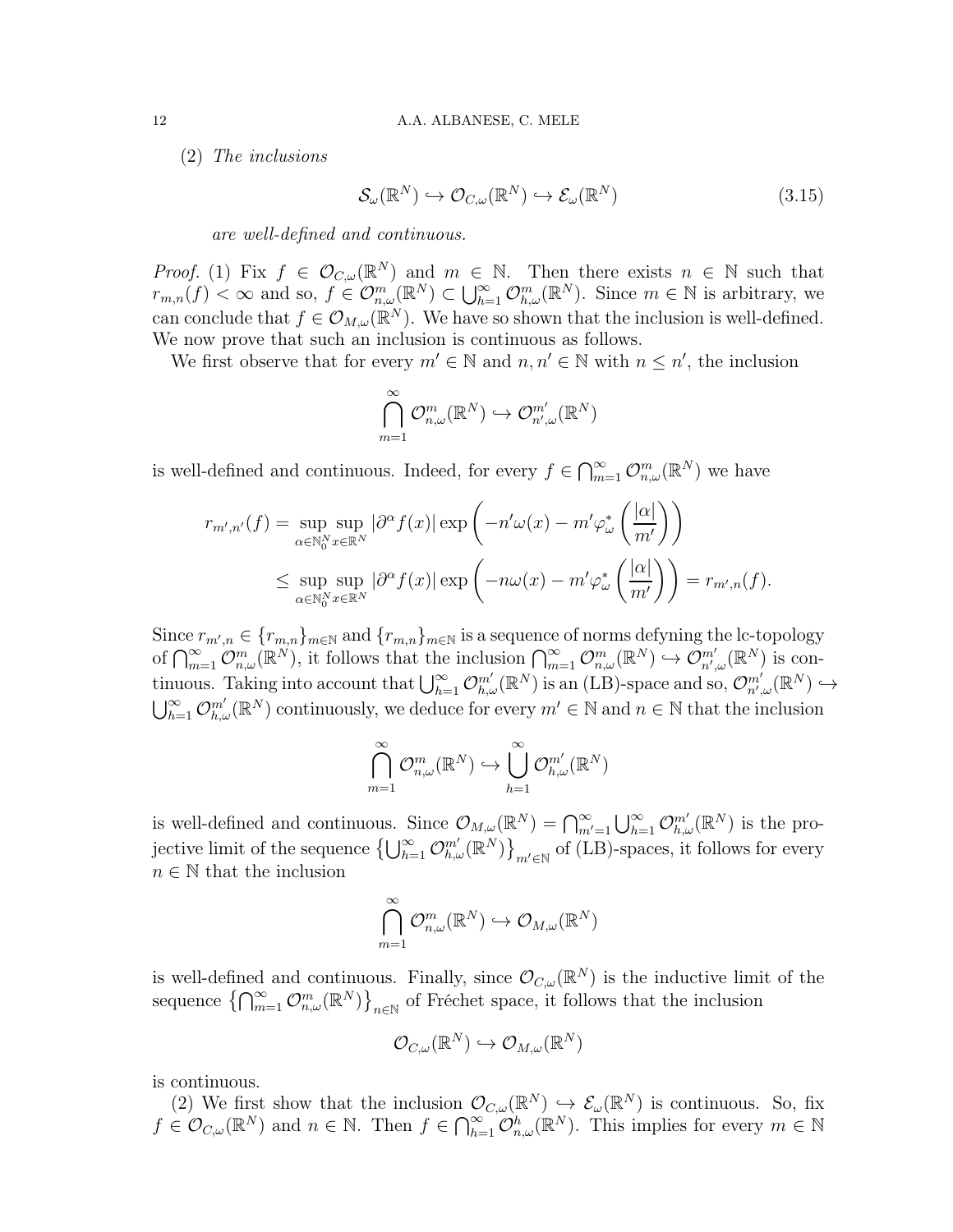and K compact subset of  $\mathbb{R}^N$  that

$$
p_{K,m}(f) = \sup_{\alpha \in \mathbb{N}_0^N} \sup_{x \in K} |\partial^{\alpha} f(x)| \exp\left(-m\varphi_{\omega}^*\left(\frac{|\alpha|}{m}\right)\right)
$$
  
= 
$$
\sup_{\alpha \in \mathbb{N}_0^N} \sup_{x \in K} |\partial^{\alpha} f(x)| \exp\left(-m\varphi_{\omega}^*\left(\frac{|\alpha|}{m}\right)\right) \exp(n\omega(x) - n\omega(x))
$$
  

$$
\leq D \sup_{\alpha \in \mathbb{N}_0^N} \sup_{x \in K} |\partial^{\alpha} f(x)| \exp\left(-m\varphi_{\omega}^*\left(\frac{|\alpha|}{m}\right)\right) \exp(-n\omega(x)) \leq D r_{m,n}(f) < \infty,
$$

where  $D := \max_{y \in K} {\exp(n\omega(y))} < \infty$  is a constant depending only on n and K. Since  ${r_{m,n}}_{m\in\mathbb{N}}$  is a sequence of norms generating the lc-topology of the Fréchet space  $\bigcap_{h=1}^{\infty} \mathcal{O}_{n,\omega}^h(\mathbb{R}^N)$  and  $\{p_{K,m}\}_{K\in\mathbb{R}^N}$  is a sequence of seminorms generating the lc-topology of the Fréchet space  $\mathcal{E}_{\omega}(\mathbb{R}^N)$ , it follows that the inclusion

$$
\bigcap_{h=1}^{\infty} \mathcal{O}_{n,\omega}^{h}(\mathbb{R}^{N}) \hookrightarrow \mathcal{E}_{\omega}(\mathbb{R}^{N})
$$

is continuous. Since  $n \in \mathbb{N}$  is arbitrary and  $\mathcal{O}_{C,\omega}(\mathbb{R}^N)$  is the inductive limit of the Fréchet spaces  $\{\bigcap_{h=1}^{\infty} \mathcal{O}_{n,\omega}^h(\mathbb{R}^N)\}_{n\in\mathbb{N}}$ , it follows that the inclusion on the right of  $(3.15)$ is continuous.

We now show that the inclusion  $\mathcal{S}_{\omega}(\mathbb{R}^N) \hookrightarrow \mathcal{O}_{C,\omega}(\mathbb{R}^N)$  is continuous. So, fix  $f \in$  $\mathcal{S}_{\omega}(\mathbb{R}^N)$ . Then for every  $m, n \in \mathbb{N}$  we have that  $q_{m,n}(f) < \infty$ , thereby implying that

$$
r_{m,n}(f) = \sup_{\alpha \in \mathbb{N}_0^N} \sup_{x \in \mathbb{R}^N} \exp\left(-m\varphi_{\omega}^*\left(\frac{|\alpha|}{m}\right)\right) \exp(-n\omega(x)) |\partial^{\alpha} f(x)|
$$
  
<  $q_{m,n}(f) < \infty.$  (3.16)

Hence,  $f \in \mathcal{O}_{C,\omega}(\mathbb{R}^N)$ . This shows that the inclusion is well-defined. To prove the continuity of the inclusion, we observe that for every  $n, n' \in \mathbb{N}$  and  $m \in \mathbb{N}$  the inclusion

$$
\bigcap_{m=1}^{\infty} \mathcal{O}_{-n,\omega}^{m}(\mathbb{R}^{N}) \hookrightarrow \bigcap_{m=1}^{\infty} \mathcal{O}_{n',\omega}^{m}(\mathbb{R}^{N})
$$

is continuous. Since  $\bigcap_{m=1}^{\infty} \mathcal{O}_{n',\omega}^m(\mathbb{R}^N) \hookrightarrow \mathcal{O}_{C,\omega}(\mathbb{R}^N)$  continuously for all  $n' \in \mathbb{N}$ , it follows for every  $m \in \mathbb{N}$  that the inclusion

$$
\bigcap_{m=1}^{\infty} \mathcal{O}_{-n,\omega}^{m}(\mathbb{R}^{N}) \hookrightarrow \mathcal{O}_{C,\omega}(\mathbb{R}^{N})
$$

is continuous. Accordingly, as  $\mathcal{S}_{\omega}(\mathbb{R}^N)$  is the projective limit of the Fréchet spaces  $\{\bigcap_{m=1}^{\infty} \mathcal{O}_{-n,\omega}^m(\mathbb{R}^N)\}_{n\in\mathbb{N}}$ , we can conclude that the inclusion on the left of [\(3.14\)](#page-10-0) is  $\Box$ continuous.

Finally,  $\mathcal{O}_{M,\omega}(\mathbb{R}^N)$  and  $\mathcal{O}_{C,\omega}(\mathbb{R}^N)$  have the following important property.

<span id="page-12-0"></span>**Theorem 3.9.** Let  $\omega$  be a non-quasianalytic weight function. Then the following inclusions

$$
\mathcal{D}_{\omega}(\mathbb{R}^N) \subseteq \mathcal{S}_{\omega}(\mathbb{R}^N) \subseteq \mathcal{O}_{C,\omega}(\mathbb{R}^N) \subseteq \mathcal{O}_{M,\omega}(\mathbb{R}^N) \subseteq \mathcal{E}_{\omega}(\mathbb{R}^N)
$$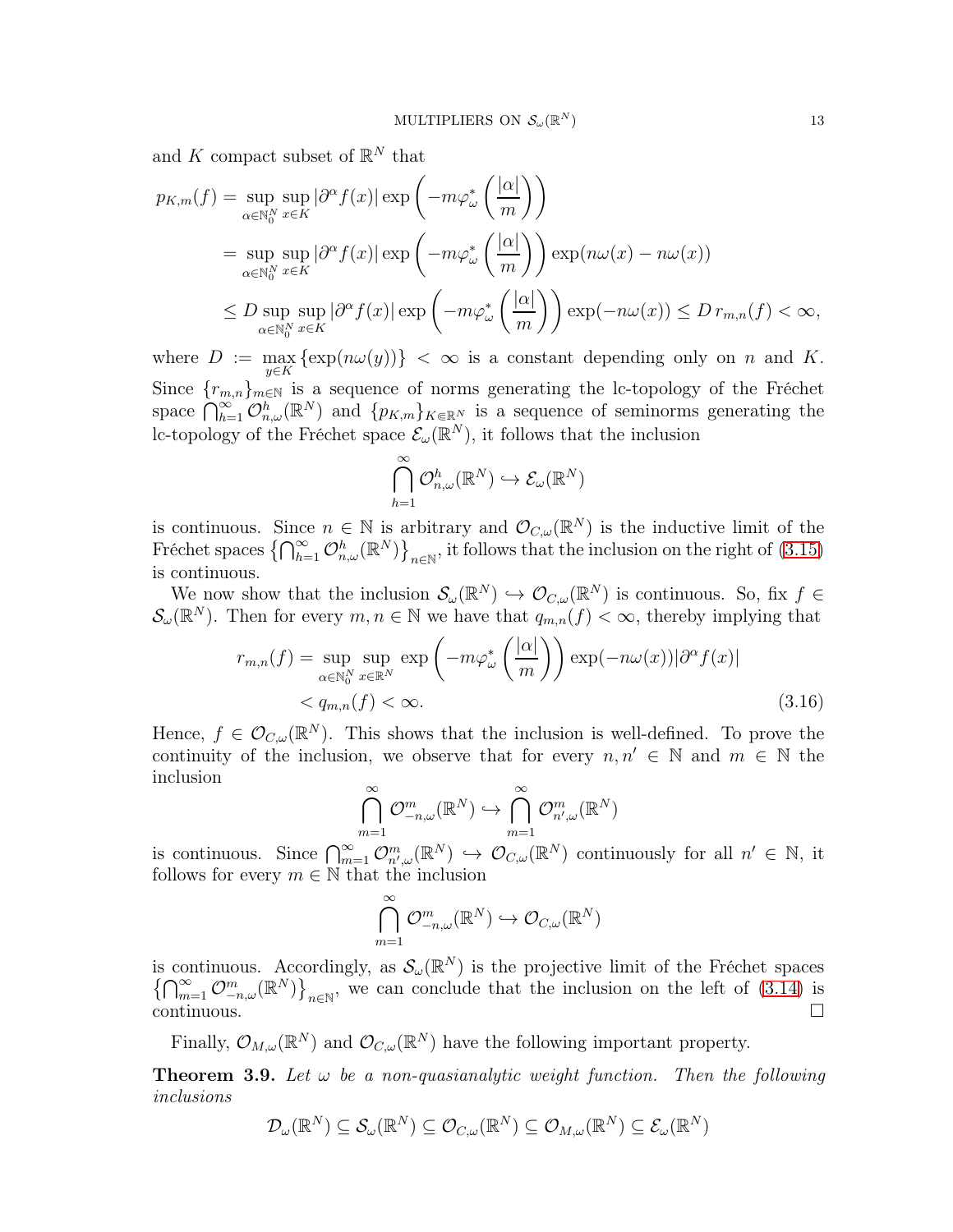are dense.

*Proof.* The space  $\mathcal{D}_{\omega}(\mathbb{R}^N)$  is a dense subspace of  $\mathcal{S}_{\omega}(\mathbb{R}^N)$  and of  $\mathcal{E}_{\omega}(\mathbb{R}^N)$ , see [\[8,](#page-29-6) Propo-sition 4.7.(1)] and [\[2,](#page-29-1) Propositions 1.8.6 and 1.8.7]. So, both the spaces  $\mathcal{O}_{C,\omega}(\mathbb{R}^N)$ and  $\mathcal{O}_{M,\omega}(\mathbb{R}^N)$  are dense subspaces of  $\mathcal{E}_{\omega}(\mathbb{R}^N)$ .

We now prove that  $\mathcal{S}_{\omega}(\mathbb{R}^N)$  is a dense subspace of  $\mathcal{O}_{C,\omega}(\mathbb{R}^N)$  as follows.

Since  $\mathcal{D}_{\omega}(\mathbb{R}^N) \subseteq \mathcal{S}_{\omega}(\mathbb{R}^N)$ , it suffices to show only that  $\mathcal{D}_{\omega}(\mathbb{R}^N)$  is a dense subspace of  $\mathcal{O}_{C,\omega}(\mathbb{R}^N)$ . So, fix  $f \in \mathcal{O}_{C,\omega}(\mathbb{R}^N)$  and  $\phi \in \mathcal{D}_{\omega}(\mathbb{R}^N)$  such that  $\phi \equiv 1$  on  $\overline{B}_1(0)$  and  $0 \leq \phi \leq 1$ . Then for every  $\epsilon > 0$  the function  $\phi_{\epsilon}(x) := \phi(\epsilon x) f(x)$ , for  $x \in \mathbb{R}^N$ , belongs to  $\mathcal{D}_{\omega}(\mathbb{R}^N)$  because  $\mathcal{O}_{C,\omega}(\mathbb{R}^N) \subseteq \mathcal{E}_{\omega}(\mathbb{R}^N)$ . Since  $f \in \mathcal{O}_{C,\omega}(\mathbb{R}^N)$ , we have that  $f \in \bigcap_{m=1}^{\infty} \mathcal{O}_{n,\omega}^m(\mathbb{R}^N)$  for some  $n \in \mathbb{N}$ . This implies that  $f \in \bigcap_{m=1}^{\infty} \mathcal{O}_{n,\omega}^m(\mathbb{R}^N)$  for every  $h \in \mathbb{N}$  with  $h \geq n$ . We claim that  $r_{m,n+1}(\phi_{\epsilon} - f) \to 0$  as  $\epsilon \to 0^+$  for every  $m \in \mathbb{N}$ . To show the claim, we proceed as follows.

Fix  $m \in \mathbb{N}$  and let  $M \in \mathbb{N}$  such that  $M \geq Lm$ , where  $L \geq 1$  is the costant appearing in formula [\(2](#page-1-0).2). Then for every  $\alpha \in \mathbb{N}_0^N$ ,  $x \in \mathbb{R}^N$  and  $\epsilon > 0$  we have

$$
|\partial^{\alpha}\phi_{\epsilon}(x) - \partial^{\alpha}f(x)| \leq |\partial^{\alpha}f(x)(\phi(\epsilon x) - 1)| + \sum_{\beta < \alpha} {\alpha \choose \beta} |\partial^{\beta}f(x)| \epsilon^{\alpha - \beta} |\partial^{\alpha - \beta}\phi(\epsilon x)|
$$
  
\n
$$
\leq |\partial^{\alpha}f(x)(\phi(\epsilon x) - 1)| + \sum_{\beta < \alpha} {\alpha \choose \beta} \epsilon^{\alpha - \beta} r_{M,n+1}(f) \exp((n+1)\omega(x)) \times
$$
  
\n
$$
\times \exp\left(M\varphi_{\omega}^{*}\left(\frac{|\beta|}{M}\right)\right) r_{M,0}(\phi) \exp\left(M\varphi_{\omega}^{*}\left(\frac{|\alpha - \beta|}{M}\right)\right)
$$
  
\n
$$
\leq |\partial^{\alpha}f(x)(\phi(\epsilon x) - 1)| + \sum_{\beta < \alpha} {\alpha \choose \beta} \epsilon^{\alpha - \beta} r_{M,n+1}(f) \exp((n+1)\omega(x)) \times
$$
  
\n
$$
\times r_{M,0}(\phi) \exp\left(M\varphi_{\omega}^{*}\left(\frac{|\alpha|}{M}\right)\right)
$$
  
\n
$$
\leq |\partial^{\alpha}f(x)(\phi(\epsilon x) - 1)|
$$
  
\n
$$
+ r_{M,n+1}(f)r_{M,0}(\phi) \exp((n+1)\omega(x)) \exp\left(M\varphi_{\omega}^{*}\left(\frac{|\alpha|}{M}\right)\right) \epsilon 2^{|\alpha|},
$$
  
\n(3.17)

after having observed that  $\sum_{\beta<\alpha} \binom{\alpha}{\beta}$  $\alpha_{\beta}^{\alpha}$ ) $\epsilon^{\alpha-\beta} \leq \epsilon 2^{|\alpha|}$  for every  $\alpha \in \mathbb{N}_{0}^{N}$  and using formula [\(2.7\)](#page-2-1). Since  $M \geq mL$ , applying the inequality (2.[6\)](#page-2-2) it follows via [\(3.17\)](#page-13-0) for every  $\alpha \in \mathbb{N}_{0}^{N}, x \in \mathbb{R}^{N}$  and  $\epsilon > 0$  that

<span id="page-13-0"></span>
$$
\begin{aligned} |\partial^{\alpha}\phi_{\epsilon}(x) - \partial^{\alpha}f(x)| &\leq |\partial^{\alpha}f(x)(\phi(\epsilon x) - 1)| \\ &+ \epsilon Cr_{M,n+1}(f)r_{M,0}(\phi)\exp((n+1)\omega(x))\exp\left(m\varphi_{\omega}^{*}\left(\frac{|\alpha|}{m}\right)\right). \end{aligned}
$$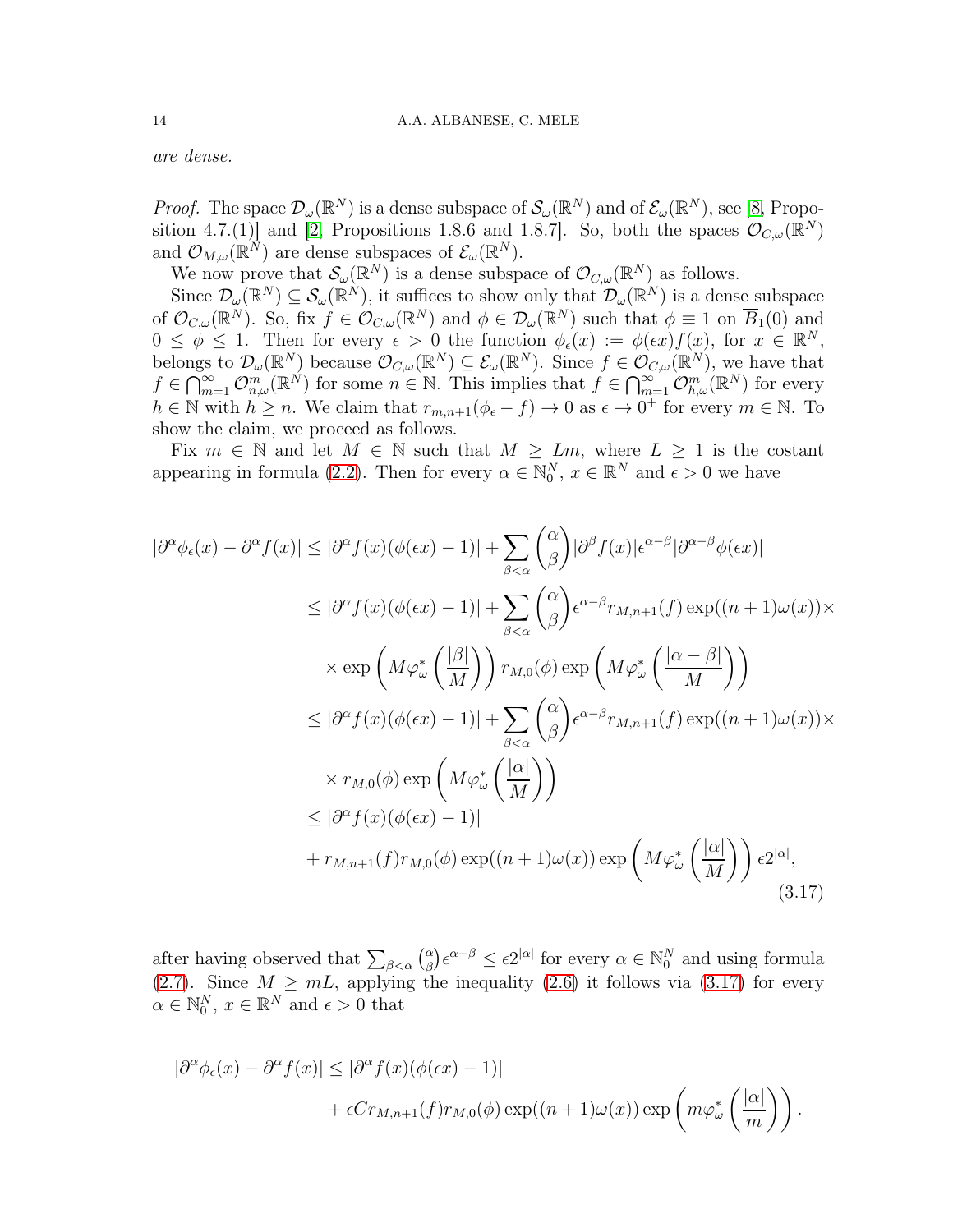Therefore, we have for every  $\epsilon > 0$  that

$$
r_{m,n+1}(\phi_{\epsilon} - f) = \sup_{\alpha \in \mathbb{N}_{0}^{N}} \sup_{x \in \mathbb{R}^{N}} \exp\left(-m\varphi_{\omega}^{*}\left(\frac{|\alpha|}{m}\right)\right) \exp(-(n+1)\omega(x))|\partial^{\alpha}\phi_{\epsilon}(x) - \partial^{\alpha}f(x)|
$$
  

$$
\leq \sup_{\alpha \in \mathbb{N}_{0}^{N}} \sup_{x \in \mathbb{R}^{N}} \exp\left(-m\varphi_{\omega}^{*}\left(\frac{|\alpha|}{m}\right)\right) \exp(-(n+1)\omega(x))|\partial^{\alpha}f(x)(\phi(\epsilon x) - 1)|
$$
  
+  $\epsilon Cr_{M,n+1}(f)r_{M,0}(\phi).$ 

Since  $f \in \bigcap_{m=1}^{\infty} \mathcal{O}_{n,\omega}^m(\mathbb{R}^N)$  and  $\phi \in \mathcal{D}_{\omega}(\mathbb{R}^N)$ ,  $r_{M,n+1}(f)r_{M,0}(\phi) < \infty$  and so, we have  $\epsilon Cr_{M,n+1}(f)r_{M,0}(\phi) \to 0$  as  $\epsilon \to 0^+$ . In order to conclude the proof, it then remains to prove that

$$
\sup_{\alpha \in \mathbb{N}_0^N} \sup_{x \in \mathbb{R}^N} \exp \left( -m \varphi_{\omega}^* \left( \frac{|\alpha|}{m} \right) \right) \exp(-(n+1)\omega(x)) |\partial^{\alpha} f(x)(\phi(\epsilon x) - 1)| \to 0, \text{ as } \epsilon \to 0^+.
$$

But,  $\phi(\epsilon x) - 1 = 0$  whenever  $|x| \leq \frac{1}{\epsilon}$ . Accordingly, we have

$$
\sup_{\alpha \in \mathbb{N}_0^N} \sup_{x \in \mathbb{R}^N} \exp \left( -m \varphi_{\omega}^* \left( \frac{|\alpha|}{m} \right) \right) \exp(-(n+1)\omega(x)) |\partial^{\alpha} f(x)(\phi(\epsilon x) - 1)| =
$$
\n
$$
= \sup_{\alpha \in \mathbb{N}_0^N} \sup_{|x| > \frac{1}{\epsilon}} \exp \left( -m \varphi_{\omega}^* \left( \frac{|\alpha|}{m} \right) \right) \exp(-(n+1)\omega(x)) |\partial^{\alpha} f(x)(\phi(\epsilon x) - 1)|
$$
\n
$$
\leq r_{m,n}(f) \sup_{|x| > \frac{1}{\epsilon}} \exp(-\omega(x)).
$$

Since  $\sup_{|x|>\frac{1}{\epsilon}} \exp(-\omega(x)) \to 0$  as  $\epsilon \to 0^+$ , the claim is proved.

From the arbitraity of  $m \in \mathbb{N}$ , we can conclude that  $\phi_{\epsilon} \to f$  in  $\bigcap_{m=1}^{\infty} \mathcal{O}_{n+1,\omega}^m(\mathbb{R}^N)$  as  $\epsilon \to 0^+$  and hence in  $\mathcal{O}_{C,\omega}(\mathbb{R}^N)$ , taking into account that  $\mathcal{O}_{C,\omega}(\mathbb{R}^N)$  is the inductive limit of the Fréchet spaces  $\left\{\bigcap_{m=1}^{\infty} \mathcal{O}_{n,\omega}^m(\mathbb{R}^N)\right\}_{n\in\mathbb{N}}$ .

We now prove that  $\mathcal{S}_{\omega}(\mathbb{R}^N)$  is a dense subspace of  $\mathcal{O}_{M,\omega}(\mathbb{R}^N)$ , thereby obtaing by Theorem [3.8](#page-10-1) that  $\mathcal{O}_{C,\omega}(\mathbb{R}^N)$  is also a dense subspace of  $\mathcal{O}_{M,\omega}(\mathbb{R}^N)$ . Since  $\mathcal{D}_{\omega}(\mathbb{R}^N) \subseteq$  $\mathcal{S}_{\omega}(\mathbb{R}^N)$ , it suffices to show only that  $\mathcal{D}_{\omega}(\mathbb{R}^N)$  is a dense subspace of  $\mathcal{O}_{M,\omega}(\mathbb{R}^N)$ . So, fix  $f \in \mathcal{O}_{M,\omega}(\mathbb{R}^N)$  and  $\phi \in \mathcal{D}_{\omega}(\mathbb{R}^N)$  such that  $\phi \equiv 1$  on  $\overline{B_1(0)}$  and  $0 \le \phi \le 1$ . Then for every  $\epsilon > 0$  the function  $\phi_{\epsilon}(x) := \phi(\epsilon x) f(x)$ , for  $x \in \mathbb{R}^N$ , belongs to  $\mathcal{D}_{\omega}(\mathbb{R}^N)$ because  $\mathcal{O}_{M,\omega}(\mathbb{R}^N) \subseteq \mathcal{E}_{\omega}(\mathbb{R}^N)$ . To show that  $\varphi_{\epsilon} \to f$  in  $\mathcal{O}_{M,\omega}(\mathbb{R}^N)$ , we proceed as follows.

Fix  $m \in \mathbb{N}$  and let  $M \in \mathbb{N}$  such that  $M \geq mL$ , where  $L \geq 1$  is the constant appearing in formula (2.[2\)](#page-1-0). Since  $f \in \mathcal{O}_{M,\omega}(\mathbb{R}^N)$ , there exist  $n(m), n(M) \in \mathbb{N}$  such that  $f \in \mathcal{O}_{n(m),\omega}^m(\mathbb{R}^N)$  and  $f \in \mathcal{O}_{n(M),\omega}^M(\mathbb{R}^N)$ . Clearly, this implies that  $f \in \mathcal{O}_{h,\omega}^m(\mathbb{R}^N) \cap$  $\mathcal{O}_{h,\omega}^M(\mathbb{R}^N)$  for every  $h \geq n := \max\{n(M), n(m)\}\$ . Therefore, we can proceed as above to show that for every  $\epsilon > 0$  we have

$$
r_{m,n+1}(\phi_{\epsilon} - f) \leq \sup_{\alpha \in \mathbb{N}_{0}^{N}} \sup_{x \in \mathbb{R}^{N}} \exp\left(-m\varphi_{\omega}^{*}\left(\frac{|\alpha|}{m}\right)\right) \exp(-(n+1)\omega(x)) \times
$$

$$
\times |\partial^{\alpha} f(x)(\phi(\epsilon x) - 1)| + \epsilon Cr_{M,n+1}(f)r_{M,0}(\phi).
$$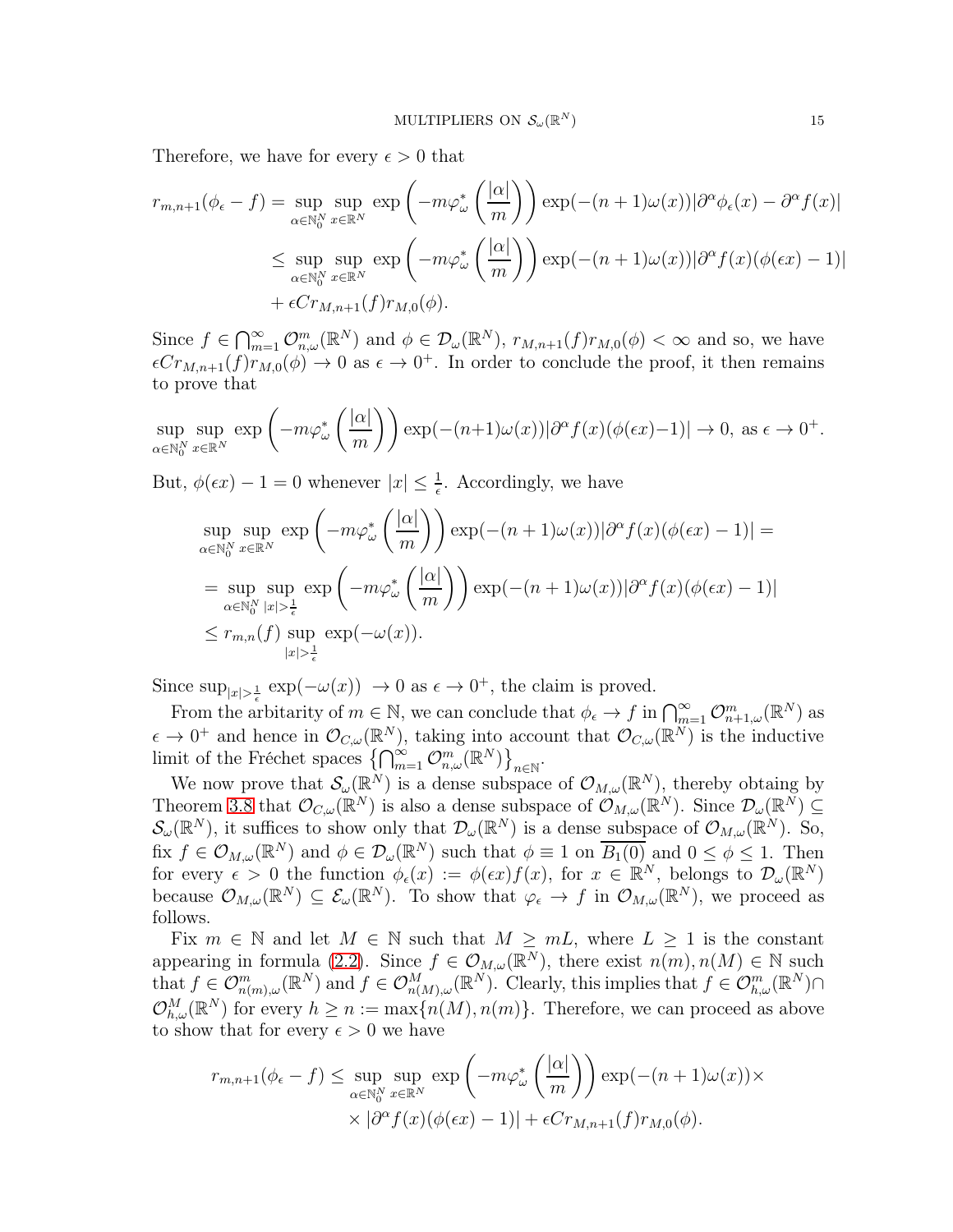### 16 A.A. ALBANESE, C. MELE

Since  $f \in \mathcal{O}_{n+1,\omega}^M(\mathbb{R}^N)$  and  $\phi \in \mathcal{D}_{\omega}(\mathbb{R}^N)$ , we have  $r_{M,n+1}(f)r_{M,0}(\phi) < \infty$  and hence,  $\epsilon Cr_{M,n+1}(f)r_{M,0}(\phi) \to 0$  as  $\epsilon \to 0^+$ . In order to conclude the proof, it then remains to prove that

$$
\sup_{\alpha \in \mathbb{N}_0^N} \sup_{x \in \mathbb{R}^N} \exp \left( -m \varphi_{\omega}^* \left( \frac{|\alpha|}{m} \right) \right) \exp(-(n+1)\omega(x)) |\partial^{\alpha} f(x)(\phi(\epsilon x) - 1)| \to 0, \text{ as } \epsilon \to 0^+.
$$

As before, we have  $\phi(\epsilon x) - 1 = 0$  whenever  $|x| \leq \frac{1}{\epsilon}$ . Therefore, for every  $\epsilon > 0$  we have

$$
\sup_{\alpha \in \mathbb{N}_0^N} \sup_{x \in \mathbb{R}^N} \exp \left( -m \varphi_{\omega}^* \left( \frac{|\alpha|}{m} \right) \right) \exp(-(n+1)\omega(x)) |\partial^{\alpha} f(x)(\phi(\epsilon x) - 1)| \le
$$
  

$$
\le r_{m,n}(f) \sup_{|x| > \frac{1}{\epsilon}} \exp(-\omega(x)),
$$

where  $\sup_{|x|>\frac{1}{\epsilon}} \exp(-\omega(x)) \to 0$  as  $\epsilon \to 0^+$  and  $r_{m,n}(f) < \infty$ . This means that  $\phi_{\epsilon} \to f$  in the Banach space  $\mathcal{O}_{n+1,\omega}^m(\mathbb{R}^N)$  as  $\epsilon \to 0^+$ , and hence in the (LB)-space  $\bigcup_{h=1}^{\infty} \mathcal{O}_{h,\omega}^m(\mathbb{R}^N)$ . Since  $m \in \mathbb{N}$  is arbitrary and  $\mathcal{O}_{M,\omega}(\mathbb{R}^N)$  is the projective limit of the (LB)-spaces  $\{\bigcup_{h=1}^{\infty} \mathcal{O}_{h,\omega}^m(\mathbb{R}^N)\}_{m\in\mathbb{N}}$ , we can conclude that  $\phi_{\epsilon} \to f$  in the space  $\mathcal{O}_{M,\omega}(\mathbb{R}^N)$  as  $\epsilon \to 0^+$ . This completes the proof.

4.  $\mathcal{O}_{M,\omega}(\mathbb{R}^N)$  is the space of multipliers of the spaces  $\mathcal{S}_{\omega}(\mathbb{R}^N)$  and  $\mathcal{S}'_{\omega}(\mathbb{R}^N)$ 

The main aim of this section is to prove that  $\mathcal{O}_{M,\omega}(\mathbb{R}^N)$  is the space of multipliers of both the spaces  $\mathcal{S}_{\omega}(\mathbb{R}^N)$  and  $\mathcal{S}'_{\omega}(\mathbb{R}^N)$ . In order to do this, we first show some preliminary facts.

<span id="page-15-1"></span>**Lemma 4.1.** Let  $\omega$  be a non-quasianalytic weight function and  $f \in C^{\infty}(\mathbb{R}^{N})$ . If  $fg \in \mathcal{S}_{\omega}(\mathbb{R}^N)$  for every  $g \in \mathcal{S}_{\omega}(\mathbb{R}^N)$ , then  $f \in \mathcal{E}_{\omega}(\mathbb{R}^N)$ .

*Proof.* Fix a compact subset K of  $\mathbb{R}^N$  and  $g \in \mathcal{D}_{\omega}(\mathbb{R}^N) \subseteq \mathcal{S}_{\omega}(\mathbb{R}^N)$  such that  $g \equiv 1$ on K and  $0 \le g \le 1$ . Then  $fg \in \mathcal{S}_{\omega}(\mathbb{R}^N)$  and so, for every  $m \in \mathbb{N}$  we have

$$
q_{m,1}(fg) = \sup_{\alpha \in \mathbb{N}_0^N} \sup_{x \in \mathbb{R}^N} |\partial^{\alpha}(fg)(x)| \exp\left(-m\varphi_{\omega}^*\left(\frac{|\alpha|}{m}\right)\right) \exp(\omega(x)) < \infty.
$$

Since  $q \equiv 1$  on K, it follows that

$$
p_{K,m}(f) = \sup_{\alpha \in \mathbb{N}_0^N} \sup_{x \in K} |\partial^{\alpha} f(x)| \exp\left(-m\varphi_{\omega}^*\left(\frac{|\alpha|}{m}\right)\right)
$$
  

$$
\leq \sup_{\alpha \in \mathbb{N}_0^N} \sup_{x \in \mathbb{R}^N} |\partial^{\alpha} (fg)(x)| \exp\left(-m\varphi_{\omega}^*\left(\frac{|\alpha|}{m}\right)\right) \exp(\omega(x))
$$
  

$$
= q_{m,1}(fg) < \infty.
$$

Since K is arbitrary, we can conclude that  $f \in \mathcal{E}_{\omega}(\mathbb{R}^N)$ .  $N$ ).

<span id="page-15-0"></span>**Lemma 4.2.** Let  $\omega$  be a non-quasianalytic weight function. Let  $\rho \in \mathcal{D}_{\omega}(\mathbb{R}^N)$  so that  $supp \rho \subseteq B_1(0)$  and  $\{x_j\}_{j \in \mathbb{N}} \subset \mathbb{R}^N$  be a sequence such that  $|x_j| \geq |x_{j-1}| + 2$  for every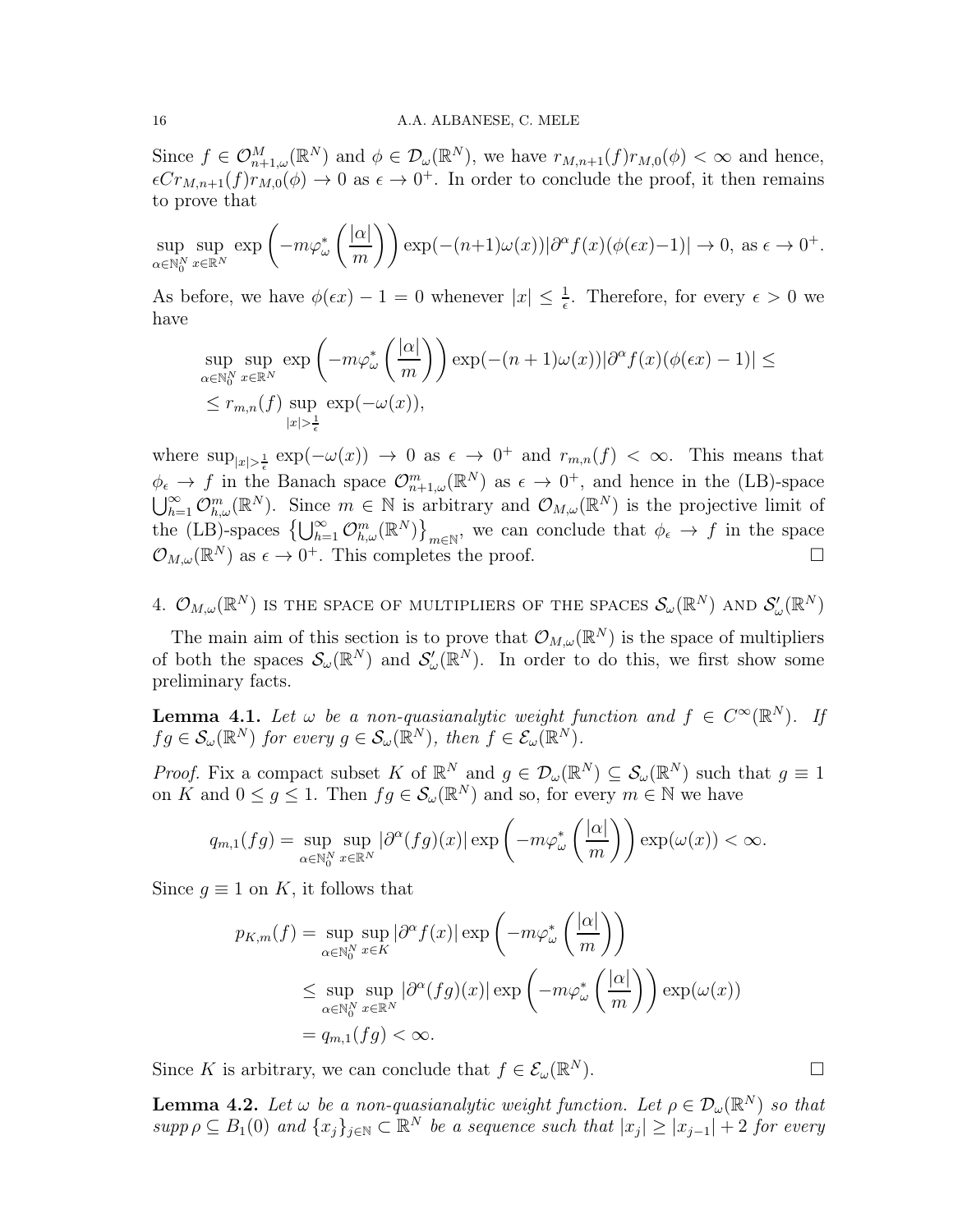$j \geq 2$  and  $|x_1| > 1$ . If we set

<span id="page-16-0"></span>
$$
g(x) := \sum_{j \in \mathbb{N}} \rho(x - x_j) \exp(-j\omega(x_j)), \quad x \in \mathbb{R}^N,
$$
\n(4.1)

then  $g \in \mathcal{S}_{\omega}(\mathbb{R}^N)$ .

*Proof.* Since the functions of the sequence  $\{\rho(\cdot - x_j)\}_{j \in \mathbb{N}}$  have disjoint supports, the series on the right of [\(4.1\)](#page-16-0) converges in  $C^{\infty}(\mathbb{R}^{N})$  and so, the function g on the left of [\(4.1\)](#page-16-0) belongs to  $C^{\infty}(\mathbb{R}^N)$ . On the other hand, the property ( $\gamma$ ) of  $\omega$  implies that  $\exp(\omega(x)) \geq \exp(a)(1+|x|)^b$  for every  $x \in \mathbb{R}^N$ . Therefore,  $g \in \mathcal{S}(\mathbb{R}^N)$ , see [\[12,](#page-30-17) Proposition 5, Chap. 4 §11]. In order to conclude the proof, we proceed as follows.

Fix  $\lambda, \mu > 0$  and  $x \in \mathbb{R}^N$ . Then either  $x \in B_1(x_l)$  for some  $j \in \mathbb{N}$  or  $x \notin B_1(x_l)$  for all  $l \in \mathbb{N}$ . Accordingly, we have for every  $\alpha \in \mathbb{N}_0^N$  that either

$$
\partial^{\alpha} g(x) = \exp(-j\omega(x_j))\partial^{\alpha} \rho(x - x_j),
$$

or  $\partial^{\alpha} g(x) = 0$ . Since  $\rho \in \mathcal{D}_{\omega}(\mathbb{R}^N)$ , it follows for every  $\alpha \in \mathbb{N}_0^N$  that

$$
\exp(\mu\omega(x))|\partial^{\alpha}g(x)| \le
$$

$$
\leq \exp(\mu \omega(x)) \exp(-j\omega(x_j)) \exp\left(-\mu K \omega(x - x_j) + \lambda \varphi_{\omega}^* \left(\frac{|\alpha|}{\lambda}\right)\right) q_{\lambda, K\mu}(\rho), \quad (4.2)
$$

where K is the constant appearing in the property  $(\alpha)$  of  $\omega$ . But, we have

$$
\omega(x) = \omega((x - x_j) + x_j) \le K(\omega(x - x_j) + \omega(x_j) + 1).
$$

So, by [\(4.2\)](#page-16-1) we obtain for every  $\alpha \in \mathbb{N}_0^N$  that

$$
\exp(\mu \omega(x))|\partial^{\alpha}g(x)| \le e^{K} \exp(K\mu \omega(x - x_{j}) + K\mu \omega(x_{j})) \times
$$
  
 
$$
\times \exp(-j\omega(x_{j})) \exp\left(-\mu K \omega(x - x_{j}) + \lambda \varphi_{\omega}^{*}\left(\frac{|\alpha|}{\lambda}\right)\right) q_{\lambda,K\mu}(\rho)
$$
  

$$
= e^{K} \exp((K\mu - j)\omega(x_{j})) \exp\left(\lambda \varphi_{\omega}^{*}\left(\frac{|\alpha|}{\lambda}\right)\right) q_{\lambda,K\mu}(\rho)
$$

and hence,

$$
\exp\left(-\lambda \varphi_{\omega}^*\left(\frac{|\alpha|}{\lambda}\right)\right) \exp(\mu \omega(x))|\partial^{\alpha}g(x)| \leq e^{K} \exp((K\mu - j)\omega(x_j))q_{\lambda,K\mu}(\rho).
$$

Since  $\exp((K\mu - j)\omega(x_j)) \leq 1$  whenever  $j \geq K\mu$  and x is arbitrary, it follows that  $q_{\lambda,\mu}(g) \leq e^{K} \max_{j \leq K\mu} \exp((K\mu - j)\omega(x_j)) q_{\lambda,K\mu}(\rho) < \infty.$ 

But,  $\lambda$  and  $\mu$  are also arbitrary. So, we can conclude that  $g \in \mathcal{S}_{\omega}(\mathbb{R}^N)$ .

<span id="page-16-1"></span>

<span id="page-16-2"></span>**Remark 4.3.** Let  $\omega$  be a non-quasianalytic weight function. Let  $\rho \in \mathcal{D}_{\omega}(\mathbb{R}^N)$  so that supp  $\rho \subseteq B_1(0)$  and  $\{x_j\}_{j\in\mathbb{N}} \subset \mathbb{R}^N$  be a sequence such that  $|x_j| \ge |x_{j-1}| + 2$  for every  $j \geq 2$  and  $|x_1| > 1$ . If  $h \in \mathcal{S}_{\omega}(\mathbb{R}^N)$  and  $g(x) := \sum_{j \in \mathbb{N}} h(x_j) \rho(x - x_j)$  for each  $x \in \mathbb{R}^N$ , then  $g \in \mathcal{S}_{\omega}(\mathbb{R}^N)$ . The proof follows by argumenting as in the proof of Lemma [4.2,](#page-15-0) after having observed that  $\sup_{x \in \mathbb{R}^N} |h(x)| \exp(j\omega(x)) < \infty$  for each  $j \in \mathbb{N}$ .

We can now state and prove that  $\mathcal{O}_{M,\omega}(\mathbb{R}^N)$  is the space of multipliers of  $\mathcal{S}_{\omega}(\mathbb{R}^N)$ .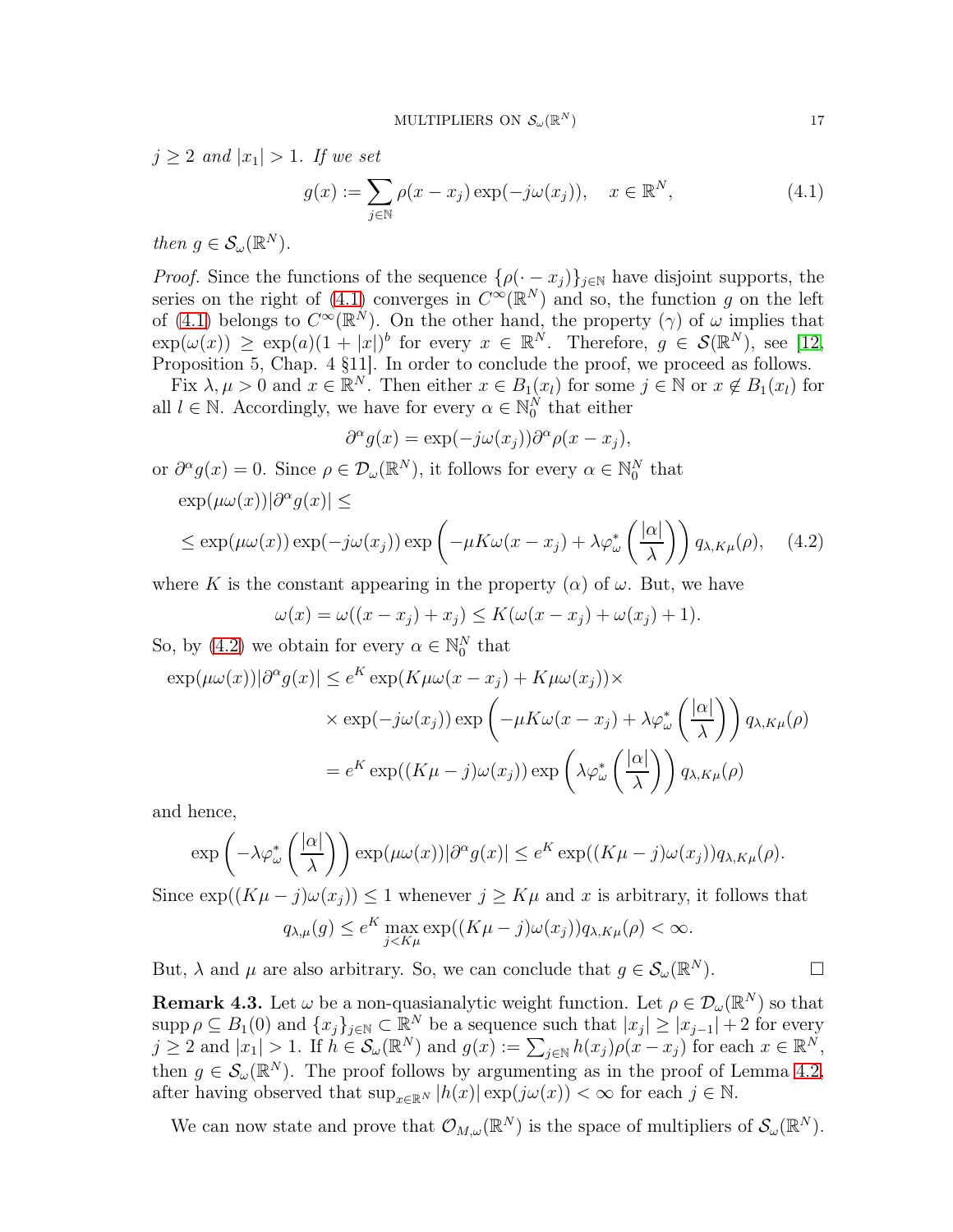<span id="page-17-4"></span>**Theorem 4.4.** Let  $\omega$  be a non-quasianalytic weight function and  $f \in C^{\infty}(\mathbb{R}^{N})$ . Then the following properties are equivalent.

(1)  $f \in \mathcal{O}_{M,\omega}(\mathbb{R}^N)$ .

(2) For every  $g \in \mathcal{S}_{\omega}(\mathbb{R}^N)$  we have  $fg \in \mathcal{S}_{\omega}(\mathbb{R}^N)$ .

Moreover, if  $f \in \mathcal{O}_{M,\omega}(\mathbb{R}^N)$ , then the linear operator  $M_f: \mathcal{S}_{\omega}(\mathbb{R}^N) \to \mathcal{S}_{\omega}(\mathbb{R}^N)$  defined by  $M_f(g) := fg$ , for  $g \in \mathcal{S}_{\omega}(\mathbb{R}^N)$ , is continuous.

*Proof.* (1) $\Rightarrow$ (2). Fix  $g \in S_{\omega}(\mathbb{R}^N)$ . Then  $fg \in C^{\infty}(\mathbb{R}^N)$ . Moreover, for every  $\alpha \in \mathbb{N}_0^N$  and  $x \in \mathbb{R}^N$  we have

<span id="page-17-0"></span>
$$
|\partial^{\alpha}(fg)(x)| \leq \sum_{\gamma \leq \alpha} {\alpha \choose \gamma} |\partial^{\gamma} f(x)| |\partial^{\alpha - \gamma} g(x)|. \tag{4.3}
$$

Fixed  $m \in \mathbb{N}$ , let  $M \in \mathbb{N}$  so that  $M \geq Lm$ , where  $L \geq 1$  is the constant appearing in formula [\(2.2\)](#page-1-0). Since  $f \in \mathcal{O}_{M,\omega}(\mathbb{R}^N)$ , there exist  $n \in \mathbb{N}$  and  $C > 0$  such that for every  $\gamma \in \mathbb{N}_0^N$  and  $x \in \mathbb{R}^N$  we have

<span id="page-17-2"></span><span id="page-17-1"></span>
$$
|\partial^{\gamma} f(x)| \le C \exp\left(n\omega(x) + M\varphi_{\omega}^*\left(\frac{|\gamma|}{M}\right)\right). \tag{4.4}
$$

On the other hand,  $g \in \mathcal{S}_{\omega}(\mathbb{R}^N)$ . So, setting  $M' := \max\{M, n+m\}$  and recalling that  $\varphi_{\omega}^*(t)/t$  is an increasing function in  $(0,\infty)$ , we have for every  $\delta \in \mathbb{N}_0^N$  and  $x \in \mathbb{R}^N$ that

$$
|\partial^{\delta} g(x)| \le q_{M',M'}(g) \exp\left(M' \varphi_{\omega}^* \left(\frac{|\delta|}{M'}\right) - M' \omega(x)\right)
$$
  

$$
\le q_{M',M'}(g) \exp\left(M \varphi_{\omega}^* \left(\frac{|\delta|}{M}\right) - M' \omega(x)\right).
$$
 (4.5)

By combining (4.[3\)](#page-17-0), [\(4](#page-17-1).4) and (4.[5\)](#page-17-2), we obtain for every  $\alpha \in \mathbb{N}_0^N$  and  $x \in \mathbb{R}^N$  that

$$
\exp(m\omega(x))|\partial^{\alpha}(fg)(x)| \le
$$
\n
$$
\leq \sum_{\gamma \leq \alpha} {\alpha \choose \gamma} C \exp((n+m)\omega(x)) \exp\left(M\varphi_{\omega}^{*}\left(\frac{|\gamma|}{M}\right)\right) |\partial^{\alpha-\gamma}g(x)|
$$
\n
$$
\leq C \sum_{\gamma \leq \alpha} {\alpha \choose \gamma} \exp((n+m)\omega(x)) \exp\left(M\varphi_{\omega}^{*}\left(\frac{|\gamma|}{M}\right)\right) q_{M',M'}(g) \times
$$
\n
$$
\times \exp\left(M\varphi_{\omega}^{*}\left(\frac{|\alpha-\gamma|}{M}\right)-M'\omega(x)\right)
$$
\n
$$
\leq C q_{M',M'}(g) \exp((n+m-M')\omega(x)) \sum_{\gamma \leq \alpha} {\alpha \choose \gamma} \exp\left(M\varphi_{\omega}^{*}\left(\frac{|\gamma|}{M}\right)\right) \times
$$
\n
$$
\times \exp\left(M\varphi_{\omega}^{*}\left(\frac{|\alpha-\gamma|}{M}\right)\right).
$$

Using inequality [\(2.7\)](#page-2-1) and taking in mind that  $\sup_{x \in \mathbb{R}^N} \exp((n+m-M')\omega(x)) < \infty$ , it follows for every  $\alpha \in \mathbb{N}_0^N$  and  $x \in \mathbb{R}^N$  that

<span id="page-17-3"></span>
$$
\exp(m\omega(x))|\partial^{\alpha}(fg)(x)| \leq C q_{M',M'}(g)2^{|\alpha|}\exp\left(M\varphi_{\omega}^*\left(\frac{|\alpha|}{M}\right)\right). \tag{4.6}
$$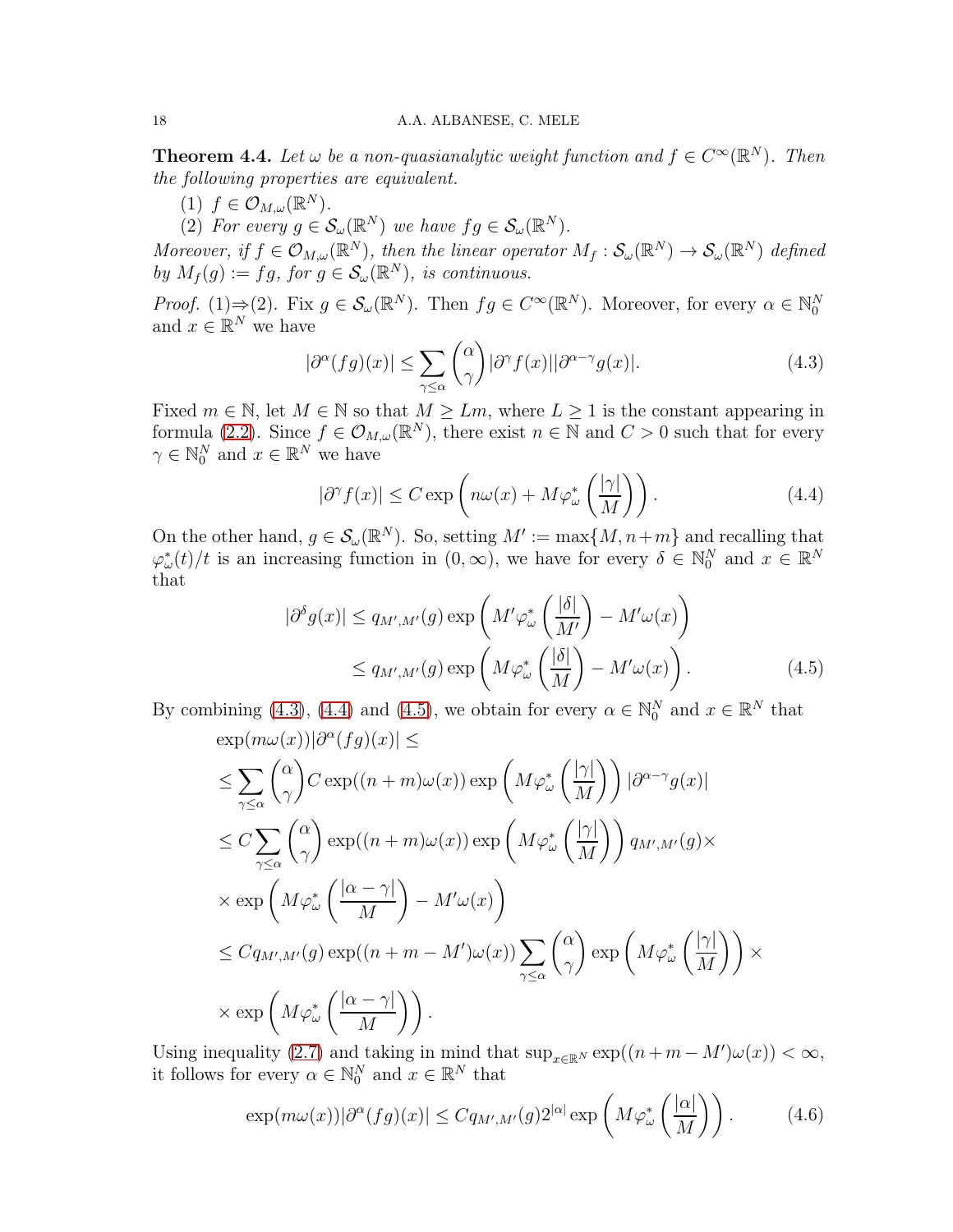Since  $M \geq mL$ , applying formula [\(2.6\)](#page-2-2) we obtain via [\(4.6\)](#page-17-3) that for every  $\alpha \in \mathbb{N}_0^N$ and  $x \in \mathbb{R}^N$ 

$$
\exp(m\omega(x))|\partial^{\alpha}(fg)(x)| \leq Cq_{M',M'}(g)\exp\left(m\varphi_{\omega}^*\left(\frac{|\alpha|}{m}\right)\right)
$$

and so

<span id="page-18-2"></span>
$$
q_{m,m}(fg) \le C \exp(mL) q_{M',M'}(g) < \infty. \tag{4.7}
$$

The thesis follows from the arbitrarity of  $m \in \mathbb{N}$ .

(2)⇒(1). We first observe that by Lemma [4.1](#page-15-1) we have  $f \in \mathcal{E}_{\omega}(\mathbb{R}^N)$ . We now suppose that  $f \notin \mathcal{O}_{M,\omega}(\mathbb{R}^N)$ . Then by Proposition [3.3\(](#page-6-1)1) there exists  $m \in \mathbb{N}$  such that for each  $C, R > 0$  and  $n \in \mathbb{N}$  there exist  $x \in \mathbb{R}^N$  with  $|x| > R$  and  $\alpha \in \mathbb{N}_0^N$  such that

$$
|\partial^{\alpha} f(x)| \ge C \exp\left(n\omega(x) + m\varphi_{\omega}^*\left(\frac{|\alpha|}{m}\right)\right).
$$

So, we can choose two sequences  $\{\alpha_j\}_{j\in\mathbb{N}}\subset\mathbb{N}_0^N$  and  $\{x_j\}_{j\in\mathbb{N}}\subset\mathbb{R}^N$  with  $|x_{j+1}|>$  $|x_j| + 2$  for all  $j \in \mathbb{N}$  and  $|x_1| > 1$  such that

<span id="page-18-0"></span>
$$
|\partial^{\alpha_j} f(x_j)| \ge \exp\left(j\omega(x_j) + m\varphi^*_{\omega}\left(\frac{|\alpha_j|}{m}\right)\right). \tag{4.8}
$$

Let  $\rho \in \mathcal{D}_{\omega}(\mathbb{R}^N) \subset \mathcal{S}_{\omega}(\mathbb{R}^N)$  such that  $\text{supp}\,\rho \subseteq B_1(0)$  and  $\rho \equiv 1$  on  $B_r(0)$  for some  $0 < r < 1$ . For every  $x \in \mathbb{R}^N$  let

$$
g(x) := \sum_{j \in \mathbb{N}} \rho(x - x_j) \exp(-j\omega(x_j)).
$$

Then by Lemma [4.2](#page-15-0) we have  $g \in \mathcal{S}_{\omega}(\mathbb{R}^N)$  and so,  $q_{m,m}(fg) < \infty$ . In particular, we have that

<span id="page-18-1"></span>
$$
\sup_{j \in \mathbb{N}} |\partial^{\alpha_j}(fg)(x_j)| \exp\left(m\omega(x_j) - m\varphi^*_{\omega}\left(\frac{|\alpha_j|}{m}\right)\right) \le q_{m,m}(fg) < \infty. \tag{4.9}
$$

On the other hand, for every  $j \in \mathbb{N}$  we have  $g \equiv \exp(-j\omega(x_j))$  in  $\overline{B}_r(x_j)$ . Accordingly, for every  $j \in \mathbb{N}$ ,  $x \in \overline{B}_r(x_j)$  and  $\alpha \in \mathbb{N}_0^N$  we have

$$
\partial^{\alpha}(fg)(x) = \exp(-j\omega(x_j))\partial^{\alpha}f(x).
$$

Therefore, by [\(4.8\)](#page-18-0) and [\(4.9\)](#page-18-1) it follows that

$$
q_{m,m}(fg) \ge \sup_{j \in \mathbb{N}} |\partial^{\alpha_j} f(x_j)| \exp\left(m\omega(x_j) - m\varphi_{\omega}^*\left(\frac{|\alpha_j|}{m}\right)\right) \exp(-j\omega(x_j))
$$
  

$$
\ge \sup_{j \in \mathbb{N}} \exp(m\omega(x_j)),
$$

thereby implying that  $\sup_{j\in\mathbb{N}} \exp(m\omega(x_j)) < \infty$ . But,  $\lim_{j\to\infty} \exp(m\omega(x_j)) = +\infty$ and hence,  $\sup_{j\in\mathbb{N}} \exp(m\omega(x_j)) = \infty$ . This is a contradiction.

Fix any  $f \in \mathcal{O}_{M,\omega}(\mathbb{R}^N)$ . Then the operator  $M_f: \mathcal{S}_{\omega}(\mathbb{R}^N) \to \mathcal{S}_{\omega}(\mathbb{R}^N)$  is well defined by the proof above. Actually,  $M_f$  is also continuous as follows directly from [\(4.7\)](#page-18-2).  $\Box$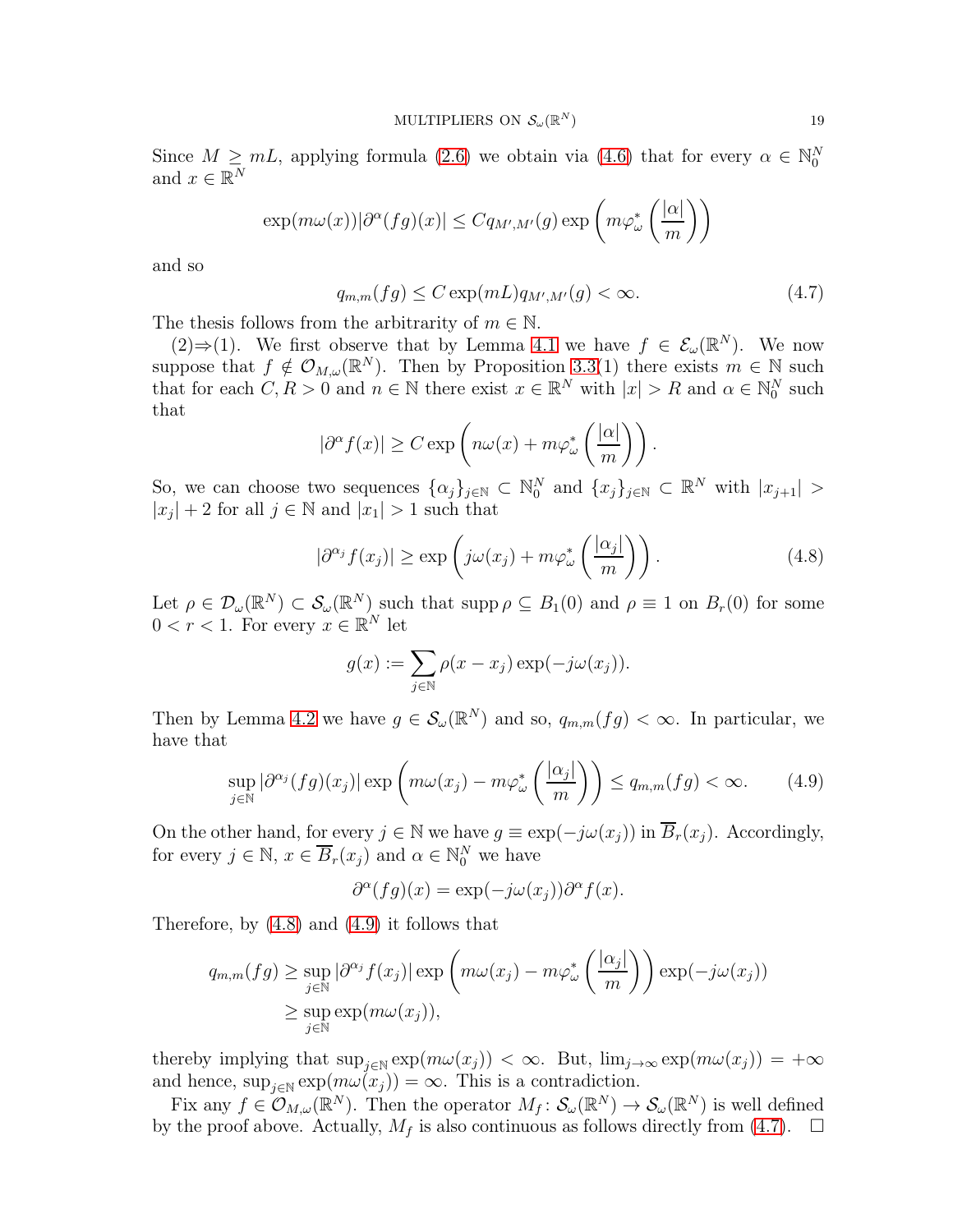**Remark 4.5.** (a) Let  $f \in \mathcal{S}_{\omega}(\mathbb{R}^N)$ . Then  $fg \in \mathcal{S}_{\omega}(\mathbb{R}^N)$  for every  $g \in \mathcal{S}_{\omega}(\mathbb{R}^N)$ . So, by Theorem [4.4](#page-17-4) it follows that  $f \in \mathcal{O}_{M,\omega}(\mathbb{R}^N)$ .

(b) Let  $f \in \mathcal{E}_{\omega}(\mathbb{R}^N)$ . Then  $fg \in \mathcal{S}_{\omega}(\mathbb{R}^N)$  for every  $g \in \mathcal{S}_{\omega}(\mathbb{R}^N)$  if and only if  $(\partial^{\alpha} f)g \in \mathcal{S}_{\omega}(\mathbb{R}^{N})$  for every  $g \in \mathcal{S}_{\omega}(\mathbb{R}^{N})$  and  $\alpha \in \mathbb{N}_{0}^{N}$ .

Indeed, the condition on the right clearly implies the condition on the left. Conversely, the assumption  $fg \in \mathcal{S}_{\omega}(\mathbb{R}^N)$  for every  $g \in \mathcal{S}_{\omega}(\mathbb{R}^N)$  implies for every  $j =$  $1, \ldots, N$  that

$$
(\partial_j f)g = \partial_j (fg) - f(\partial_j g) \in \mathcal{S}_{\omega}(\mathbb{R}^N).
$$

So, proceeding by induction the result follows.

Consequently, by Theorem [4.4](#page-17-4) we can conclude that for fixed  $f \in \mathcal{O}_{M,\omega}(\mathbb{R}^N)$  and  $\alpha \in \mathbb{N}_0^N$  the function  $\partial^{\alpha} f \in \mathcal{O}_{M,\omega}(\mathbb{R}^N)$  too, and the linear operator  $M_{\partial^{\alpha} f}: \mathcal{S}_{\omega}(\mathbb{R}^N) \to$  $\mathcal{S}_{\omega}(\mathbb{R}^N)$  is continuous.

Finally, we show that  $\mathcal{O}_{M,\omega}(\mathbb{R}^N)$  is also the space of multipliers of  $\mathcal{S}'_{\omega}(\mathbb{R}^N)$ .

**Theorem 4.6.** Let  $\omega$  be a non-quasianalytic weight function and  $f \in \mathcal{E}_{\omega}(\mathbb{R}^N)$ . Then the following properties are equivalent.

- (1)  $f \in \mathcal{O}_{M,\omega}(\mathbb{R}^N)$ .
- (2) For every  $T \in \mathcal{S}'_{\omega}(\mathbb{R}^N)$  we have  $fT \in \mathcal{S}'_{\omega}(\mathbb{R}^N)$ .

Moreover, if  $f \in \mathcal{O}_{M,\omega}(\mathbb{R}^N)$ , then the linear operator  $\mathcal{M}_f \colon \mathcal{S}'_{\omega}(\mathbb{R}^N) \to \mathcal{S}'_{\omega}(\mathbb{R}^N)$  defined by  $\mathcal{M}_f(T) := fT$ , for  $T \in \mathcal{S}'_{\omega}(\mathbb{R}^N)$ , is continuous.

*Proof.* (1)⇒(2). Fix  $T \in \mathcal{S}'_{\omega}(\mathbb{R}^N)$ . By Theorem [4.4](#page-17-4) the linear operator  $M_f: \mathcal{S}_{\omega}(\mathbb{R}^N) \to$  $\mathcal{S}_{\omega}(\mathbb{R}^N)$  given by  $M_f(g) = fg$ , for  $g \in \mathcal{S}_{\omega}(\mathbb{R}^N)$ , is continuous and so, the linear functional  $T \circ M_f : \mathcal{S}_{\omega}(\mathbb{R}^N) \to \mathbb{C}$  is also continuous. Accordingly,  $T \circ M_f \in \mathcal{S}'_{\omega}(\mathbb{R}^N)$ . But, for every  $g \in \mathcal{S}_{\omega}(\mathbb{R}^N)$  we have

$$
(T \circ M_f)(g) = \langle T, M_f(g) \rangle = \langle T, fg \rangle = \langle fT, g \rangle.
$$

Therefore,  $fT = T \circ M_f \in \mathcal{S}'_{\omega}(\mathbb{R}^N)$ . This completes the proof.

(2)⇒(1). Suppose for every  $T \in \mathcal{S}'_{\omega}(\mathbb{R}^N)$  that  $fT \in \mathcal{S}'_{\omega}(\mathbb{R}^N)$ . Then for a fixed  $g \in \mathcal{S}_{\omega}(\mathbb{R}^N)$  the linear functional  $L: \mathcal{S}'_{\omega}(\mathbb{R}^N) \to \mathbb{C}$  defined by  $L(T) := \langle fT, g \rangle$ , for  $T \in \mathcal{S}'_{\omega}(\mathbb{R}^N)$ , is continuous and so,  $L \in \tilde{\mathcal{S}}''_{\omega}(\mathbb{R}^N)$ . Since  $\mathcal{S}_{\omega}(\mathbb{R}^N)$  is reflexive, there exists  $h \in \tilde{\mathcal{S}_{\omega}}(\mathbb{R}^N)$  such that  $L(T) = \langle T, h \rangle$  for every  $T \in \mathcal{S}'_{\omega}(\mathbb{R}^N)$ , i.e.,  $\langle f, g \rangle = \langle T, h \rangle$ for every  $T \in \mathcal{S}'_{\omega}(\mathbb{R}^N)$ . Accordingly, for every  $T \in \overline{\mathcal{D}}_{\omega}(\mathbb{R}^N) \subseteq \mathcal{S}'_{\omega}(\mathbb{R}^N)$  we have  $\langle f, g \rangle = \langle T, h \rangle$ . Since for every  $T \in \mathcal{D}_{\omega}(\mathbb{R}^N)$  we have  $\langle f, g \rangle = \langle T, \tilde{fg} \rangle$  and  $\mathcal{D}_{\omega}(\mathbb{R}^N)$ is a dense subspace of  $\mathcal{S}_{\omega}(\mathbb{R}^N)$ , it follows that  $fg = h \in \mathcal{S}_{\omega}(\mathbb{R}^N)$ . So, as  $g \in \mathcal{S}_{\omega}(\mathbb{R}^N)$ is arbitrary, by Theorem [4.4](#page-17-4) we can conclude that  $f \in \mathcal{O}_{M,\omega}(\mathbb{R}^N)$ .

Fix any  $f \in \mathcal{O}_{M,\omega}(\mathbb{R}^N)$ . Then for every  $g \in \mathcal{S}_{\omega}(\mathbb{R}^N)$  and  $T \in \mathcal{S}'_{\omega}(\mathbb{R}^N)$  we have

$$
\langle fT, g \rangle = \langle T, fg \rangle.
$$

This means that the linear operator  $\mathcal{M}_f: \mathcal{S}'_{\omega}(\mathbb{R}^N) \to \mathcal{S}'_{\omega}(\mathbb{R}^N)$  is the transpose of the continuous linear operator  $M_f: \mathcal{S}_{\omega}(\mathbb{R}^N) \to \mathcal{S}_{\omega}(\mathbb{R}^N)$ . Therefore, the linear operator  $\mathcal{M}_f: \mathcal{S}'_{\omega}(\mathbb{R}^N) \to \mathcal{S}'_{\omega}(\mathbb{R}^N)$  is necessarily continuous.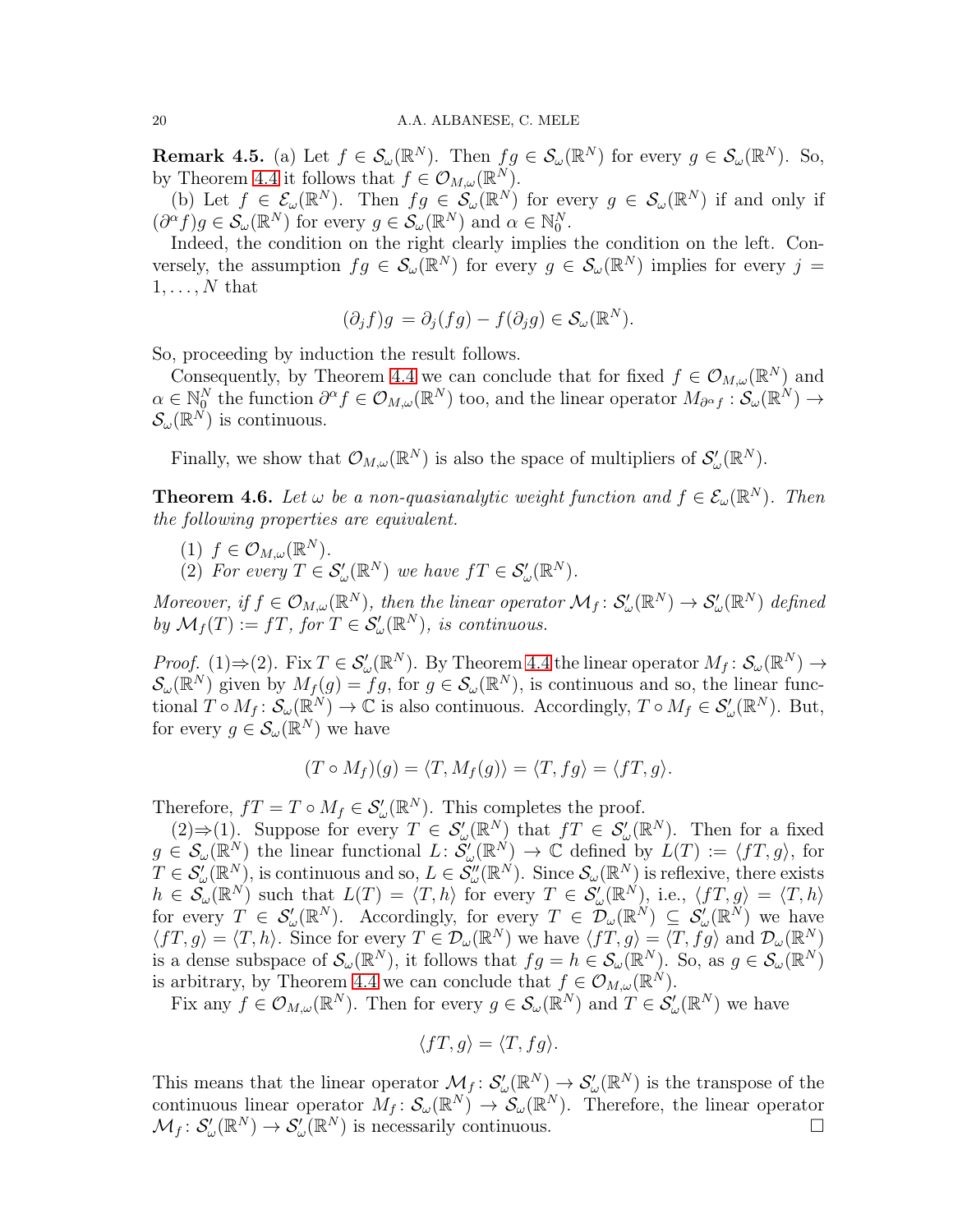## MULTIPLIERS ON  $\mathcal{S}_{\omega}(\mathbb{R}^N)$

# 5. Other topologies on  $\mathcal{O}_{M,\omega}(\mathbb{R}^N)$

In this section we show that the space  $\mathcal{O}_{M,\omega}(\mathbb{R}^N)$  can be naturally endowed with other lc-topologies. We also compare these lc-topologies with each other and with the projective lc-topology defined on  $\mathcal{O}_{M,\omega}(\mathbb{R}^N)$  by the spectrum  $\{\cup_{n=1}^{\infty}\mathcal{O}_{n,\omega}^m(\mathbb{R}^N)\}_{m\in\mathbb{N}}$ .

We begin by giving another useful chartacterization of the space  $\mathcal{O}_{M,\omega}(\mathbb{R}^N)$ .

<span id="page-20-0"></span>**Theorem 5.1.** Let  $\omega$  be a non-quasianalytic weight function and  $f \in C^{\infty}(\mathbb{R}^{N})$ . Then the following properties are equivalent.

- (1)  $f \in \mathcal{O}_{M,\omega}(\mathbb{R}^N)$ .
- (2) For every  $g \in \mathcal{S}_{\omega}(\mathbb{R}^N)$  and  $m \in \mathbb{N}$  we have

$$
q_{m,g}(f) := \sup_{\alpha \in \mathbb{N}_0^N} \sup_{x \in \mathbb{R}^N} |g(x)| |\partial^{\alpha} f(x)| \exp\left(-m\varphi_{\omega}^*\left(\frac{|\alpha|}{m}\right)\right) < \infty. \tag{5.1}
$$

*Proof.* (1)⇒(2). Since  $f \in \mathcal{O}_{M,\omega}(\mathbb{R}^N)$ , we have for every  $m \in \mathbb{N}$  that there exist  $C > 0$  and  $n \in \mathbb{N}$  such that for every  $\alpha \in \mathbb{N}_0^N$  and  $x \in \mathbb{R}^N$  the following inequality is satisfied

$$
|\partial^{\alpha} f(x)| \leq C \exp\left(n\omega(x) + m\varphi_{\omega}^*\left(\frac{|\alpha|}{m}\right)\right).
$$

Therefore, for any fixed  $g \in \mathcal{S}_{\omega}(\mathbb{R}^N)$ , it follows for every  $m \in \mathbb{N}$ ,  $\alpha \in \mathbb{N}_0^N$  and  $x \in \mathbb{R}^N$ that

$$
|g(x)||\partial^{\alpha} f(x)| \exp\left(-m\varphi_{\omega}^*\left(\frac{|\alpha|}{m}\right)\right) \leq C \exp(n\omega(x))|g(x)|,
$$

with  $n \in \mathbb{N}$  depending only of m. This implies that

$$
q_{m,g}(f) \leq C \sup_{x \in \mathbb{R}^N} \exp(n\omega(x))|g(x)| < \infty.
$$

Since  $g \in \mathcal{S}_{\omega}(\mathbb{R}^N)$  is arbitrary, the thesis follows.

(2)⇒(1). We first show that  $f \in \mathcal{E}_{\omega}(\mathbb{R}^N)$ . So, fixed any compact subset K of  $\mathbb{R}^N$ , let  $g \in \mathcal{D}_{\omega}(\mathbb{R}^N)$  such that  $g \equiv 1$  on K. Then it follows for every  $m \in \mathbb{N}$  that

$$
p_{K,m}(f) = \sup_{x \in K} \sup_{\alpha \in \mathbb{N}_0^N} |\partial^{\alpha} f(x)| \exp\left(-m\varphi_{\omega}^* \left(\frac{|\alpha|}{m}\right)\right)
$$
  
\$\leq\$ sup  $\sup_{x \in K} \sup_{\alpha \in \mathbb{N}_0^N} |g(x)| |\partial^{\alpha} f(x)| \exp\left(-m\varphi_{\omega}^* \left(\frac{|\alpha|}{m}\right)\right)$   
\$\leq\$  $q_{m,g}(f) < \infty$ . (5.2)

Since K is an arbitrary compact subset of  $\mathbb{R}^N$ , we can conclude that  $f \in \mathcal{E}_{\omega}(\mathbb{R}^N)$ .

Suppose that  $f \notin \mathcal{O}_{M,\omega}(\mathbb{R}^N)$ . Since  $f \in \mathcal{E}_{\omega}(\mathbb{R}^N)$ , it follows from Proposition [3.3\(](#page-6-1)1) that there exists  $m \in \mathbb{N}$  such that for each  $C, R > 0$  and  $n \in \mathbb{N}$  there exist  $x \in \mathbb{R}^N$ with  $|x| > R$  and  $\alpha \in \mathbb{N}_0^N$  such that

<span id="page-20-1"></span>
$$
|\partial^{\alpha} f(x)| \ge C \exp\left(n\omega(x) + m\varphi_{\omega}^*\left(\frac{|\alpha|}{m}\right)\right).
$$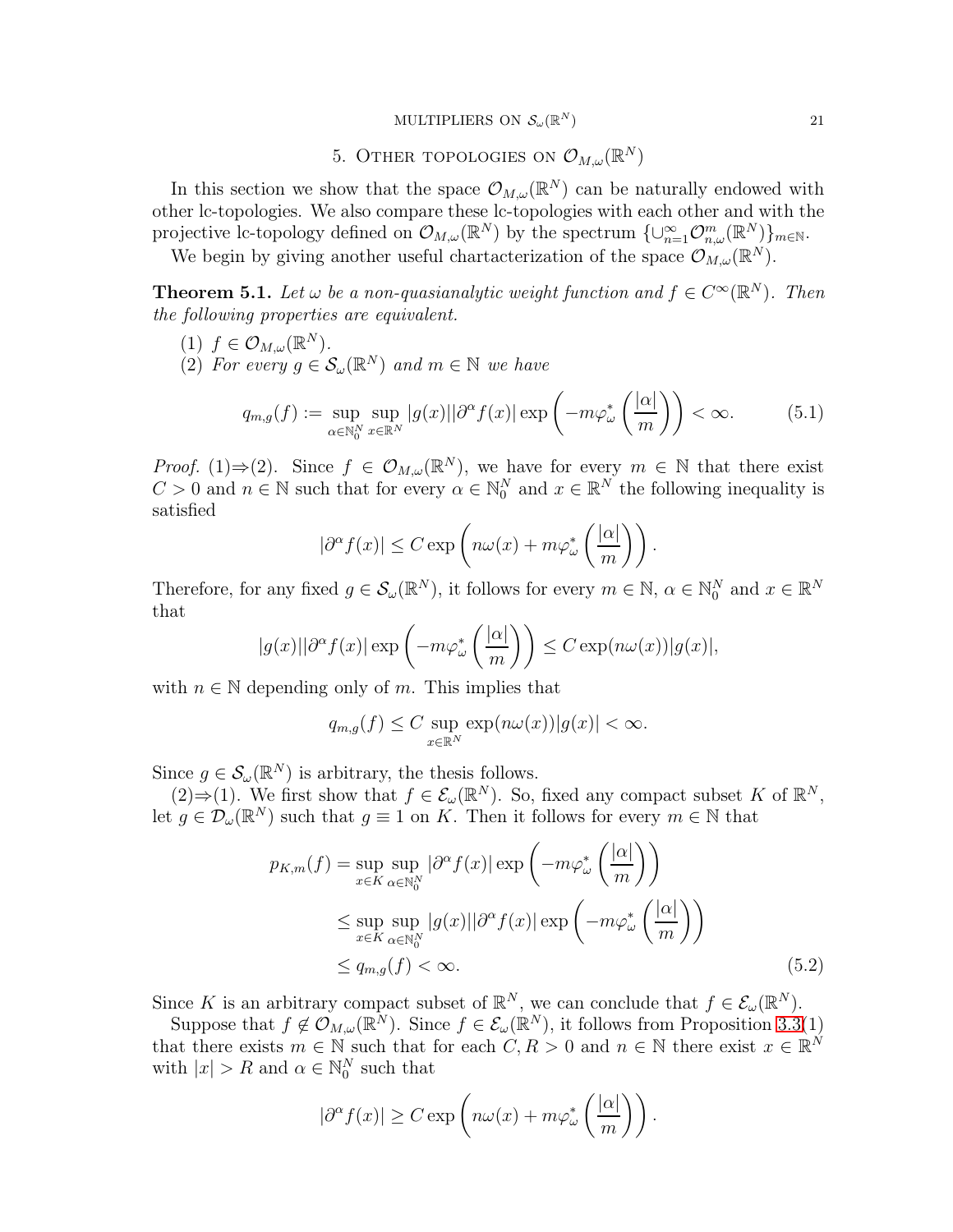So, we can choose two sequences  $\{\alpha_j\}_{j\in\mathbb{N}}\subset\mathbb{N}_0^N$  and  $\{x_j\}_{j\in\mathbb{N}}\subset\mathbb{R}^N$  with  $|x_{j+1}|>$  $|x_j| + 2$  for all  $j \in \mathbb{N}$  and  $|x_1| > 1$  such that

<span id="page-21-0"></span>
$$
|\partial^{\alpha_j} f(x_j)| \ge \exp\left(j\omega(x_j) + m\varphi^*_{\omega}\left(\frac{|\alpha_j|}{m}\right)\right). \tag{5.3}
$$

Next, let  $\rho \in \mathcal{D}_{\omega}(\mathbb{R}^N) \subset \mathcal{S}_{\omega}(\mathbb{R}^N)$  such that  $\text{supp}\,\rho \subseteq B_1(0)$  and  $\rho \equiv 1$  on  $B_r(0)$  for some  $0 < r < 1$ . For every  $x \in \mathbb{R}^N$  let

$$
g(x) := \sum_{j \in \mathbb{N}} \rho(x - x_j) \exp(-j\omega(x_j)).
$$

Then by Lemma [4.2](#page-15-0) we have  $g \in \mathcal{S}_{\omega}(\mathbb{R}^N)$  and hence, it necessarily holds that  $q_{m,g}(f)$  <  $\infty$ . In particular, we have that

<span id="page-21-1"></span>
$$
\sup_{j \in \mathbb{N}} |g(x_j)||\partial^{\alpha_j} f(x_j)| \exp\left(m\omega(x_j) - m\varphi^*_{\omega}\left(\frac{|\alpha_j|}{m}\right)\right) \le q_{m,g}(f) < \infty.
$$
 (5.4)

But,  $g(x_j) = \exp(-j\omega(x_j))$  for every  $j \in \mathbb{N}$ . So, it follows by [\(5.3\)](#page-21-0) and [\(5.4\)](#page-21-1) that

$$
q_{m,g}(f) \ge \sup_{j \in \mathbb{N}} \exp(-j\omega(x_j)||\partial^{\alpha_j} f(x_j)| \exp\left(m\omega(x_j) - m\varphi_{\omega}^*\left(\frac{|\alpha_j|}{m}\right)\right)
$$
  

$$
\ge \sup_{j \in \mathbb{N}} \exp(m\omega(x_j)),
$$

thereby implying that  $\sup_{j\in\mathbb{N}} \exp(m\omega(x_j)) < \infty$ . This is a contradiction because  $\lim_{j\to\infty} \exp(m\omega(x_j)) = \infty$ . Hence, f necessarily belongs to  $\mathcal{O}_{M,\omega}(\mathbb{R}^N)$ .

Theorem [5.1](#page-20-0) implies that the set  ${q_{m,g}}_{m\in\mathbb{N},g\in\mathcal{S}_{\omega}(\mathbb{R}^N)}$  forms a fundamental system of norms on  $\mathcal{O}_{M,\omega}(\mathbb{R}^N)$ . Denote by  $\tau$  the Hausdorff lc-topology on  $\mathcal{O}_{M,\omega}(\mathbb{R}^N)$  generated by  $\{q_{m,g}\}_{m\in\mathbb{N},g\in\mathcal{S}_{\omega}(\mathbb{R}^N)}$ .

We now collect some properties of the Hausdorff lc-space  $(\mathcal{O}_{M,\omega}(\mathbb{R}^N),\tau)$ .

<span id="page-21-2"></span>**Theorem 5.2.** Let  $\omega$  be a non-quasianalytic weight function. Then the follwing properties are satisfied.

(1) The inclusion

$$
(\mathcal{O}_{M,\omega}(\mathbb{R}^N),\tau) \hookrightarrow \mathcal{E}_{\omega}(\mathbb{R}^N)
$$
\n(5.5)

is continuous with dense range.

(2)  $(\mathcal{O}_{M,\omega}(\mathbb{R}^N),\tau)$  is a complete lc-space.

*Proof.* (1) The continuity of the inclusion  $(\mathcal{O}_{M,\omega}(\mathbb{R}^N),\tau) \hookrightarrow \mathcal{E}_{\omega}(\mathbb{R}^N)$  follows by re-peating the argument at the beginning of the proof of Theorem [\(5.1\)](#page-20-0)  $(2) \Rightarrow (1)$ , i.e., of [\(5.2\)](#page-20-1). On the other hand, the facts that the inclusion  $\mathcal{D}_{\omega}(\mathbb{R}^N) \to \mathcal{E}_{\omega}(\mathbb{R}^N)$  has dense range (see Remark [2.6\(](#page-3-2)3)) and  $\mathcal{D}_{\omega}(\mathbb{R}^N) \subseteq \mathcal{O}_{M,\omega}(\mathbb{R}^N)$  (see Remark [3.2\(](#page-5-2)1)) clearly imply that the inclusion  $(\mathcal{O}_{M,\omega}(\mathbb{R}^N), \tau) \hookrightarrow \mathcal{E}_{\omega}(\mathbb{R}^N)$  has dense range too.

(2) Let  $\{f_i\}_{i\in I}$  be a Cauchy net in  $(\mathcal{O}_{M,\omega}(\mathbb{R}^N),\tau)$ . Since the inclusion  $(\mathcal{O}_{M,\omega}(\mathbb{R}^N),\tau)\hookrightarrow$  $C^{\infty}(\mathbb{R}^{N})$  is continuous as it is easy to prove, it follows that  $\{f_{i}\}_{i\in I}$  is also a Cauchy net in  $C^{\infty}(\mathbb{R}^N)$ . But,  $C^{\infty}(\mathbb{R}^N)$  is a Fréchet space and hence, a complete lc-space. So, there exists  $f \in C^{\infty}(\mathbb{R}^N)$  such that  $f_i \to f$  in  $C^{\infty}(\mathbb{R}^N)$ . We claim that  $f_i \to f$  in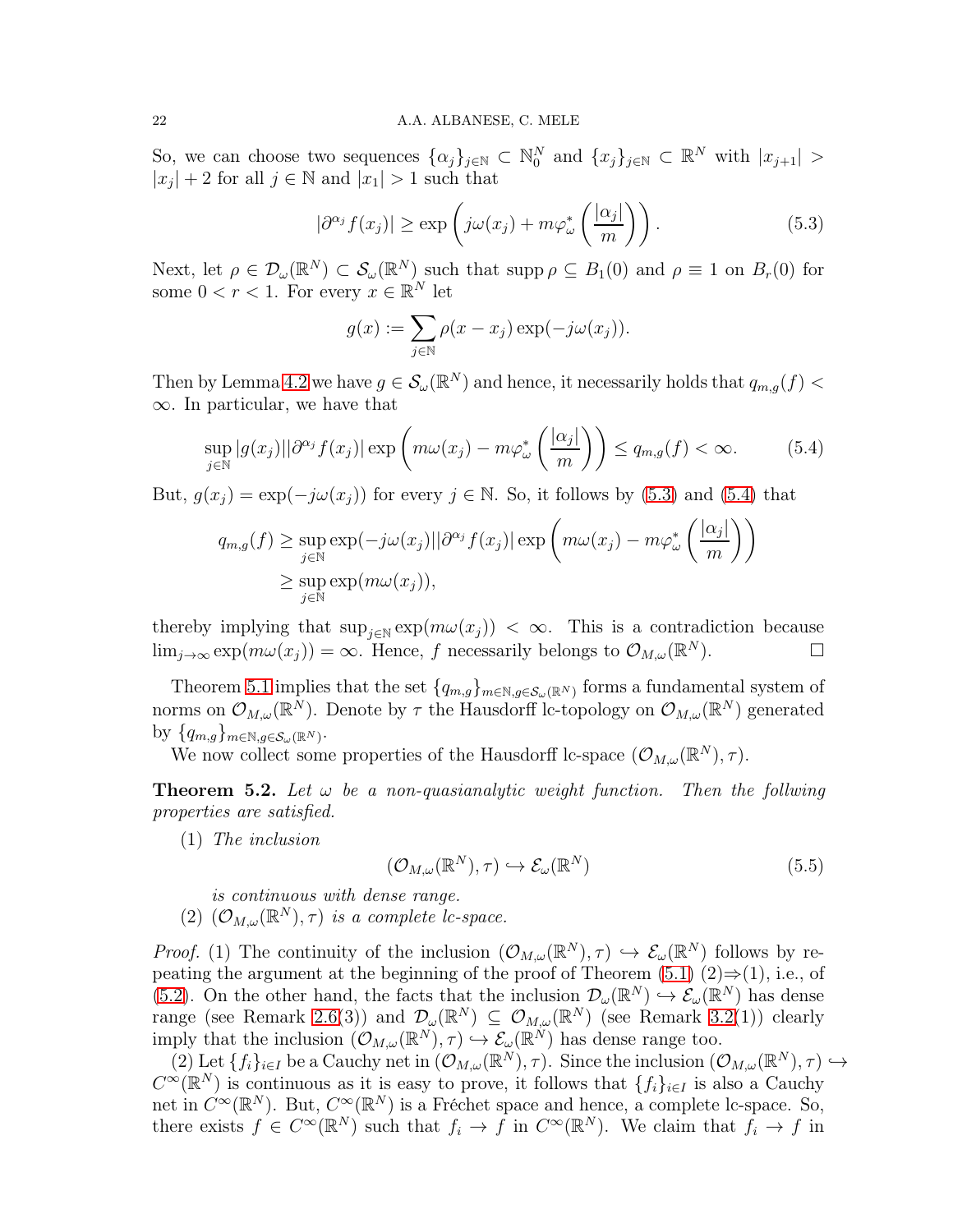$(\mathcal{O}_{M,\omega}(\mathbb{R}^N),\tau)$ . To see this, we fix  $g \in \mathcal{S}_{\omega}(\mathbb{R}^N)$ ,  $m \in \mathbb{N}$  and  $\epsilon > 0$ . Since  $\{f_i\}_{i \in I}$  is a Cauchy net in  $(\mathcal{O}_{M,\omega}(\mathbb{R}^N),\tau)$ , there exists  $i_0 \in I$  such that for every  $i, i' \geq i_0$  we have

$$
q_{m,g}(f_i - f_{i'}) = \sup_{x \in \mathbb{R}^N} \sup_{\alpha \in \mathbb{N}_0^n} |g(x)| |\partial^{\alpha} (f_i - f_{i'})(x)| \exp\left(-m\varphi_{\omega}^*\left(\frac{|\alpha|}{m}\right)\right) < \epsilon,
$$

i.e., for every  $i, i' \geq i_0, \alpha \in \mathbb{N}_0^N$  and  $x \in \mathbb{R}^N$  we have

$$
|g(x)||\partial^{\alpha}(f_i-f_{i'})(x)| < \epsilon \exp\left(m\varphi_{\omega}^*\left(\frac{|\alpha|}{m}\right)\right).
$$

Since  $f_i \to f$  in  $C^{\infty}(\mathbb{R}^N)$  implies that  $\partial^{\alpha} f_i \to \partial^{\alpha} f$  pointwise in  $\mathbb{R}^N$  for every  $\alpha \in \mathbb{N}_0^N$ , by letting i' to infty it follows for every  $i \geq i_0$ ,  $\alpha \in \mathbb{N}_0^N$  and  $x \in \mathbb{R}^N$  that

$$
|g(x)||\partial^{\alpha}(f_i - f)(x)| < \epsilon \exp\left(m\varphi_{\omega}^*\left(\frac{|\alpha|}{m}\right)\right)
$$

and so,

$$
|g(x)||\partial^{\alpha}f(x)| \le |g(x)||\partial^{\alpha}(f - f_{i_0})(x)| + |g(x)||\partial^{\alpha}f_{i_0}(x)|
$$
  

$$
< \epsilon \exp\left(m\varphi_{\omega}^*\left(\frac{|\alpha|}{m}\right)\right) + |g(x)||\partial^{\alpha}f_{i_0}(x)|.
$$

Accordingly, we have for every  $i \geq i_0$  that

$$
q_{m,g}(f_i - f) \le \epsilon
$$
 and  $q_{m,g}(f) \le \epsilon + q_{m,g}(f_{i_0}).$ 

Since  $g \in \mathcal{S}_{\omega}(\mathbb{R}^N)$  and  $m \in \mathbb{N}$  are arbitrary, this shows via Theorem [5.1](#page-20-0) that  $f \in$  $\mathcal{O}_{M,\omega}(\mathbb{R}^N)$  and that  $f_i \to f$  in  $(\mathcal{O}_{M,\omega})$  $N$ ),  $\tau$ ).

We recall that the sequence  $\{\cup_{n=1}^{\infty} \mathcal{O}_{n,\omega}^m(\mathbb{R}^N)\}_{m\in\mathbb{N}}$  of (LB)-spaces forms a projective spectrum and  $\mathcal{O}_{M,\omega}(\mathbb{R}^N) = \bigcap_{m=1}^{\infty} \bigcup_{n=1}^{\infty} \mathcal{O}_{n,\omega}^m(\mathbb{R}^N)$ . We denote by t the projective topology on the space  $\mathcal{O}_{M,\omega}(\mathbb{R}^N)$  defined by  $\{\cup_{n=1}^{\infty}\mathcal{O}_{n,\omega}^m(\mathbb{R}^N)\}_{m\in\mathbb{N}}$ . The next aim is to compare the topology  $\tau$  with the topology t. To this end, we introduce the following spaces.

**Definition 5.3.** Let  $\omega$  be a non-quasianalytic weight function. For  $m \in \mathbb{N}$  we define the space

$$
\mathcal{O}_{s_{\omega}}^{m}(\mathbb{R}^{N}) := \left\{ f \in C^{\infty}(\mathbb{R}^{N}) : \forall g \in \mathcal{S}_{\omega}(\mathbb{R}^{N}) \, q_{m,g}(f) < \infty \right\} \tag{5.6}
$$

and endow it with the lc-topology  $\tau_m$  generated by the system of norms  $\{q_{m,g}\}_{g\in\mathcal{S}_{\omega}(\mathbb{R}^N)}$ .

It is straightforward to verify that the following topological equality holds

$$
(\mathcal{O}_{M,\omega}(\mathbb{R}^N),\tau) = \bigcap_{m=1}^{\infty} (\mathcal{O}_{s_{\omega}}^m(\mathbb{R}^N),\tau_m),
$$
\n(5.7)

when the space on the right hand side is endowed with the corresponding projective limit topology. Moreover, the following results hold.

<span id="page-22-0"></span>**Proposition 5.4.** Let  $\omega$  be a non-quasianalytic weight function and  $m \in \mathbb{N}$ . Then the following properties are satisfied.

- (1) The inclusion  $\cup_{n=1}^{\infty} \mathcal{O}_{n,\omega}^m(\mathbb{R}^N) \hookrightarrow (\mathcal{O}_{s_\omega}^m(\mathbb{R}^N), \tau_m)$  is well-defined and continuous.
- (2)  $\cup_{n=1}^{\infty} \mathcal{O}_{n,\omega}^m(\mathbb{R}^N) = \mathcal{O}_{s_{\omega}}^m(\mathbb{R}^N)$  algebraically. Moreover, the spaces  $\cup_{n=1}^{\infty} \mathcal{O}_{n,\omega}^m(\mathbb{R}^N)$ and  $(\mathcal{O}_{s_{\omega}}^{m}(\mathbb{R}^{N}), \tau_{m})$  have the same bounded sets.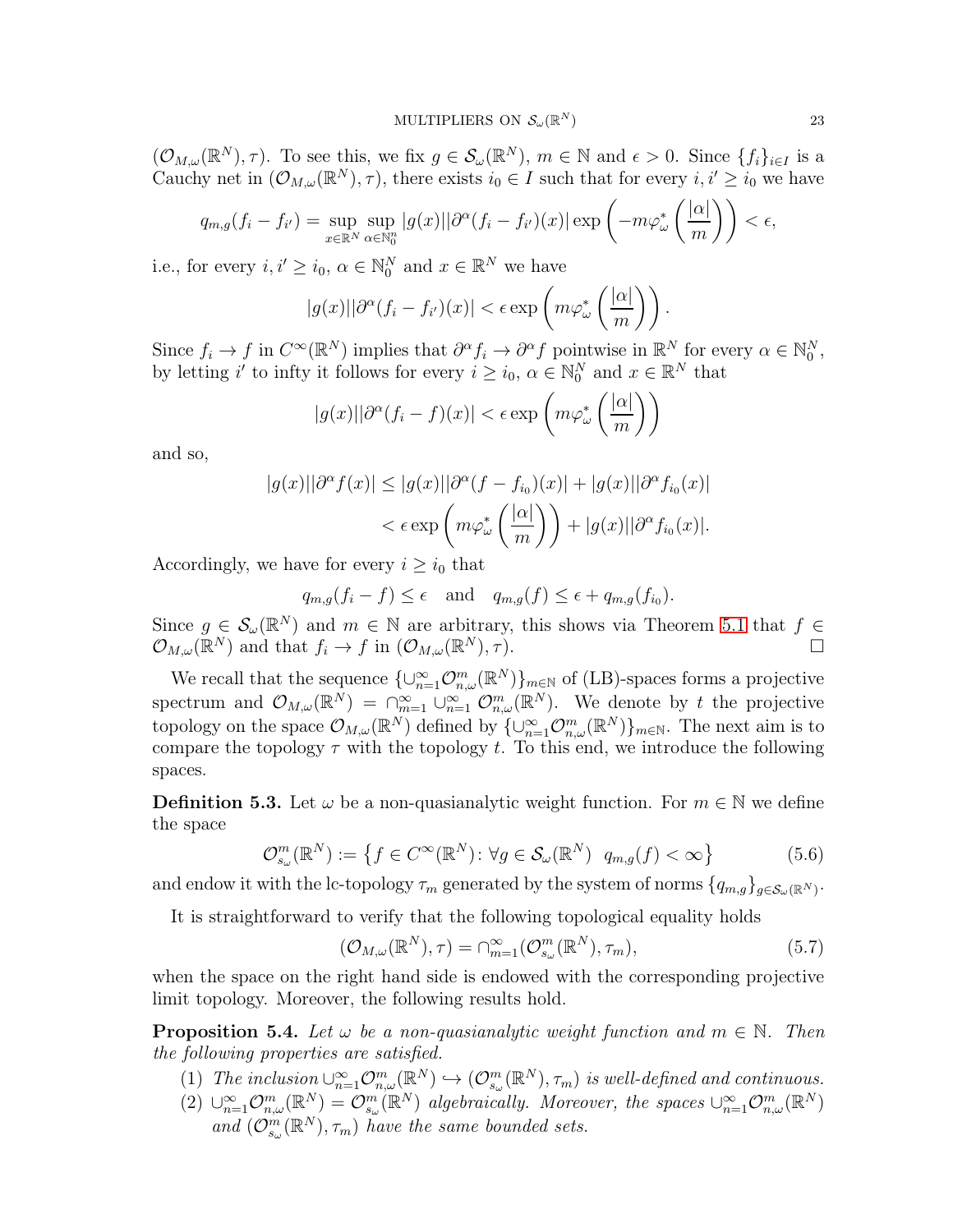(3)  $(\mathcal{O}_{s_{\omega}}^{m}(\mathbb{R}^{N}), \tau_{m})$  is a complete lc-space.

*Proof.* (1) Fix  $g \in S_\omega(\mathbb{R}^N)$ . Then for each  $n \in \mathbb{N}$  there exists  $c_n > 0$  such that for every  $x \in \mathbb{R}^N$  we have

<span id="page-23-0"></span>
$$
|g(x)| \le c_n \exp(-n\omega(x)).
$$
\n(5.8)

This implies for every  $n \in \mathbb{N}$  that the inclusion

$$
\mathcal{O}^m_{n,\omega}(\mathbb{R}^N) \hookrightarrow \mathcal{O}^m_{s_\omega}(\mathbb{R}^N)
$$

is well-defined and continuous. Indeed, for a fixed  $n \in \mathbb{N}$ , we obtain via [\(5.8\)](#page-23-0) that

$$
q_{m,g}(f) = \sup_{x \in \mathbb{R}^N} \sup_{\alpha \in \mathbb{N}_0^N} |g(x)| |\partial^{\alpha} f(x)| \exp\left(-m\varphi_{\omega}^*\left(\frac{|\alpha|}{m}\right)\right)
$$
  

$$
\leq c_n \sup_{x \in \mathbb{R}^N} \sup_{\alpha \in \mathbb{N}_0^N} |\partial^{\alpha} f(x)| \exp\left(-n\omega(x) - m\varphi_{\omega}^*\left(\frac{|\alpha|}{m}\right)\right) = c_n r_{m,n}(f).
$$

Since  $g \in \mathcal{S}_{\omega}(\mathbb{R}^N)$  is arbitrary, the continuity of the inclusion  $\mathcal{O}_{n,\omega}^m(\mathbb{R}^N) \hookrightarrow \mathcal{O}_{s_{\omega}}^m(\mathbb{R}^N)$ follows.

Since  $\cup_{n=1}^{\infty} \mathcal{O}_{n,\omega}^m(\mathbb{R}^N)$  is an (LB)-space, we deduce that the inclusion  $\cup_{n=1}^{\infty} \mathcal{O}_{n,\omega}^m(\mathbb{R}^N) \hookrightarrow$  $(\mathcal{O}_{s_{\omega}}^{m}(\mathbb{R}^{N}), \tau_{m})$  is continuous.

(2) By (1) above it suffices to show only that every bounded subset of  $(\mathcal{O}_{s_{\omega}}^m(\mathbb{R}^N), \tau_m)$ is also a bounded subset of  $\cup_{n=1}^{\infty} \mathcal{O}_{n,\omega}^m(\mathbb{R}^N)$ . To this end, we fix a bounded subset B of  $(\mathcal{O}_{s_{\omega}}^m(\mathbb{R}^N), \tau_m)$ . We would show that there exists  $n_0 \in \mathbb{N}$  such that  $\sup_{f \in B} r_{m,n_0}(f)$  <  $\infty$ . If this is not the case, then sup<sub>f∈B</sub>  $r_{m,n}(f) = \infty$  for every  $n \in \mathbb{N}$ . To get a contradiction, we proceed as follows.

For each  $j \in \mathbb{N}$  let  $K_j := \overline{B}_j(0) \times \{\alpha \in \mathbb{N}_0^N : |\alpha| \leq j\}$ . Then  $\cup_{j \in \mathbb{N}} K_j = \mathbb{R}^N \times \mathbb{N}_0^N$ . On the other hand, taking in account that the function  $g_0(x) := \exp(-|x|^2)$ , for  $x \in \mathbb{R}^N$ , belongs to  $\mathcal{S}_{\omega}(\mathbb{R}^N)$  we have for every  $f \in B$  and  $n, j \in \mathbb{N}$  that

$$
\sup_{(x,\alpha)\in K_j} |\partial^{\alpha} f(x)| \exp\left(-n\omega(x) - m\varphi_{\omega}^*\left(\frac{|\alpha|}{m}\right)\right) \le
$$
  

$$
\leq \sup_{(x,\alpha)\in K_j} \exp(|x|^2 - n\omega(x)) |\partial^{\alpha} f(x)| g_0(x) \exp\left(-m\varphi_{\omega}^*\left(\frac{|\alpha|}{m}\right)\right) \leq k_j q_{m,g_0}(f),
$$

where  $k_j := \sup_{(x,\alpha)\in K_j} \exp(|x|^2 - n\omega(x)) < \infty$ , and hence

$$
\sup_{f\in B} \sup_{(x,\alpha)\in K_j} |\partial^{\alpha} f(x)| \exp\left(-n\omega(x) - m\varphi^*_{\omega}\left(\frac{|\alpha|}{m}\right)\right) < \infty.
$$

Since sup<sub>f∈B</sub>  $r_{m,n}(f) = \infty$ , an argument by induction then yields that there exist a sequence  $\{f_n\}_{n\in\mathbb{N}}\subseteq B$  and a strictly increasing sequence  $\{j_n\}_{n\in\mathbb{N}}$  of positive integers such that for every  $n \in \mathbb{N}$  there exists some point  $(x_n, \alpha_n) \in \mathbb{R}_{j_{n+1}} \setminus K_{j_{n-1}}$  for which

<span id="page-23-1"></span>
$$
|\partial^{\alpha_n} f_n(x_n)| \exp\left(-n\omega(x_n) - m\varphi^*_{\omega}\left(\frac{|\alpha|}{m}\right)\right) > n. \tag{5.9}
$$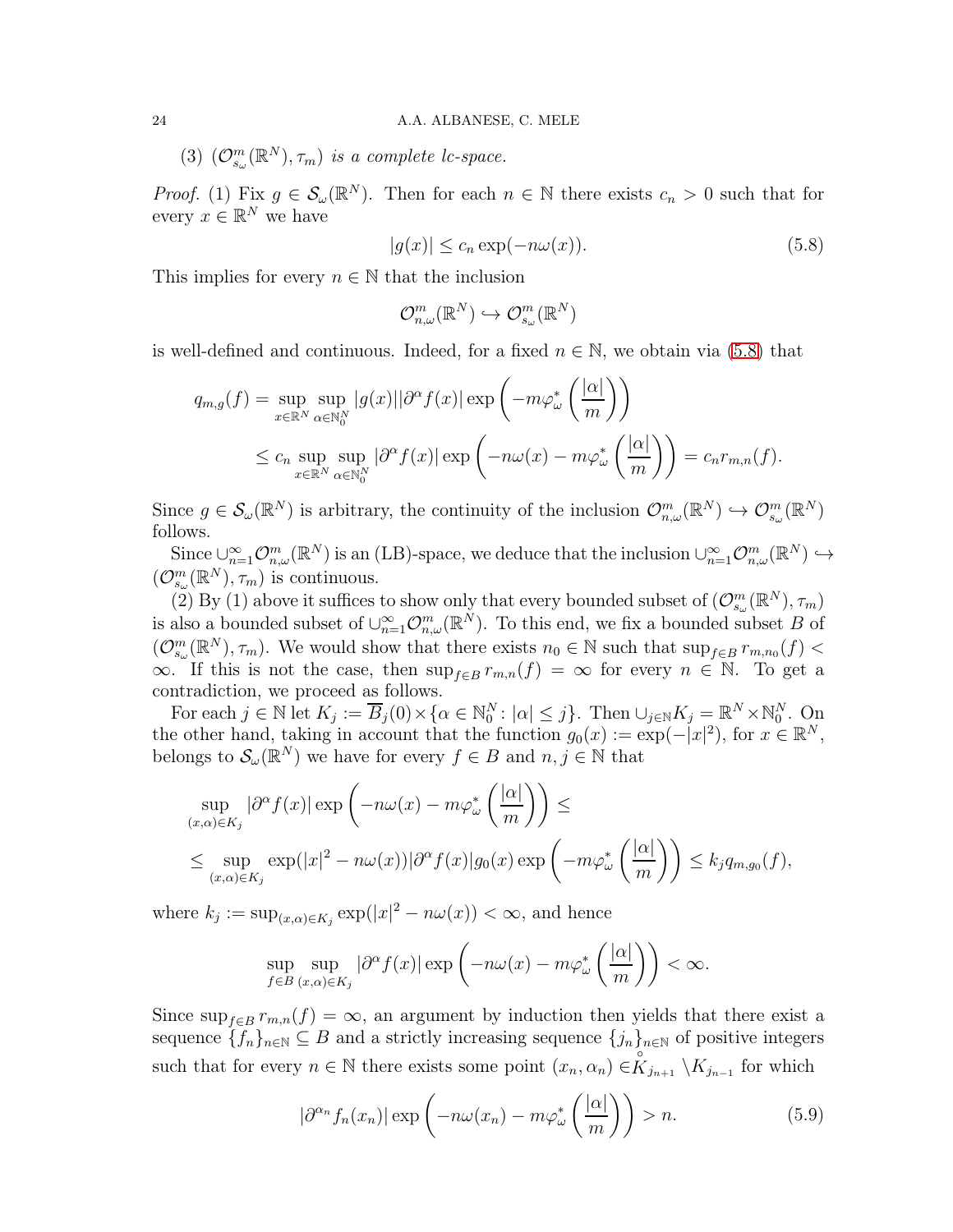Now, we choose a function  $\rho \in \mathcal{D}_{\omega}(\mathbb{R}^N)$  such that  $\text{supp}\rho \subseteq B_1(0)$  and  $\rho(0) = 1$ . We define

$$
g(x) := \sum_{k=1}^{\infty} \exp(-k\omega(x))\rho(x - x_k), \quad x \in \mathbb{R}^N.
$$
 (5.10)

Then by Lemma [4.2](#page-15-0) we have  $g \in \mathcal{S}_{\omega}(\mathbb{R}^N)$ . In particular,  $g(x_n) = \exp(-n\omega(x_n))$  for every  $n \in \mathbb{N}$ . Hence, by [\(5.9\)](#page-23-1) it follows for every  $n \in \mathbb{N}$  that

$$
q_{m,g}(f_n) \ge g(x_n) |\partial^{\alpha_n} f_n(x_n)| \exp\left(-m\varphi_{\omega}^*\left(\frac{|\alpha_n|}{m}\right)\right)
$$
  
 
$$
\ge \exp(-n\omega(x_n)) |\partial^{\alpha_n} f_n(x_n)| \exp\left(-m\varphi_{\omega}^*\left(\frac{|\alpha_n|}{m}\right)\right) > n.
$$

This shows that  $\sup_{f\in B} q_{m,g}(f) = \infty$ , which is a contradiction as B is a bounded subset of  $(\mathcal{O}_{s_{\omega}}^m(\mathbb{R}^N), \tau)$  and hence  $\sup_{f \in B} q_{m,g}(f) < \infty$ .

(3) follows as in the proof of Theorem [5.2\(](#page-21-2)2).  $\square$ 

Let  $X = \text{ind}_{n \to X_n}$  be an (LB)-space with canonical inclusions  $j_n: X_n \to X$  for each  $n \in \mathbb{N}$ . Recall that X is called *regular* if every bounded subset of X is contained and bounded in a step  $X_m$  for some  $m \in \mathbb{N}$ . Every complete (LB)-space is regular, [\[17,](#page-30-18) (5) p.225]. Accordingly, Proposition [3.5](#page-8-0) implies that the space  $\bigcup_{n=1}^{\infty} \mathcal{O}_{n,\omega}^m(\mathbb{R}^N)$ is a regular (LB)-space for each  $m \in \mathbb{N}$ . On the other hand, Proposition [5.4](#page-22-0) yields another proof of the regularity of the (LB)-spaces  $\cup_{n=1}^{\infty} \mathcal{O}_{n,\omega}^m(\mathbb{R}^N)$ .

**Proposition 5.5.** Let  $\omega$  be a non-quasianalytic weight function and  $m \in \mathbb{N}$ . Then  $\cup_{n=1}^{\infty} \mathcal{O}_{n,\omega}^m(\mathbb{R}^N)$  is a regular (LB)-space. Moreover,  $\cup_{n=1}^{\infty} \mathcal{O}_{n,\omega}^m(\mathbb{R}^N)$  is the bornological space associated with the space  $(\mathcal{O}_{s_{\omega}}^m(\mathbb{R}^N), \tau_m)$ .

Proof. The result follows from Proposition [5.4\(](#page-22-0)2). Indeed, in the proof of Proposition [5.4\(](#page-22-0)2) it has been established also that every bounded subset of  $(\mathcal{O}_{s_{\omega}}^m(\mathbb{R}^N), \tau_m)$  is contained and bounded in the Banch space  $\mathcal{O}_{n,\omega}^m(\mathbb{R}^N)$  for some  $n \in \mathbb{N}$ .

Further immediate consequences of Proposition [5.4](#page-22-0) are the following results.

<span id="page-24-0"></span>**Proposition 5.6.** Let  $\omega$  be a non-quasianalytic weight function. Then the inclusion

$$
(\mathcal{O}_{M,\omega}(\mathbb{R}^N),t) \hookrightarrow (\mathcal{O}_{M,\omega}(\mathbb{R}^N),\tau)
$$
\n(5.11)

is continuous, i.e., the topology  $\tau$  is coarser than the topology t. Moreover, the spaces  $(\mathcal{O}_{M,\omega}(\mathbb{R}^N),t)$  and  $(\mathcal{O}_{M,\omega}(\mathbb{R}^N),\tau)$  have the same bounded subsets.

Proof. Since

$$
(\mathcal{O}_{M,\omega}(\mathbb{R}^N),t)=\text{proj }\cup_{n=1}^{\infty}\mathcal{O}_{n,\omega}^m(\mathbb{R}^N) \text{ and } (\mathcal{O}_{M,\omega}(\mathbb{R}^N),\tau)=\text{proj }(\mathcal{O}_{s_{\omega}}^m(\mathbb{R}^N),\tau_m)),
$$

the result follows immediately from Proposition [5.4\(](#page-22-0)1)-(2).

**Proposition 5.7.** Let  $\omega$  be a non-quasianalytic weight function. Then the inclusion

$$
\mathcal{S}_{\omega}(\mathbb{R}^N) \hookrightarrow (\mathcal{O}_{M,\omega}(\mathbb{R}^N), \tau) \tag{5.12}
$$

is continuous with dense range.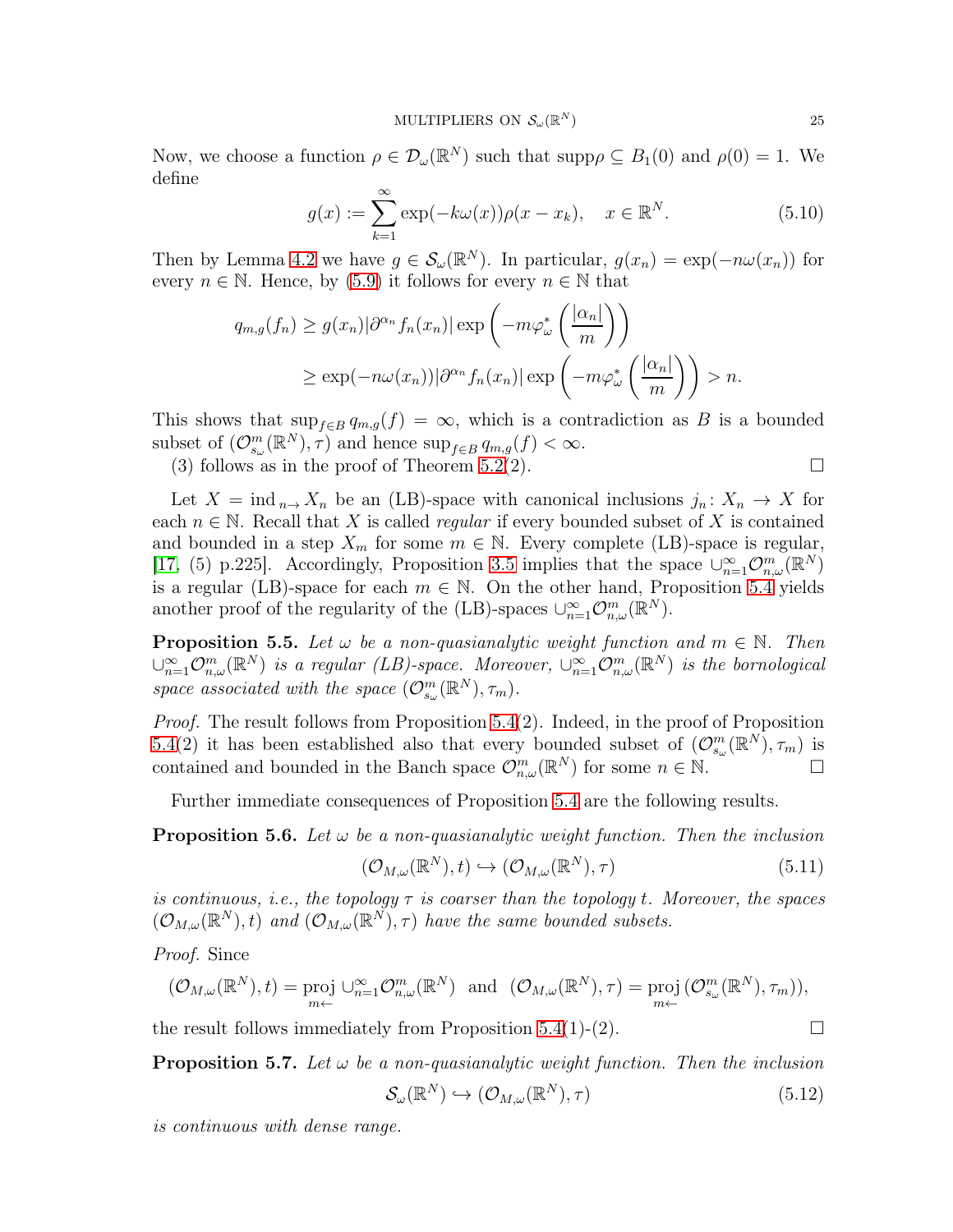## 26 A.A. ALBANESE, C. MELE

Proof. The result immediately follows from Proposition [5](#page-24-0).6, Theorem [3](#page-10-1).8, and The-orem [3](#page-12-0).9.

Let X be a Hausdorff lc-space and  $\Gamma_X$  be a system of continuous seminorms generating the topology of X. Then the strong operator topology  $\tau_s$  in the space  $\mathcal{L}(X)$ of all continuous linear operators from  $X$  into itself is determined by the family of seminorms  $q_x(S) := q(Sx)$   $(S \in \mathcal{L}(X))$  for each  $x \in X$  and  $q \in \Gamma_X$ . In such a case we write  $\mathcal{L}_s(X)$ . Denoted by  $\mathcal{B}(X)$  the collection of all bounded subsets of X, the topology  $\tau_b$  of uniform convergence on bounded sets is defined in  $\mathcal{L}(X)$  by the seminorms  $q_B(S) := \sup_{x \in B} q(Sx)$   $(S \in \mathcal{L}(X))$  for each  $B \in \mathcal{B}(X)$  and  $q \in \Gamma_X$ . In such a case we write  $\mathcal{L}_b(X)$ .

By Theorem [4.4](#page-17-4) the space  $\mathcal{O}_{M,\omega}(\mathbb{R}^N)$  can be identified with the space  $\mathcal{M}(\mathcal{S}_{\omega}(\mathbb{R}^N))$ of all multipliers on  $\mathcal{S}_{\omega}(\mathbb{R}^N)$  via the map  $M: \mathcal{O}_{M,\omega}(\mathbb{R}^N) \to \mathcal{M}(\mathcal{S}_{\omega}(\mathbb{R}^N))$  defined by  $M(f) := M_f$  for each  $f \in \mathcal{O}_{M,\omega}(\mathbb{R}^N)$ . Since  $\mathcal{M}(\mathcal{S}_{\omega}(\mathbb{R}^N))$  is a subspace of  $\mathcal{L}(\mathcal{S}_{\omega}(\mathbb{R}^N))$ , the space  $\mathcal{O}_{M,\omega}(\mathbb{R}^N)$  (via the map M) can be then endowed with either the topology  $\tau_b$  induced by  $\mathcal{L}_b(\mathcal{S}_{\omega}(\mathbb{R}^N))$  or the topology  $\tau_s$  induced by  $\mathcal{L}_s(\mathcal{S}_{\omega}(\mathbb{R}^N))$ . In the next result we compare the three topologies  $\tau_b$ ,  $\tau_s$  and  $\tau$ .

To this end, we first show the following variant of Lemma [4.2.](#page-15-0)

<span id="page-25-2"></span>**Lemma 5.8.** Let  $\omega$  be a non-quasianalytic weight function. Let  $h: \mathbb{R}^N \to \mathbb{R}$  be a non-negative function satisfying the condition

<span id="page-25-1"></span>
$$
\forall \lambda > 0 \quad \lim_{|x| \to \infty} \exp(\lambda \omega(x)) h(x) = 0. \tag{5.13}
$$

Then there exists  $g \in \mathcal{S}_{\omega}(\mathbb{R}^N)$  such that

$$
\forall x \in \mathbb{R}^N \quad h(x) \le g(x). \tag{5.14}
$$

*Proof.* Let  $\rho \in \mathcal{D}_{\omega}(\mathbb{R}^N)$  such that  $\rho \geq 0$ ,  $\rho \equiv 1$  on  $B_1(0)$  and supp  $\rho \subseteq B_1(0)$ . Let  ${x_j}_{j \in \mathbb{N}} \subseteq \mathbb{R}^N$  be a sequence satisfying the following properties:  $\lim_{j\to\infty} |x_j| = \infty$ ; there exists  $H \in \mathbb{N}$  such that  $|\{j \in \mathbb{N} : x \in B_2(x_j)\}| \leq H$  for every  $x \in \mathbb{R}^N$ ; for any  $x \in \mathbb{R}^N$  there exists  $j \in \mathbb{N}$  such that  $x \in B_1(x_j)$ . Let

$$
a_j := \sup_{x \in \overline{B}_2(x_j)} h(x), \quad j \in \mathbb{N}, \tag{5.15}
$$

and

<span id="page-25-0"></span>
$$
g(x) := \sum_{j \in \mathbb{N}} a_j \rho(x - x_j), \quad x \in \mathbb{R}^N,
$$
\n
$$
(5.16)
$$

where the series on the right of [\(5.16\)](#page-25-0) is a finite sum for every  $x \in \mathbb{R}^N$ .

For any fixed  $x \in \mathbb{R}^N$ , let  $j \in \mathbb{N}$  such that  $x \in B_1(x_j)$ . Then  $g(x) \ge a_j \ge h(x)$ . This shows that  $h(x) \leq g(x)$  for all  $x \in \mathbb{R}^N$ . So, it remains to establish that  $g \in \mathcal{S}_{\omega}(\mathbb{R}^N)$ .

Since the property ( $\gamma$ ) of  $\omega$  implies that  $\exp(\omega(x)) \geq \exp(a)(1+|x|)^b$  for every  $x \in \mathbb{R}^N$ , by [\[9,](#page-30-19) Lemma 3.6, p.127] we can conclude that  $g \in \mathcal{S}(\mathbb{R}^N)$ . In order to conclude the proof, we proceed as follows.

Fix  $\lambda, \mu > 0$  and  $x \in \mathbb{R}^N$ . Then we have for every  $\alpha \in \mathbb{N}_0^N$  that

$$
\partial^{\alpha} g(x) = \sum_{x \in \overline{B}_2(x_j)} a_j \partial^{\alpha} \rho(x - x_j),
$$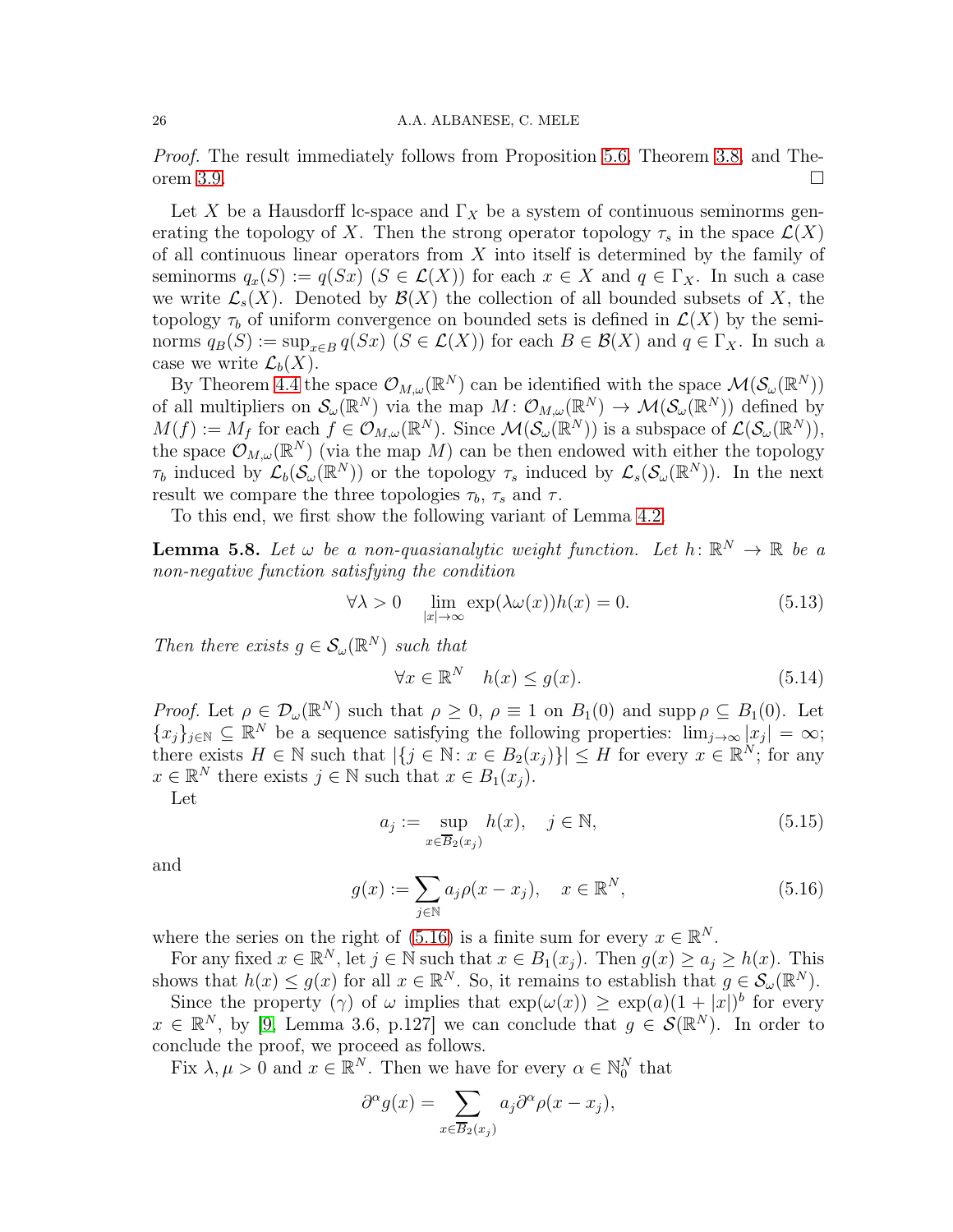where the set  $J(x) := \{j \in \mathbb{N} : x \in \overline{B}_2(x_j)\}\$  has cardinality less or equal to that of H, with H indipendent of x. Since  $\rho \in \mathcal{D}_{\omega}(\mathbb{R}^N)$ , it follows for every  $\alpha \in \mathbb{N}_0^N$  that

$$
\exp(\mu \omega(x))|\partial^{\alpha} g(x)| \le
$$
  
 
$$
\leq H \sup_{j \in J(x)} a_j \exp(\mu \omega(x)) \exp\left(-\mu K \omega(x - x_j) + \lambda \varphi_{\omega}^* \left(\frac{|\alpha|}{\lambda}\right)\right) q_{\lambda, \mu K}(\rho), \qquad (5.17)
$$

where K is the constant appearing in the property  $(\alpha)$  of  $\omega$ . On the other hand, by [\(5.13\)](#page-25-1) there exists  $C > 0$  such that  $h(x) \leq C \exp(-\mu K^2 \omega(x))$  for all  $x \in \mathbb{R}^N$  and so, we have for every  $j \in \mathbb{N}$  that

<span id="page-26-1"></span>
$$
a_j = \sup_{x \in \overline{B}_2(x_j)} h(x) = \sup_{y \in \overline{B}_2(0)} h(y + x_j) \le C \sup_{y \in \overline{B}_2(0)} \exp(-\mu K^2 \omega (y + x_j)).
$$
 (5.18)

But, the following inequalities are satisfied

<span id="page-26-0"></span>
$$
\omega(x) = \omega((x - x_j) + x_j) \le K(\omega(x - x_j) + \omega(x_j) + 1)
$$

and

$$
\omega(x_j) = \omega((y+x_j) - y) \le K(\omega(y+x_j) + \omega(y) + 1).
$$

Accordingly, by [\(5.17\)](#page-26-0) and [\(5.18\)](#page-26-1) it follows for every  $\alpha \in \mathbb{N}_0^N$  that

$$
\exp(\mu \omega(x))|\partial^{\alpha} g(x)| \leq HC \sup_{j \in J(x)} \sup_{y \in \overline{B}_2(0)} \exp(K^2 \mu(\omega(y) + 1)) \exp(-K \mu \omega(x_j)) \times
$$
  

$$
\times e^{\mu K} \exp(\mu K \omega(x - x_j)) \exp(\mu K \omega(x_j)) \exp\left(-\mu K \omega(x - x_j) + \lambda \varphi_{\omega}^* \left(\frac{|\alpha|}{\lambda}\right)\right) q_{\lambda, \mu K}(\rho)
$$
  

$$
= HC e^{\mu K} \sup_{y \in \overline{B}_2(0)} \exp(K^2 \mu(\omega(y) + 1)) \exp\left(\lambda \varphi_{\omega}^* \left(\frac{|\alpha|}{\lambda}\right)\right) q_{\lambda, \mu K}(\rho)
$$

and hence,

$$
\exp\left(-\lambda \varphi_{\omega}^*\left(\frac{|\alpha|}{\lambda}\right)\right) \exp(\mu \omega(x))|\partial^{\alpha}g(x)| \leq HCe^{\mu K} \sup_{y \in \overline{B}_2(0)} \exp(K^2 \mu(\omega(y)+1)) q_{\lambda,\mu K}(\rho).
$$

Since  $D := \sup_{y \in \overline{B}_2(0)} \exp(K^2 \mu(\omega(y) + 1)) < \infty$  is a constant independent of x and x is arbitrary, we can conclude that

$$
q_{\lambda,\mu}(g) \leq HCDe^{\mu K}q_{\lambda,\mu K}(\rho) < \infty.
$$

But,  $\lambda$  and  $\mu$  are also arbitrary. So, this implies that  $g \in \mathcal{S}_{\omega}(\mathbb{R}^N)$ .

**Theorem 5.9.** Let  $\omega$  be a non-quasianalytic weight function. Then the inclusions

$$
(\mathcal{O}_{M,\omega}(\mathbb{R}^N),\tau) \hookrightarrow (\mathcal{O}_{M,\omega}(\mathbb{R}^N),\tau_b) \hookrightarrow (\mathcal{O}_{M,\omega}(\mathbb{R}^N),\tau_s)
$$
(5.19)

are continuous. Moreover, the spaces  $(\mathcal{O}_{M,\omega}(\mathbb{R}^N),\tau)$ ,  $(\mathcal{O}_{M,\omega}(\mathbb{R}^N),\tau_b)$  and  $(\mathcal{O}_{M,\omega}(\mathbb{R}^N),\tau_s)$ have the same bounded subsets.

Proof. Since  $\tau_s \subseteq \tau_b$ , it suffices to show that  $\tau_b \subseteq \tau$ . To this end, let W be a 0neighbourhood of  $\mathcal{L}_b(\mathcal{S}_\omega(\mathbb{R}^N))$ . Then there exist a 0-neighbourhood V of  $\mathcal{S}_\omega(\mathbb{R}^N)$  and a bounded subset B of  $\mathcal{S}_{\omega}(\mathbb{R}^N)$  such that

$$
\{T \in \mathcal{L}(\mathcal{S}_{\omega}(\mathbb{R}^N)) \colon T(B) \subseteq V\} \subseteq W.
$$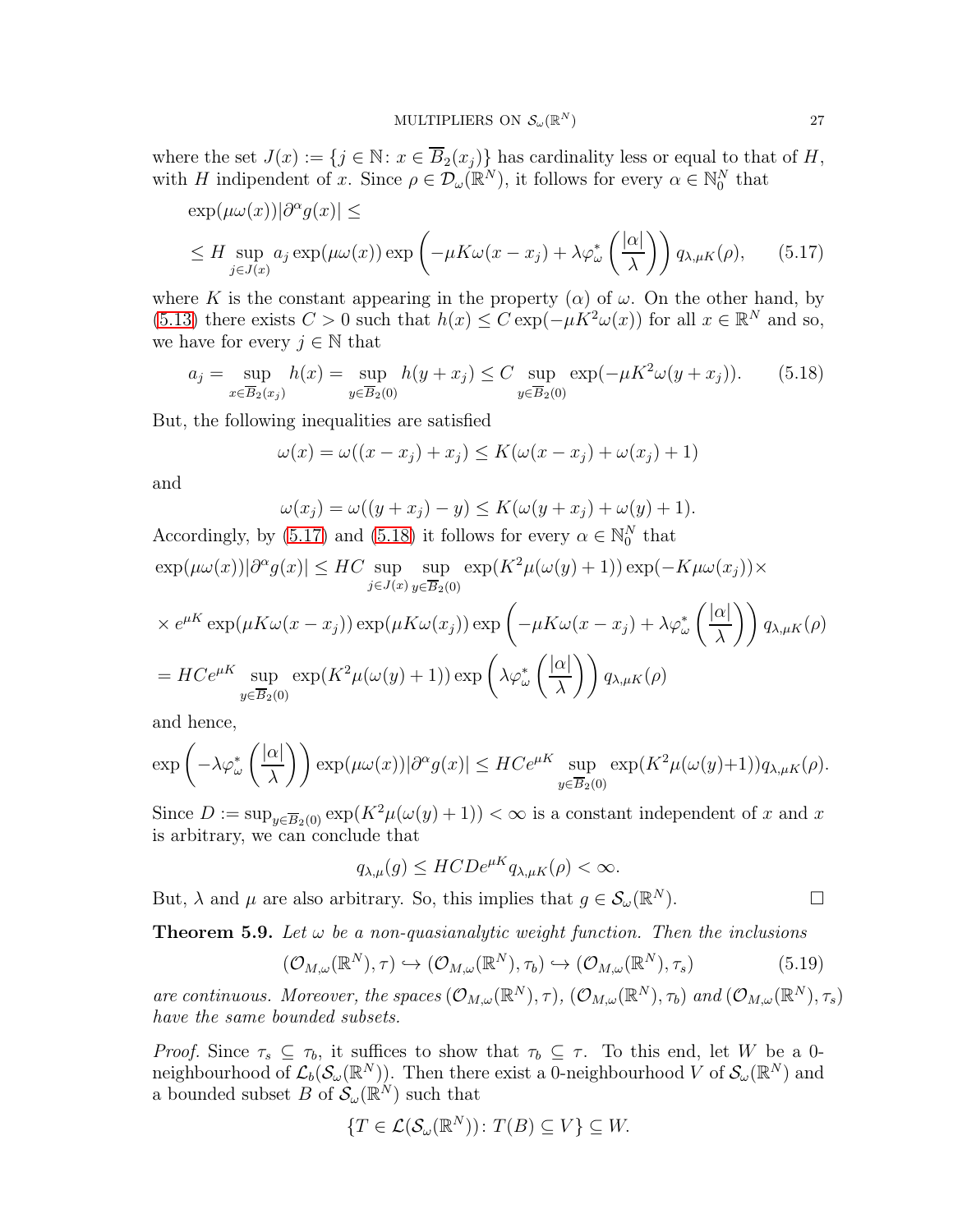### 28 A.A. ALBANESE, C. MELE

We can suppose that  $V = \{h \in \mathcal{S}_{\omega}(\mathbb{R}^N) : q_{m,n}(f) \leq \epsilon\}$  for some  $m, n \in \mathbb{N}$  and  $\epsilon > 0$ . To conclude the proof, we have to show that there exists a 0-neighbourhood  $U$  of  $(\mathcal{O}_{M,\omega}(\mathbb{R}^N),\tau)$  such that  $fg\in V$  for all  $f\in U$  and  $g\in B$ . To this end, let  $M\in\mathbb{N}$ such that  $M \geq Lm$  and  $\epsilon' > 0$  such that  $\epsilon' < \epsilon e^{-mL}$ , where  $L \geq 1$  is the constant appearing in formula [\(2.5\)](#page-2-3). Then the set U of all functions  $f \in \mathcal{O}_{M,\omega}(\mathbb{R}^N)$  satisfying the condition

$$
\sup_{x \in \mathbb{R}^N} \sup_{\gamma, \delta \in \mathbb{N}_0^N} \exp\left(n\omega(x) - M\varphi^*_{\omega}\left(\frac{|\gamma + \delta|}{M}\right)\right) |\partial^{\gamma} f(x)| |\partial^{\delta} g(x)| \le \epsilon', \quad g \in B, \quad (5.20)
$$

is a 0-neighbourhood of  $(\mathcal{O}_{M,\omega}(\mathbb{R}^N),\tau)$  for which  $fg \in V$  for all  $f \in U$  and  $g \in B$ . Indeed, for fixed  $f \in U$  and  $g \in B$ , we have for every  $\alpha \in \mathbb{N}_0^N$  and  $x \in \mathbb{R}^N$  that

$$
\left|\partial^{\alpha}(fg)(x)\right| \leq \sum_{\gamma \leq \alpha} {\alpha \choose \gamma} |\partial^{\gamma}f(x)||\partial^{\alpha-\gamma}g(x)| \leq \epsilon' \sum_{\gamma \leq \alpha} {\alpha \choose \gamma} \exp\left(-n\omega(x) + M\varphi_{\omega}^*\left(\frac{|\alpha|}{M}\right)\right)
$$
  

$$
\leq \epsilon' 2^{|\alpha|} \exp(-n\omega(x)) \exp\left(M\varphi_{\omega}^*\left(\frac{|\alpha|}{M}\right)\right) \leq \epsilon' e^{mL} \exp(-n\omega(x)) \exp\left(m\varphi_{\omega}^*\left(\frac{|\alpha|}{m}\right)\right)
$$
  

$$
\leq \epsilon \exp\left(-n\omega(x) + m\varphi_{\omega}^*\left(\frac{|\alpha|}{m}\right)\right).
$$

after having used inequality [\(2.6\)](#page-2-2). Therefore,  $q_{m,n}(fg) \leq \epsilon$  and so  $fg \in V$ .

It remains to show that U is a 0-neighbourhood of  $(\mathcal{O}_{M,\omega}(\mathbb{R}^N),\tau)$ . To see this, we define

$$
h(x) := \exp(n\omega(x)) \sup_{g \in B} \sup_{\delta \in \mathbb{N}_0^N} \exp\left(-M\varphi^*_{\omega}\left(\frac{|\delta|}{M}\right)\right) |\partial^{\delta} g(x)|, \quad x \in \mathbb{R}^N.
$$

Since B a bounded subset of  $\mathcal{S}_{\omega}(\mathbb{R}^N)$ , we have for every  $\lambda \geq 0$  and  $x \in \mathbb{R}^N$  that

$$
\exp(\lambda \omega(x))h(x) \le \exp((\lambda + n)\omega(x)) \sup_{g \in B} \sup_{\delta \in \mathbb{N}_0^N} \exp\left(-M\varphi^*_{\omega}\left(\frac{|\delta|}{M}\right)\right) |\partial^{\delta} g(x)|
$$
  

$$
\le \sup_{g \in B} q_{M,\lambda+n}(g) < \infty.
$$

Accordingly, h is a well-defined non-negative function on  $\mathbb{R}^N$  satisfying condition [\(5.13\)](#page-25-1). So, by Lemma [5.8](#page-25-2) there exists  $g_1 \in S_\omega(\mathbb{R}^N)$  such that  $h(x) \leq g_1(x)$  for all  $x \in \mathbb{R}^N$ . Then  $U' := \{f \in \mathcal{O}_{M,\omega}(\mathbb{R}^N) : q_{M,g_1}(f) \leq \epsilon'\}$  is a 0-neighbourhood of  $(\mathcal{O}_{M,\omega}(\mathbb{R}^N),\tau)$ . Moreover, for fixed  $f \in U'$  and  $g \in B$ , we have for every  $\gamma, \delta \in \mathbb{N}_0^N$ that

$$
|\partial^{\gamma} f(x)||\partial^{\delta} g(x)| \leq |\partial^{\gamma} f(x)|g_1(x) \exp(-n\omega(x)) \exp\left(M\varphi_{\omega}^*\left(\frac{|\delta|}{M}\right)\right)
$$
  

$$
\leq \epsilon' \exp\left(M\varphi_{\omega}^*\left(\frac{|\gamma|}{M}\right)\right) \exp(-n\omega(x)) \exp\left(M\varphi_{\omega}^*\left(\frac{|\delta|}{M}\right)\right)
$$
  

$$
= \epsilon' \exp(-n\omega(x)) \exp\left(M\varphi_{\omega}^*\left(\frac{|\gamma|}{M}\right) + M\varphi_{\omega}^*\left(\frac{|\delta|}{M}\right)\right)
$$
  

$$
\leq \epsilon' \exp(-n\omega(x)) \exp\left(M\varphi_{\omega}^*\left(\frac{|\gamma+\delta|}{M}\right)\right).
$$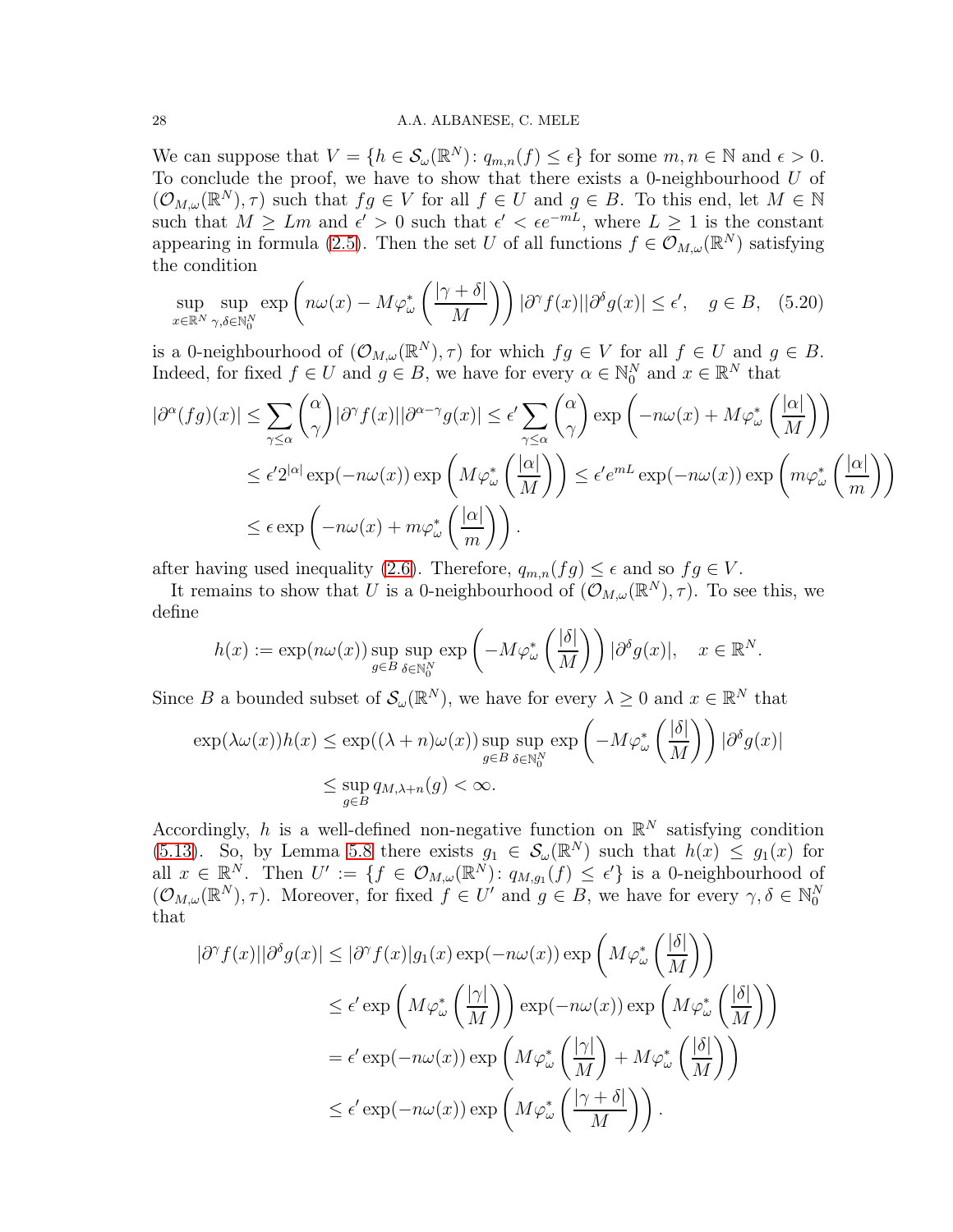Since  $f \in U'$  and  $g \in B$  are arbitrary, this implies that  $U' \subseteq U$ . So, U is a 0neighbourhood of  $(\mathcal{O}_{M,\omega}(\mathbb{R}^N),\tau)$ .

In order to show that the spaces  $(\mathcal{O}_{M,\omega}(\mathbb{R}^N),\tau), (\mathcal{O}_{M,\omega}(\mathbb{R}^N),\tau_b)$  and  $(\mathcal{O}_{M,\omega}(\mathbb{R}^N),\tau_s)$ have the same bounded sets, it suffices to prove only that every bounded subset of  $(\mathcal{O}_{M,\omega}(\mathbb{R}^N),\tau_s)$  is also a bounded subset of  $(\mathcal{O}_{M,\omega}(\mathbb{R}^N),\tau)$ . To this end, we fix a bounded subset B of  $(\mathcal{O}_{M,\omega}(\mathbb{R}^N),\tau_s)$  and suppose that B is not a bounded subset of  $(\mathcal{O}_{M,\omega}(\mathbb{R}^N),\tau)$ . Then there exist  $g \in \mathcal{S}_{\omega}(\mathbb{R}^N)$  and  $m \in \mathbb{N}$  such that

<span id="page-28-0"></span>
$$
\sup_{f \in B} q_{m,g}(f) = \infty. \tag{5.21}
$$

To get a contradiction, we first observe that the inclusion  $(\mathcal{O}_{M,\omega}(\mathbb{R}^N),\tau_s) \hookrightarrow \mathcal{E}_{\omega}(\mathbb{R}^N)$ is also continuous. Indeed, fixed any compact subset K of  $\mathbb{R}^N$ , let  $h \in \mathcal{D}_{\omega}(\mathbb{R}^N)$  such that  $h \equiv 1$  on K. Then  $\partial^{\alpha}(fh) = \partial^{\alpha}f$  on K for each  $f \in \mathcal{O}_{M,\omega}(\mathbb{R}^N)$  and  $\alpha \in \mathbb{N}_0^N$ . This implies for every  $f \in \mathcal{O}_{M,\omega}(\mathbb{R}^N)$  and  $l \in \mathbb{N}$  that

$$
p_{K,m}(f) = \sup_{x \in K} \sup_{\alpha \in \mathbb{N}_0^N} |\partial^{\alpha} f(x)| \exp\left(-l\varphi_{\omega}^* \left(\frac{|\alpha|}{l}\right)\right)
$$
  
= 
$$
\sup_{x \in K} \sup_{\alpha \in \mathbb{N}_0^N} |\partial^{\alpha} (fh)(x)| \exp\left(\omega(x) - l\varphi_{\omega}^* \left(\frac{|\alpha|}{l}\right)\right) \exp(\omega(x))
$$
  
\$\leq C\_K q\_{l,1}(fh), \qquad (5.22)\$

where  $C_K := \sup_{x \in K} \exp(\omega(x)) < \infty$  is a positive constant depending only on K. Accordingly, the inclusion  $(\mathcal{O}_{M,\omega}(\mathbb{R}^N),\tau_s) \hookrightarrow \mathcal{E}_{\omega}(\mathbb{R}^N)$  is continuous.

Let  $K_j := \overline{B}_j(0) \times \{ \alpha \in \mathbb{N}_0^N : |\alpha| \leq j \}$  for each  $j \in \mathbb{N}$  (so,  $\cup_{j \in \mathbb{N}} K_j = \mathbb{R}^N \times \mathbb{N}_0^N$ ). The continuity of the inclusion  $(\mathcal{O}_{M,\omega}(\mathbb{R}^N),\tau_s) \hookrightarrow \mathcal{E}_{\omega}(\mathbb{R}^N)$  implies for every  $f \in B$ and  $n, j \in \mathbb{N}$  that

$$
\sup_{(x,\alpha)\in K_j} |g(x)||\partial^{\alpha} f(x)| \exp\left(-m\varphi_{\omega}^*\left(\frac{|\alpha|}{m}\right)\right) \le
$$
  

$$
\leq k_j \sup_{(x,\alpha)\in K_j} |\partial^{\alpha} f(x)| \exp\left(-m\varphi_{\omega}^*\left(\frac{|\alpha|}{m}\right)\right) \leq k_j p_{\overline{B}_j(0),m}(f),
$$

where  $k_j := \sup_{x \in \overline{B}_j(0)} |g(x)| < \infty$ , and hence

$$
\sup_{f\in B} \sup_{(x,\alpha)\in K_j} |g(x)||\partial^{\alpha} f(x)| \exp\left(-m\varphi_{\omega}^*\left(\frac{|\alpha|}{m}\right)\right) < \infty.
$$

Taking in mind [\(5.21\)](#page-28-0), we can then argument by induction to find a sequence  $\{f_n\}_{n\in\mathbb{N}}\subseteq$ B and a strictly increasing sequence  ${j_n}_{n\in\mathbb{N}}$  of positive integers such that for every  $n \in \mathbb{N}$  there exists some point  $(x_n, \alpha_n) \in \overset{\circ}{K}_{j_{n+1}} \backslash K_{j_{n-1}}$  for which

<span id="page-28-1"></span>
$$
|g(x_n)||\partial^{\alpha_n} f_n(x_n)| \exp\left(-m\varphi^*_{\omega}\left(\frac{|\alpha|}{m}\right)\right) > n. \tag{5.23}
$$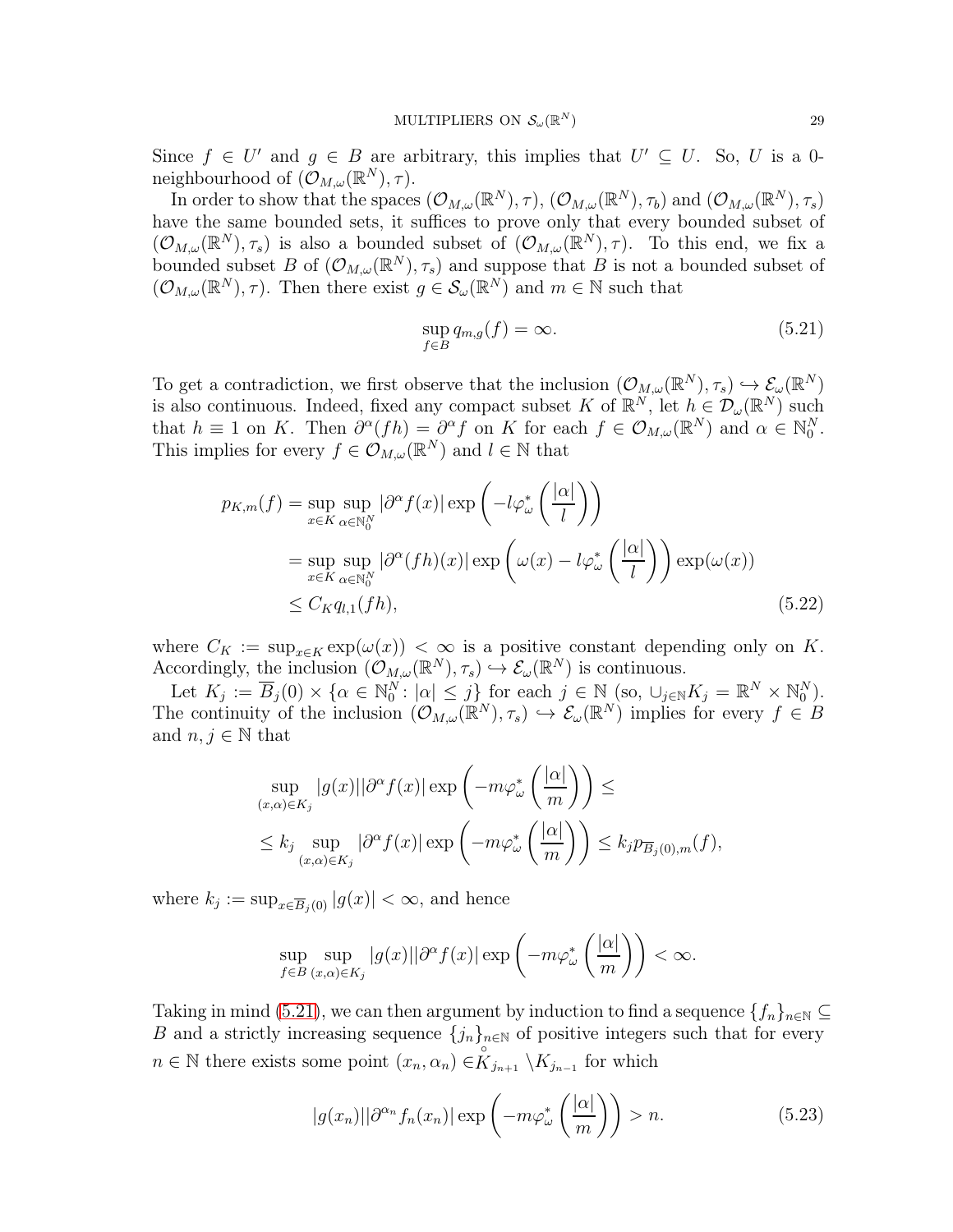Now, we choose a function  $\rho \in \mathcal{D}_{\omega}(\mathbb{R}^N)$  such that  $\text{supp}\rho \subseteq B_1(0)$  and  $\rho \equiv 1$  on  $B_r(0)$ for some  $0 < r < 1$ . We define

$$
g_0(x) := \sum_{k=1}^{\infty} g(x_k) \rho(x - x_k), \quad x \in \mathbb{R}^N.
$$
 (5.24)

Then by Remark [4.3](#page-16-2) we have  $g_0 \in \mathcal{S}_{\omega}(\mathbb{R}^N)$ . In particular,  $g_0 \equiv g(x_n)$  in  $\overline{B}_r(x_n)$  for each  $n \in \mathbb{N}$ . Accordingly, for every  $n \in \mathbb{N}$ ,  $x \in \overline{B}_r(x_n)$  and  $\alpha \in \mathbb{N}_0^N$  we have

$$
\partial^{\alpha}(fg_0)(x) = \partial^{\alpha}f(x)g(x_n).
$$

Hence, by [\(5.23\)](#page-28-1) it follows for every  $n \in \mathbb{N}$  that

$$
q_{m,m}(f_n g_0) \ge |g(x_n)||\partial^{\alpha_n} f_n(x_n)| \exp\left(m\omega(x) - m\varphi_{\omega}^*\left(\frac{|\alpha_n|}{m}\right)\right)
$$

$$
\ge |g(x_n)||\partial^{\alpha_n} f_n(x_n)| \exp\left(-m\varphi_{\omega}^*\left(\frac{|\alpha_n|}{m}\right)\right) > n.
$$

This shows that  $\sup_{f\in B} q_{m,m}(fg_0) = \infty$ , which is a contradiction because B is a bounded subset of  $(\mathcal{O}_{M,\omega}(\mathbb{R}^N),\tau_s)$ . Hence  $\sup_{f\in B} q_{m,g}(f) < \infty$ .

Finally, we have

**Proposition 5.10.** Let  $\omega$  be a non-quasianalytic weight function. Then  $(\mathcal{O}_{M,\omega}(\mathbb{R}^N),\tau_b)$ and its strong dual are nuclear lc-spaces. Moreover,  $(\mathcal{O}_{M,\omega}(\mathbb{R}^N),\tau_b)$  is complete.

*Proof.* Since  $\mathcal{S}_{\omega}(\mathbb{R}^N)$  is a nuclear Fréchet space by [\[5,](#page-29-5) Theorem 3.3], the space  $\mathcal{L}_b(\mathcal{S}_{\omega}(\mathbb{R}^N))$ and its strong dual space are nuclear lc-spaces, [\[13,](#page-30-0) Corollaire 3, Chap. II, §2, p.48]. Therefore, by [\[13,](#page-30-0) Théorème 9, Chap. II, §2, p.47]  $(\mathcal{O}_{M,\omega}(\mathbb{R}^N),\tau_b)$  and its strong dual are also nuclear lc-spaces.

It is straightforward to show the completeness of  $(\mathcal{O}_{M,\omega}(\mathbb{R}^N),\tau_b)$ .

**Remark 5.11.** It remains an open problem to establish which of the topologies t,  $\tau$ ,  $\tau_b$  and  $\tau_s$  coincide on the space  $\mathcal{O}_{M,\omega}(\mathbb{R}^N)$ .

## **REFERENCES**

- <span id="page-29-0"></span>[1] A. Beurling, Quasi-analiticity and general distributions. Lecture 4 and 5, AMS Summer Institute, Stanford, 1961.
- <span id="page-29-3"></span><span id="page-29-1"></span>[2] G. Björck, Linear partial differential operators and generalized distributions. Ark. Mat. 6 (1965), 351–407.
- [3] C. Boiti, D. Jornet, A. Oliaro, Real Paley-Wiener theorems in spaces of ultradifferentiable functions. J. Funct. Anal. 278 (2020), 1-45.
- <span id="page-29-4"></span>[4] C. Boiti, D. Jornet, A. Oliaro, Regularity of partial differential operators in ultradifferentiable spaces and Wigner type transforms. J. Math. Anal. Appl. 446 (2017), 920-944.
- <span id="page-29-5"></span>[5] C. Boiti, D. Jornet, A. Oliaro, G. Schindl, Nuclearity of rapidly decreasing ultradifferentiable functions and time-frequency analysis. Collect. Math., https://doi.org/10.1007/s13348-020-00296-0.
- <span id="page-29-2"></span>[6] J. Bonet, R. Meise, S.N. Melikhov, A comparison of two different ways to define classes of ultradifferentiable functions. Bull. Belg. Math. Soc. Simon Stevin 14 (2007), 425-444.
- <span id="page-29-7"></span>[7] J.M. Borwein, A.S. Lewis, Convex Analysis and Nonlinear Optimization. Theory and Examples. CMS Books in Mathematics/Ouvrages de Mathématiques de la SMC, vol. 3, Springer, New York, 2006.
- <span id="page-29-6"></span>[8] R.W. Braun, R. Meise, B.A. Taylor, Ultradifferentiable functions and Fourier analysis. Result. Math. **17** (1990), 206-237.